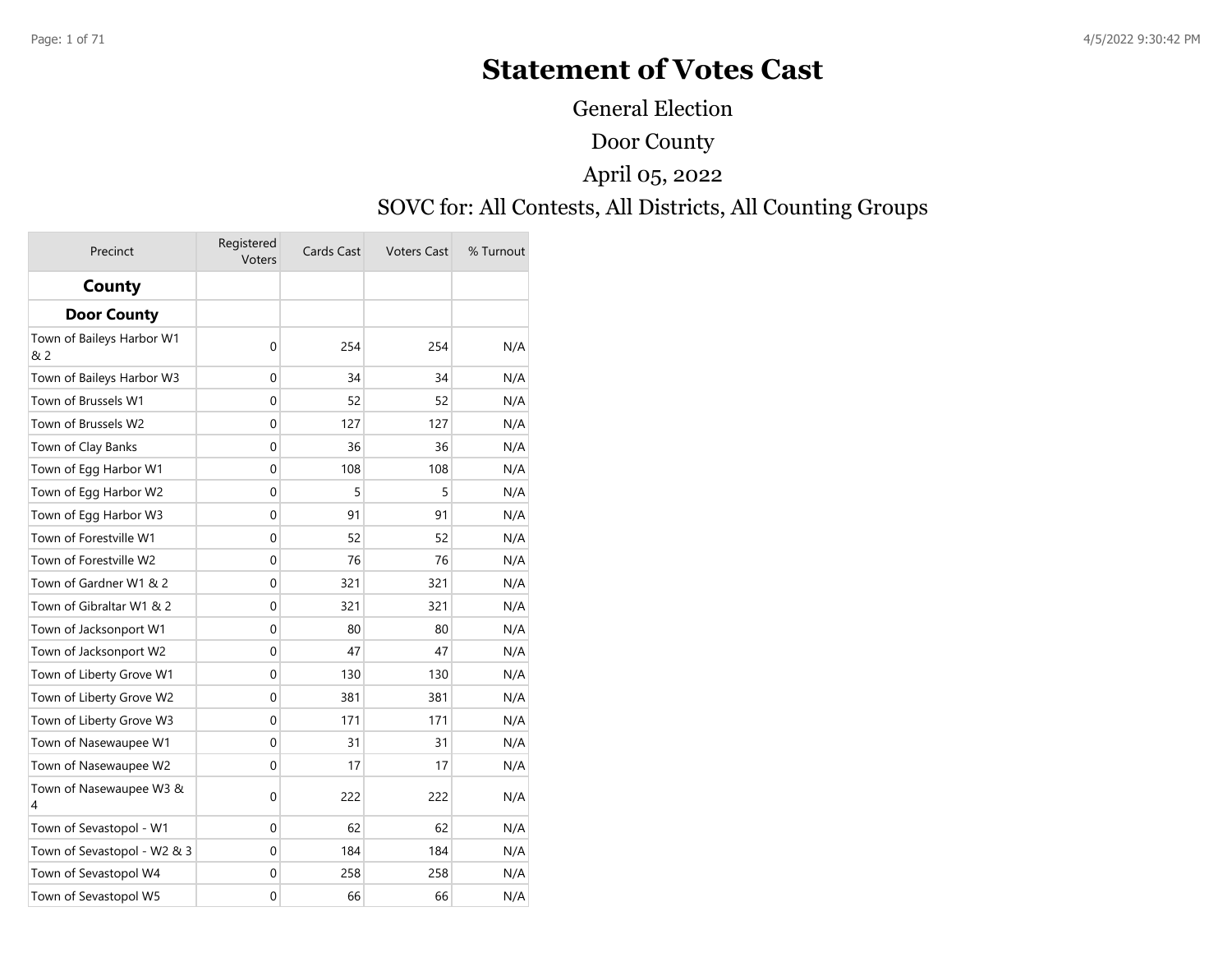**College** 

| Precinct                         | Registered<br>Voters | Cards Cast  | <b>Voters Cast</b> | % Turnout |
|----------------------------------|----------------------|-------------|--------------------|-----------|
| Town of Sturgeon Bay W1          | 0                    | 76          | 76                 | N/A       |
| Town of Sturgeon Bay W2          | 0                    | 42          | 42                 | N/A       |
| Town of Union W1 & 2             | 0                    | 108         | 108                | N/A       |
| Town of Washington               | 0                    | 360         | 360                | N/A       |
| Village of Egg Harbor            | 0                    | 92          | 92                 | N/A       |
| Village of Ephraim W1            | 0                    | 55          | 55                 | N/A       |
| Village of Ephraim W2            | 0                    | 56          | 56                 | N/A       |
| Village of Forestville           | 0                    | 95          | 95                 | N/A       |
| Village of Sister Bay W1         | 0                    | 170         | 170                | N/A       |
| Village of Sister Bay W2         | 0                    | 167         | 167                | N/A       |
| City of Sturgeon Bay W1 & 2      | 0                    | 199         | 199                | N/A       |
| City of Sturgeon Bay W3          | 0                    | 12          | 12                 | N/A       |
| City of Sturgeon Bay W4 & 5      | 0                    | 244         | 244                | N/A       |
| City of Sturgeon Bay W6          | 0                    | 37          | 37                 | N/A       |
| City of Sturgeon Bay W7 & 9      | 0                    | 230         | 230                | N/A       |
| City of Sturgeon Bay W8          | 0                    | 4           | 4                  | N/A       |
| City of Sturgeon Bay W10         | 0                    | 38          | 38                 | N/A       |
| City of Sturgeon Bay W11         | 0                    | 104         | 104                | N/A       |
| City of Sturgeon Bay W12         | 0                    | 21          | 21                 | N/A       |
| City of Sturgeon Bay W13 &<br>14 | 0                    | 200         | 200                | N/A       |
| City of Sturgeon Bay W15         | 0                    | 11          | 11                 | N/A       |
| City of Sturgeon Bay W16         | 0                    | 7           | 7                  | N/A       |
| City of Sturgeon Bay W17 &<br>18 | 0                    | 132         | 132                | N/A       |
| City of Sturgeon Bay W19 &<br>20 | $\mathbf 0$          | 214         | 214                | N/A       |
| City of Sturgeon Bay W21         | 0                    | 6           | 6                  | N/A       |
| Town of Sevastopol - W2<br>(SAN) | 0                    | 6           | 6                  | N/A       |
| Door County - Total              | 0                    | 5,812       | 5,812              | N/A       |
| Cumulative                       |                      |             |                    |           |
| Cumulative                       | 0                    | 0           | 0                  | N/A       |
| Cumulative - Total               | 0                    | $\mathbf 0$ | $\mathbf 0$        | N/A       |
| County - Total                   | 0                    | 5,812       | 5,812              | N/A       |

 $\sim$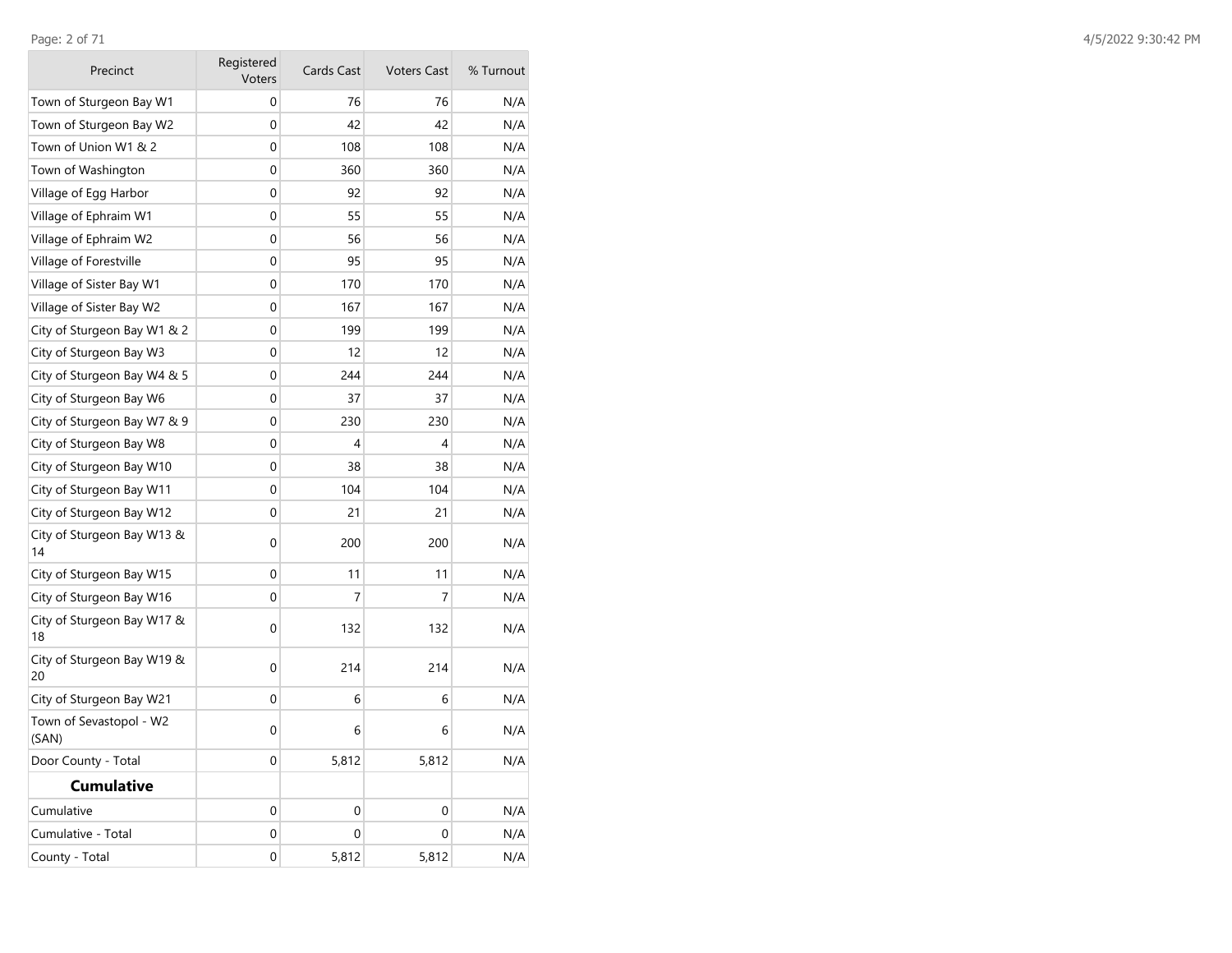#### **Court of Appeals Judge, District 3 (Vote for 1)**

| Precinct                         | imes Cas | egistered |
|----------------------------------|----------|-----------|
| County                           |          |           |
| <b>Door County</b>               |          |           |
| Town of Baileys Harbor W1<br>& 2 | 254      | 0         |
| Town of Baileys Harbor W3        | 34       | 0         |
| Town of Brussels W1              | 52       | 0         |
| Town of Brussels W2              | 127      | 0         |
| Town of Clay Banks               | 36       | 0         |
| Town of Egg Harbor W1            | 108      | 0         |
| Town of Egg Harbor W2            | 5        | 0         |
| Town of Egg Harbor W3            | 91       | 0         |
| Town of Forestville W1           | 52       | 0         |
| Town of Forestville W2           | 76       | 0         |
| Town of Gardner W1 & 2           | 321      | 0         |
| Town of Gibraltar W1 & 2         | 321      | 0         |
| Town of Jacksonport W1           | 80       | 0         |
| Town of Jacksonport W2           | 47       | 0         |
| Town of Liberty Grove W1         | 130      | 0         |
| Town of Liberty Grove W2         | 381      | 0         |
| Town of Liberty Grove W3         | 171      | 0         |
| Town of Nasewaupee W1            | 31       | 0         |
| Town of Nasewaupee W2            | 17       | 0         |
| Town of Nasewaupee W3 &<br>4     | 222      | 0         |
| Town of Sevastopol - W1          | 62       | 0         |
| Town of Sevastopol - W2 & 3      | 184      | 0         |
| Town of Sevastopol W4            | 258      | 0         |
| Town of Sevastopol W5            | 66       | 0         |
| Town of Sturgeon Bay W1          | 76       | 0         |
| Town of Sturgeon Bay W2          | 42       | 0         |
| Town of Union W1 & 2             | 108      | 0         |

| Precinct                         | Thomas M. Hruz |  | <b>Total Votes</b> | Jnresolved<br>Write-In |
|----------------------------------|----------------|--|--------------------|------------------------|
| County                           |                |  |                    |                        |
| <b>Door County</b>               |                |  |                    |                        |
| Town of Baileys Harbor W1<br>& 2 | 183            |  | 183                | 2                      |
| Town of Baileys Harbor W3        | 26             |  | 26                 | 0                      |
| Town of Brussels W1              | 39             |  | 39                 | 0                      |
| Town of Brussels W2              | 95             |  | 95                 | 1                      |
| Town of Clay Banks               | 30             |  | 30                 | 1                      |
| Town of Egg Harbor W1            | 89             |  | 89                 | 0                      |
| Town of Egg Harbor W2            | 5              |  | 5                  | 0                      |
| Town of Egg Harbor W3            | 67             |  | 67                 | 0                      |
| Town of Forestville W1           | 44             |  | 44                 | 0                      |
| Town of Forestville W2           | 70             |  | 70                 | 0                      |
| Town of Gardner W1 & 2           | 239            |  | 239                | 1                      |
| Town of Gibraltar W1 & 2         | 220            |  | 220                | 4                      |
| Town of Jacksonport W1           | 64             |  | 64                 | 4                      |
| Town of Jacksonport W2           | 40             |  | 40                 | 0                      |
| Town of Liberty Grove W1         | 95             |  | 95                 | 0                      |
| Town of Liberty Grove W2         | 282            |  | 282                | 1                      |
| Town of Liberty Grove W3         | 126            |  | 126                | 2                      |
| Town of Nasewaupee W1            | 22             |  | 22                 | 2                      |
| Town of Nasewaupee W2            | 15             |  | 15                 | 0                      |
| Town of Nasewaupee W3 &<br>4     | 176            |  | 176                | 0                      |
| Town of Sevastopol - W1          | 50             |  | 50                 | 0                      |
| Town of Sevastopol - W2 & 3      | 142            |  | 142                | 0                      |
| Town of Sevastopol W4            | 192            |  | 192                | 2                      |
| Town of Sevastopol W5            | 51             |  | 51                 | 0                      |
| Town of Sturgeon Bay W1          | 63             |  | 63                 | 0                      |
| Town of Sturgeon Bay W2          | 37             |  | 37                 | 0                      |
| Town of Union W1 & 2             | 91             |  | 91                 | 1                      |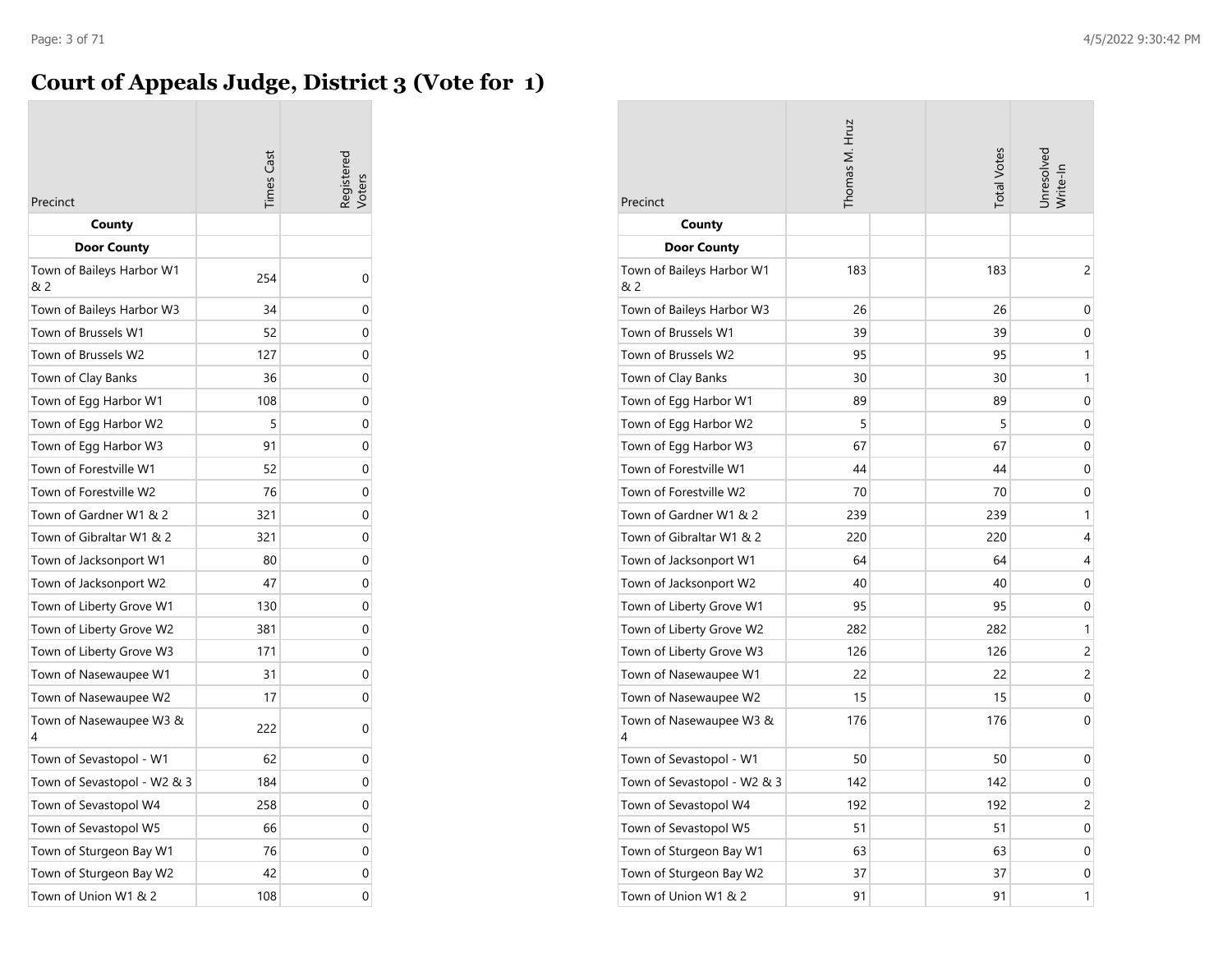$\overline{\phantom{a}}$ 

|                                  | <b>Times</b> Cast |   |
|----------------------------------|-------------------|---|
| Precinct                         |                   |   |
| Town of Washington               | 360               | 0 |
| Village of Egg Harbor            | 92                | 0 |
| Village of Ephraim W1            | 55                | 0 |
| Village of Ephraim W2            | 56                | 0 |
| Village of Forestville           | 95                | 0 |
| Village of Sister Bay W1         | 170               | 0 |
| Village of Sister Bay W2         | 167               | 0 |
| City of Sturgeon Bay W1 & 2      | 199               | 0 |
| City of Sturgeon Bay W3          | 12                | 0 |
| City of Sturgeon Bay W4 & 5      | 244               | 0 |
| City of Sturgeon Bay W6          | 37                | 0 |
| City of Sturgeon Bay W7 & 9      | 230               | 0 |
| City of Sturgeon Bay W8          | 4                 | 0 |
| City of Sturgeon Bay W10         | 38                | 0 |
| City of Sturgeon Bay W11         | 104               | 0 |
| City of Sturgeon Bay W12         | 21                | 0 |
| City of Sturgeon Bay W13 &<br>14 | 200               | 0 |
| City of Sturgeon Bay W15         | 11                | 0 |
| City of Sturgeon Bay W16         | 7                 | 0 |
| City of Sturgeon Bay W17 &<br>18 | 132               | 0 |
| City of Sturgeon Bay W19 &<br>20 | 214               | 0 |
| City of Sturgeon Bay W21         | 6                 | 0 |
| Town of Sevastopol - W2<br>(SAN) | 6                 | 0 |
| Door County - Total              | 5,812             | 0 |
| <b>Cumulative</b>                |                   |   |
| Cumulative                       | 0                 | 0 |
| Cumulative - Total               | 0                 | 0 |
| County - Total                   | 5,812             | 0 |

| Precinct                         | Thomas M. Hruz | <b>Total Votes</b> | Jnresolvec<br>Write-In |
|----------------------------------|----------------|--------------------|------------------------|
| Town of Washington               | 248            | 248                | 1                      |
| Village of Egg Harbor            | 68             | 68                 | 0                      |
| Village of Ephraim W1            | 42             | 42                 | 0                      |
| Village of Ephraim W2            | 43             | 43                 | 0                      |
| Village of Forestville           | 73             | 73                 | 0                      |
| Village of Sister Bay W1         | 134            | 134                | 2                      |
| Village of Sister Bay W2         | 111            | 111                | 1                      |
| City of Sturgeon Bay W1 & 2      | 151            | 151                | 2                      |
| City of Sturgeon Bay W3          | 6              | 6                  | 1                      |
| City of Sturgeon Bay W4 & 5      | 155            | 155                | 3                      |
| City of Sturgeon Bay W6          | 26             | 26                 | 0                      |
| City of Sturgeon Bay W7 & 9      | 181            | 181                | 8                      |
| City of Sturgeon Bay W8          | 4              | 4                  | 0                      |
| City of Sturgeon Bay W10         | 33             | 33                 | 0                      |
| City of Sturgeon Bay W11         | 90             | 90                 | 0                      |
| City of Sturgeon Bay W12         | 18             | 18                 | 0                      |
| City of Sturgeon Bay W13 &<br>14 | 160            | 160                | 1                      |
| City of Sturgeon Bay W15         | 10             | 10                 | 0                      |
| City of Sturgeon Bay W16         | 6              | 6                  | 0                      |
| City of Sturgeon Bay W17 &<br>18 | 110            | 110                | 1                      |
| City of Sturgeon Bay W19 &<br>20 | 143            | 143                | 2                      |
| City of Sturgeon Bay W21         | 5              | 5                  | 0                      |
| Town of Sevastopol - W2<br>(SAN) | 6              | 6                  | 0                      |
| Door County - Total              | 4,376          | 4,376              | 43                     |
| <b>Cumulative</b>                |                |                    |                        |
| Cumulative                       | 0              | 0                  | 0                      |
| Cumulative - Total               | $\mathbf 0$    | 0                  | 0                      |
| County - Total                   | 4,376          | 4,376              | 43                     |

**COL**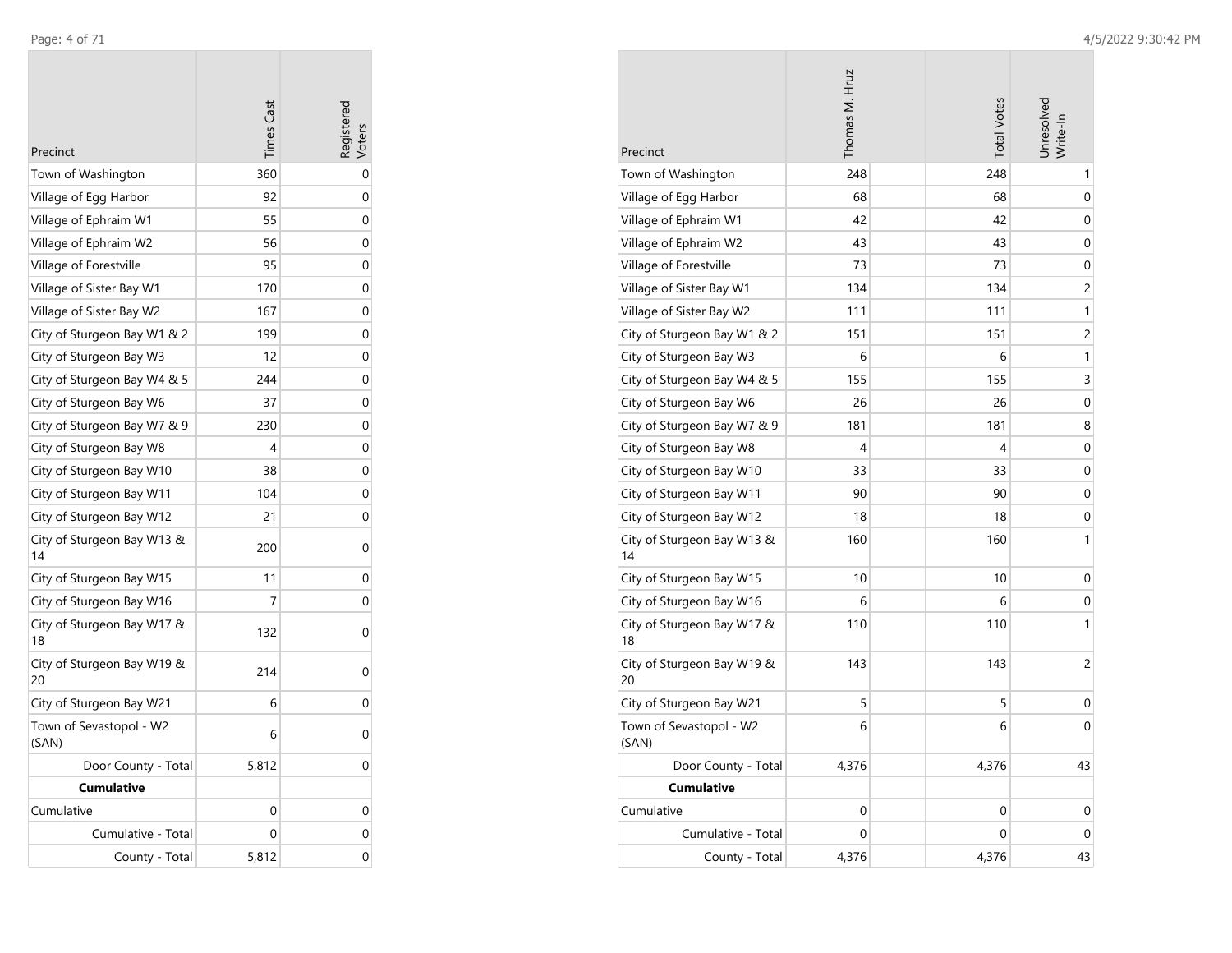# **County Supervisor, District 1 (Vote for 1)**

| Precinct             | <b>Times Cast</b> | Registered<br>Voters |
|----------------------|-------------------|----------------------|
| County               |                   |                      |
| <b>Door County</b>   |                   |                      |
| Town of Brussels W1  | 52                | $\Omega$             |
| Town of Union W1 & 2 | 108               | 0                    |
| Door County - Total  | 160               | $\Omega$             |
| <b>Cumulative</b>    |                   |                      |
| Cumulative           | 0                 | $\Omega$             |
| Cumulative - Total   | 0                 | 0                    |
| County - Total       | 160               | 0                    |

| Precinct             | David R. Englebert | <b>Total Votes</b> | Unresolved<br>Write-In |
|----------------------|--------------------|--------------------|------------------------|
| County               |                    |                    |                        |
| <b>Door County</b>   |                    |                    |                        |
| Town of Brussels W1  | 49                 | 49                 | $\Omega$               |
| Town of Union W1 & 2 | 95                 | 95                 | 2                      |
| Door County - Total  | 144                | 144                | $\overline{c}$         |
| <b>Cumulative</b>    |                    |                    |                        |
| Cumulative           | $\mathbf 0$        | $\mathbf 0$        | 0                      |
| Cumulative - Total   | 0                  | 0                  | 0                      |
| County - Total       | 144                | 144                | $\overline{c}$         |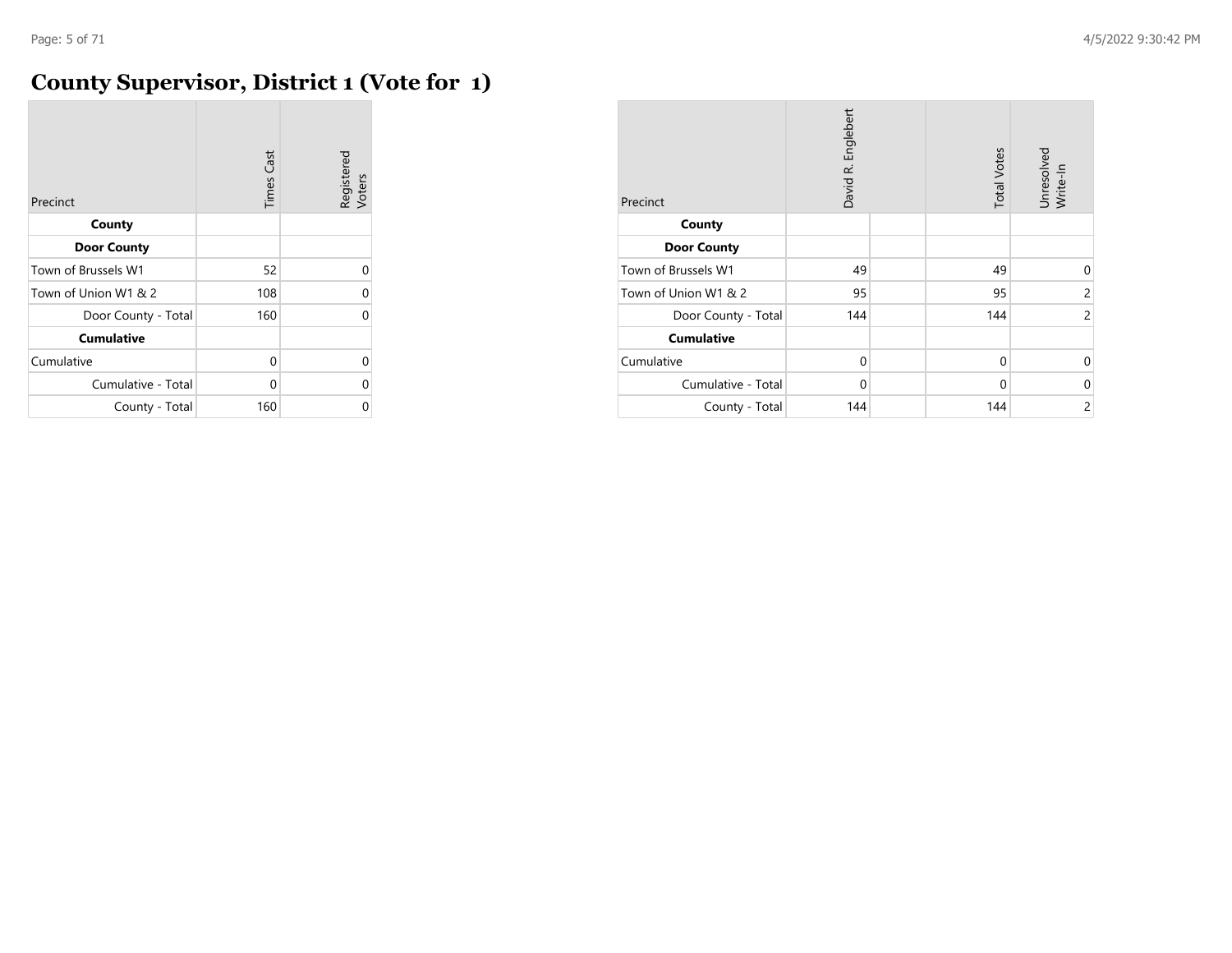#### **County Supervisor, District 2 (Vote for 1)**

| Precinct               | <b>Times Cast</b> | Registered<br>Voters |
|------------------------|-------------------|----------------------|
| County                 |                   |                      |
| <b>Door County</b>     |                   |                      |
| Town of Brussels W2    | 127               | 0                    |
| Town of Forestville W1 | 52                | $\Omega$             |
| Village of Forestville | 95                | $\Omega$             |
| Door County - Total    | 274               | 0                    |
| <b>Cumulative</b>      |                   |                      |
| Cumulative             | 0                 | 0                    |
| Cumulative - Total     | 0                 | 0                    |
| County - Total         | 274               | 0                    |

| Precinct               | Lora L. Jorgensen |  | Todd J. Thayse |  | <b>Total Votes</b> |
|------------------------|-------------------|--|----------------|--|--------------------|
| County                 |                   |  |                |  |                    |
| <b>Door County</b>     |                   |  |                |  |                    |
| Town of Brussels W2    | 28                |  | 98             |  | 126                |
| Town of Forestville W1 | 21                |  | 31             |  | 52                 |
| Village of Forestville | 49                |  | 46             |  | 95                 |
| Door County - Total    | 98                |  | 175            |  | 273                |
| <b>Cumulative</b>      |                   |  |                |  |                    |
| Cumulative             | $\mathbf 0$       |  | $\mathbf 0$    |  | $\mathbf 0$        |
| Cumulative - Total     | $\Omega$          |  | $\mathbf 0$    |  | $\mathbf 0$        |
| County - Total         | 98                |  | 175            |  | 273                |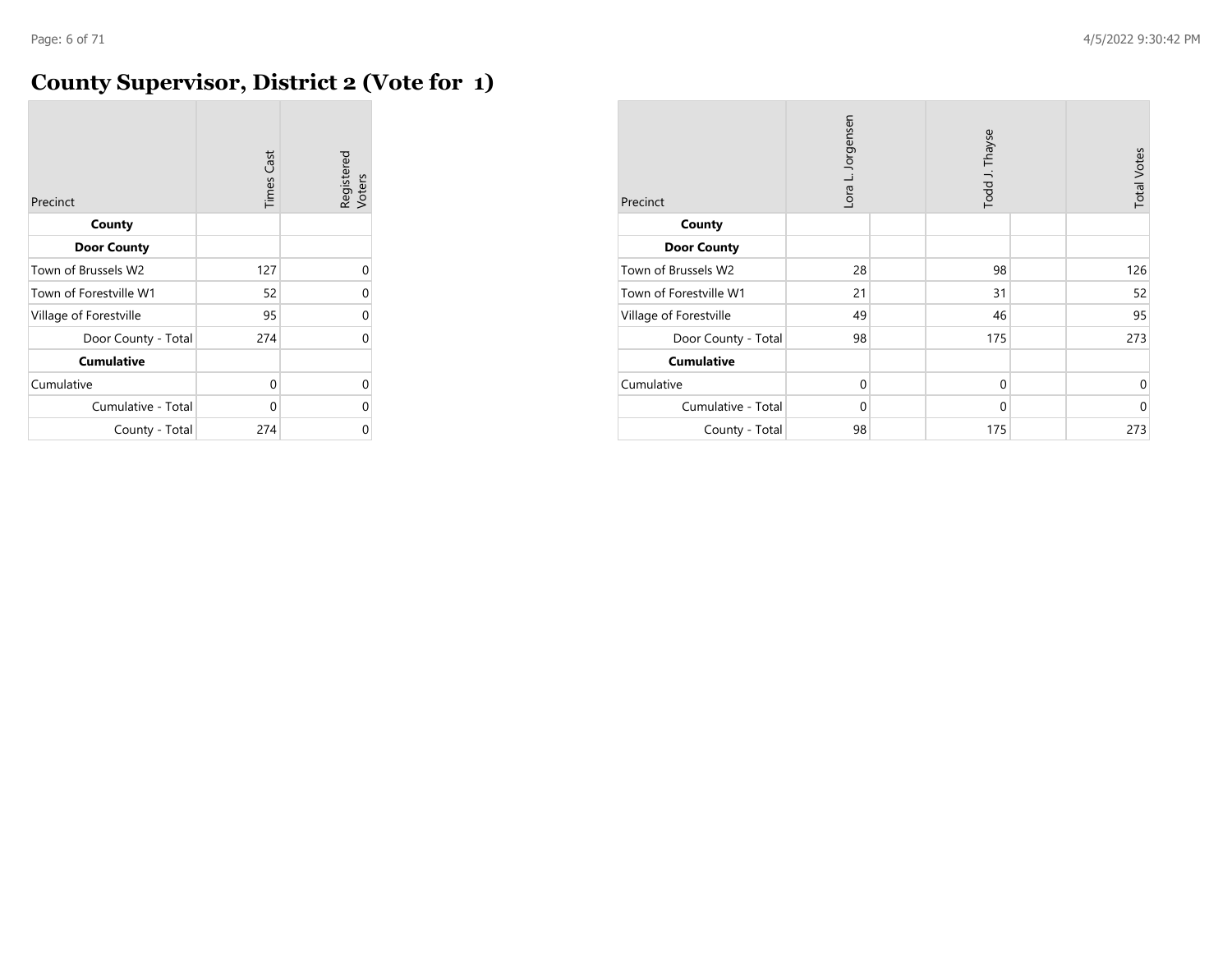**COL** 

| Precinct               | Unresolved<br>Write-In |
|------------------------|------------------------|
| County                 |                        |
| <b>Door County</b>     |                        |
| Town of Brussels W2    | 0                      |
| Town of Forestville W1 | 0                      |
| Village of Forestville | 0                      |
| Door County - Total    | 0                      |
| <b>Cumulative</b>      |                        |
| Cumulative             | 0                      |
| Cumulative - Total     | 0                      |
| County - Total         | ი                      |

 $\sim$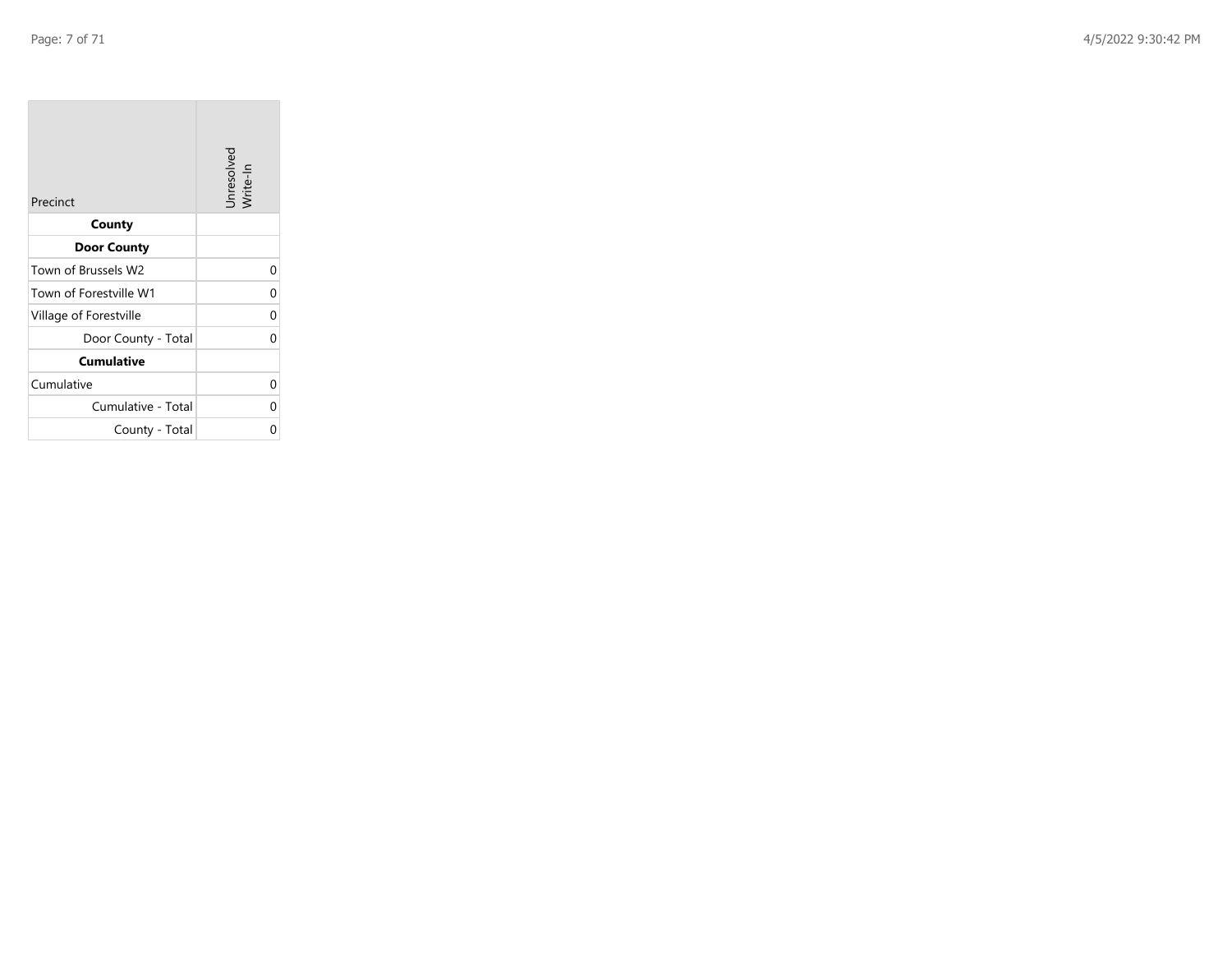#### **County Supervisor, District 3 (Vote for 1)**

| Precinct               | <b>Times Cast</b> | Registered<br>Voters |
|------------------------|-------------------|----------------------|
| County                 |                   |                      |
| <b>Door County</b>     |                   |                      |
| Town of Clay Banks     | 36                | U                    |
| Town of Forestville W2 | 76                | U                    |
| Town of Nasewaupee W2  | 17                | U                    |
| Door County - Total    | 129               | U                    |
| <b>Cumulative</b>      |                   |                      |
| Cumulative             | 0                 | U                    |
| Cumulative - Total     | 0                 | U                    |
| County - Total         | 129               |                      |

| Precinct               | Roy H. Englebert | <b>Total Votes</b> | Unresolved<br>Write-In |
|------------------------|------------------|--------------------|------------------------|
| County                 |                  |                    |                        |
| <b>Door County</b>     |                  |                    |                        |
| Town of Clay Banks     | 32               | 32                 | 1                      |
| Town of Forestville W2 | 75               | 75                 | 0                      |
| Town of Nasewaupee W2  | 14               | 14                 | 0                      |
| Door County - Total    | 121              | 121                | 1                      |
| <b>Cumulative</b>      |                  |                    |                        |
| Cumulative             | $\mathbf 0$      | $\mathbf 0$        | $\Omega$               |
| Cumulative - Total     | 0                | 0                  | 0                      |
| County - Total         | 121              | 121                | 1                      |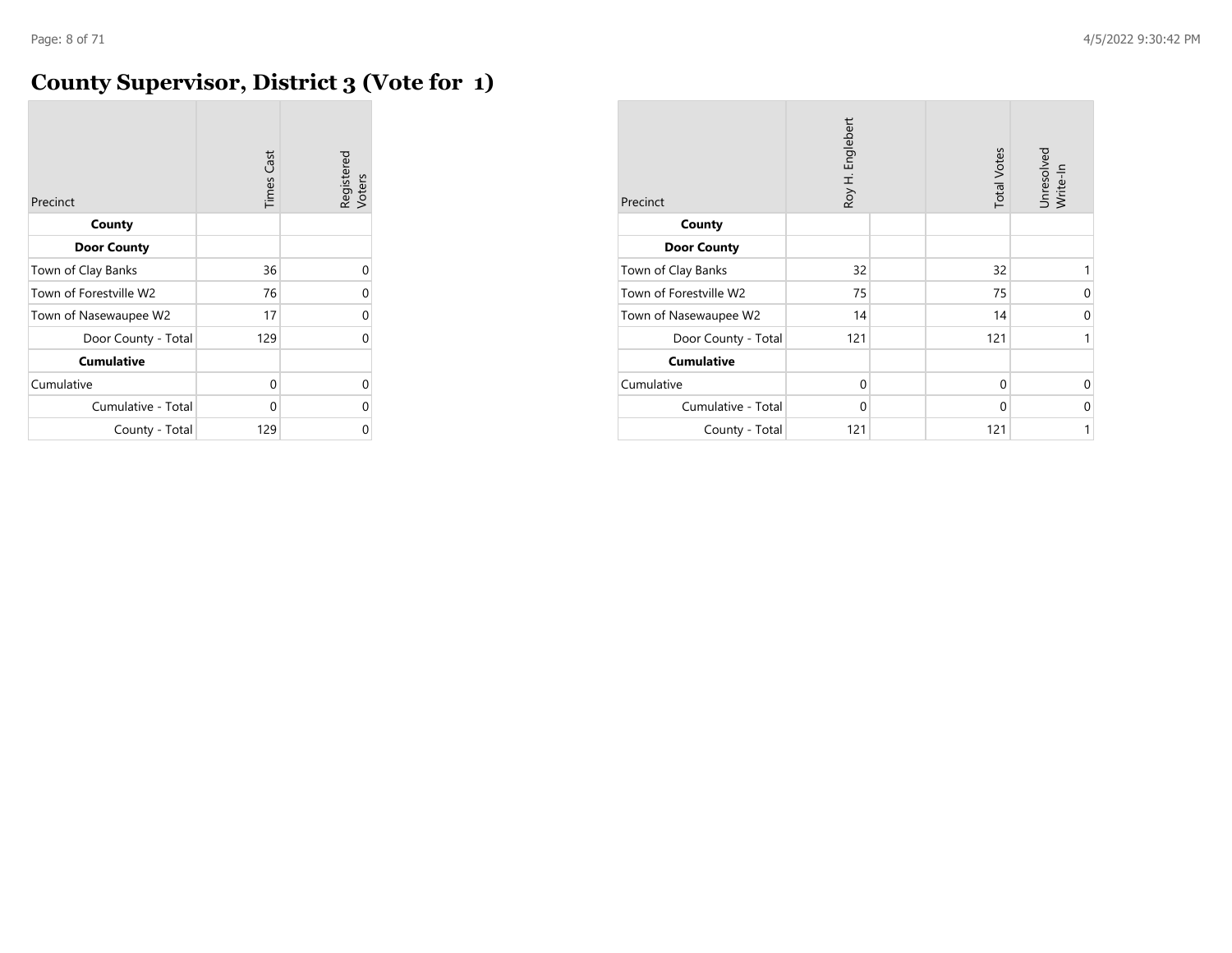# **County Supervisor, District 4 (Vote for 1)**

| Precinct               | <b>Times Cast</b> | Registered<br>Voters |
|------------------------|-------------------|----------------------|
| County                 |                   |                      |
| <b>Door County</b>     |                   |                      |
| Town of Gardner W1 & 2 | 321               | $\Omega$             |
| Town of Nasewaupee W1  | 31                | 0                    |
| Door County - Total    | 352               | $\Omega$             |
| <b>Cumulative</b>      |                   |                      |
| Cumulative             | 0                 | 0                    |
| Cumulative - Total     | 0                 | 0                    |
| County - Total         | 352               | 0                    |

| Precinct               | Nancy Robillard | Kara Counard | <b>Total Votes</b> |
|------------------------|-----------------|--------------|--------------------|
| County                 |                 |              |                    |
| <b>Door County</b>     |                 |              |                    |
| Town of Gardner W1 & 2 | 207             | 113          | 320                |
| Town of Nasewaupee W1  | 22              | 8            | 30                 |
| Door County - Total    | 229             | 121          | 350                |
| <b>Cumulative</b>      |                 |              |                    |
| Cumulative             | $\mathbf 0$     | $\mathbf 0$  | 0                  |
| Cumulative - Total     | 0               | 0            | $\mathbf 0$        |
| County - Total         | 229             | 121          | 350                |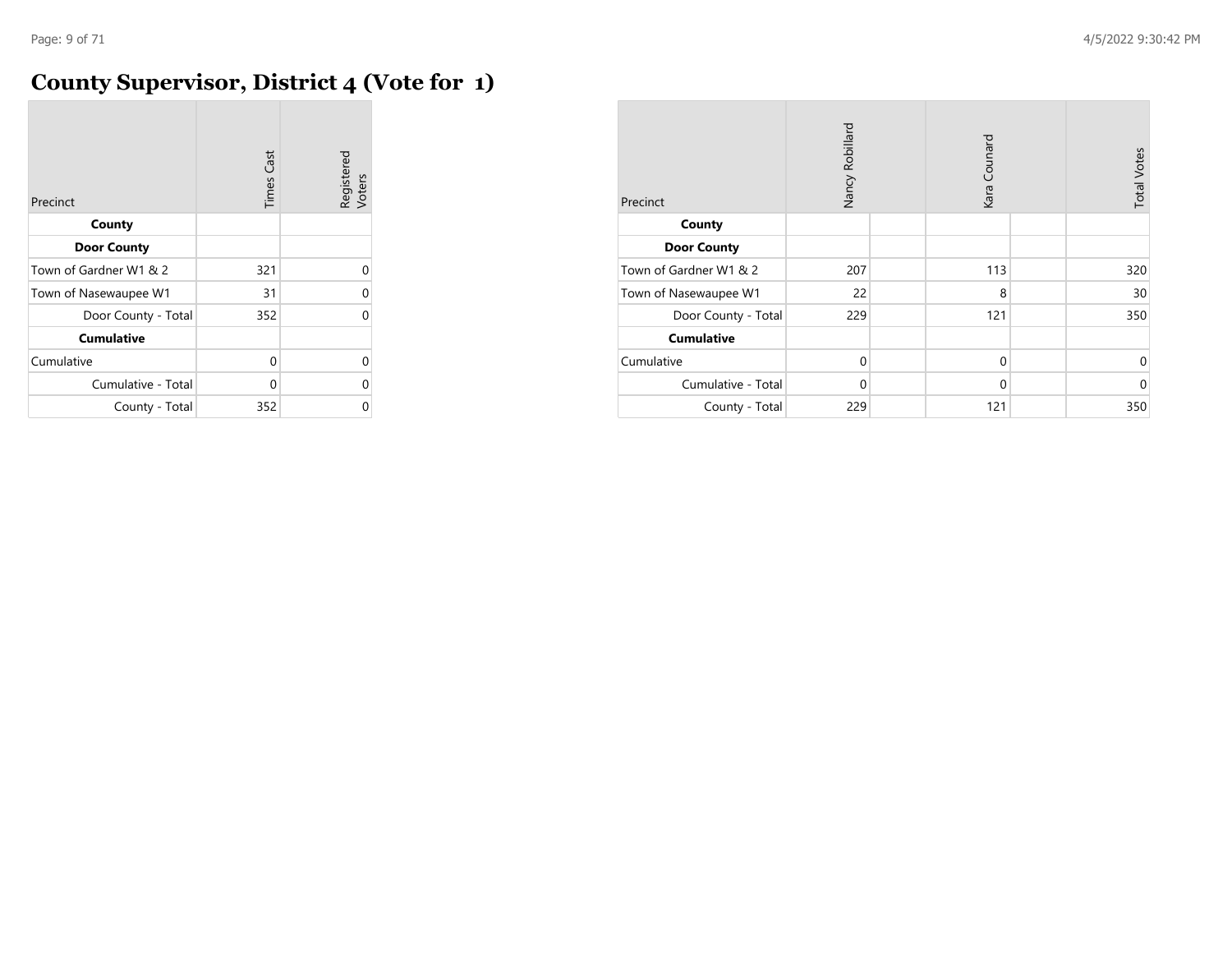**COL** 

| Precinct               | Unresolved<br>Write-In |
|------------------------|------------------------|
| County                 |                        |
| <b>Door County</b>     |                        |
| Town of Gardner W1 & 2 | 1                      |
| Town of Nasewaupee W1  | 0                      |
| Door County - Total    |                        |
| <b>Cumulative</b>      |                        |
| Cumulative             | U                      |
| Cumulative - Total     | U                      |
| County - Total         |                        |

the property of the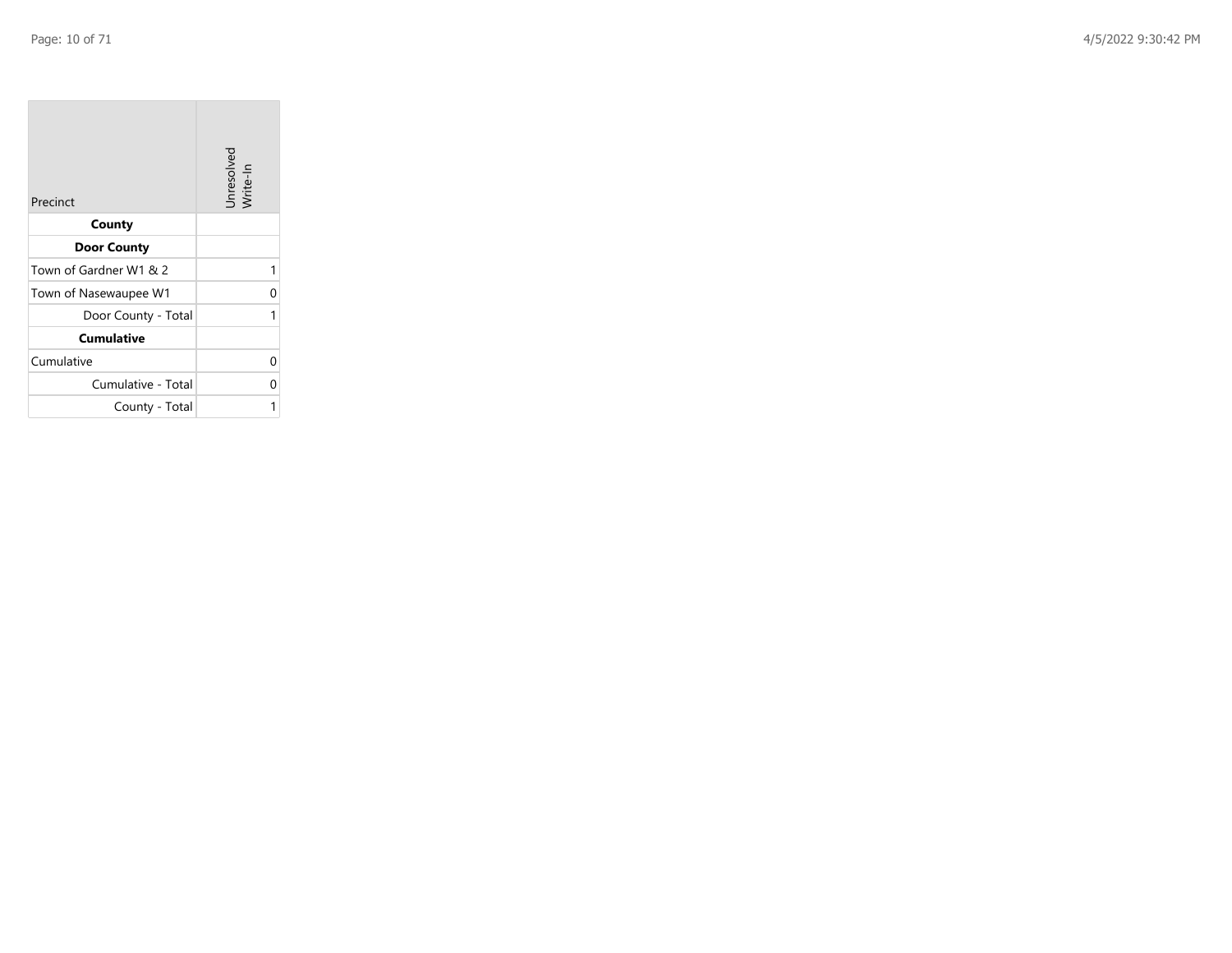#### **County Supervisor, District 5 (Vote for 1)**

| Precinct                     | <b>Times Cast</b> | Registered<br>Voters |
|------------------------------|-------------------|----------------------|
| County                       |                   |                      |
| <b>Door County</b>           |                   |                      |
| Town of Nasewaupee W3 &<br>4 | 222               | 0                    |
| Door County - Total          | 222               | 0                    |
| <b>Cumulative</b>            |                   |                      |
| Cumulative                   | 0                 | $\Omega$             |
| Cumulative - Total           | 0                 | $\Omega$             |
| County - Total               | 222               | 0                    |

| Precinct                                  | Timothy M. Smith | Jeff D. Miller | <b>Total Votes</b> |
|-------------------------------------------|------------------|----------------|--------------------|
| County                                    |                  |                |                    |
| <b>Door County</b>                        |                  |                |                    |
| Town of Nasewaupee W3 &<br>$\overline{4}$ | 54               | 164            | 218                |
| Door County - Total                       | 54               | 164            | 218                |
| <b>Cumulative</b>                         |                  |                |                    |
| Cumulative                                | $\mathbf 0$      | $\mathbf 0$    | 0                  |
| Cumulative - Total                        | $\Omega$         | $\mathbf 0$    | $\mathbf 0$        |
| County - Total                            | 54               | 164            | 218                |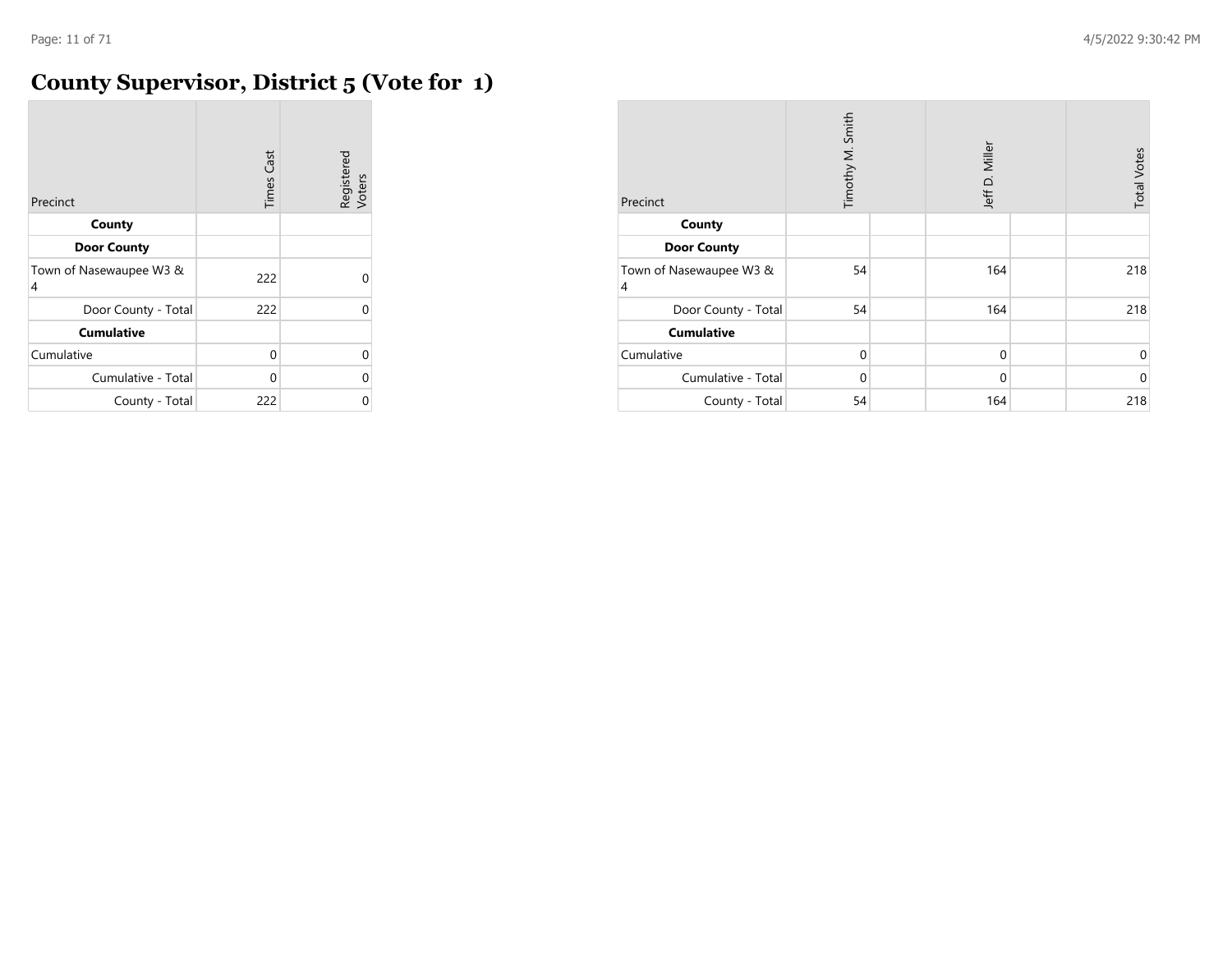$\sim$ 

| Precinct                     | Unresolved<br>Write-In |
|------------------------------|------------------------|
| County                       |                        |
| <b>Door County</b>           |                        |
| Town of Nasewaupee W3 &<br>4 | n                      |
| Door County - Total          | ი                      |
| <b>Cumulative</b>            |                        |
| Cumulative                   | 0                      |
| Cumulative - Total           | 0                      |
| County - Total               |                        |

**Contractor** 

 $\overline{\phantom{a}}$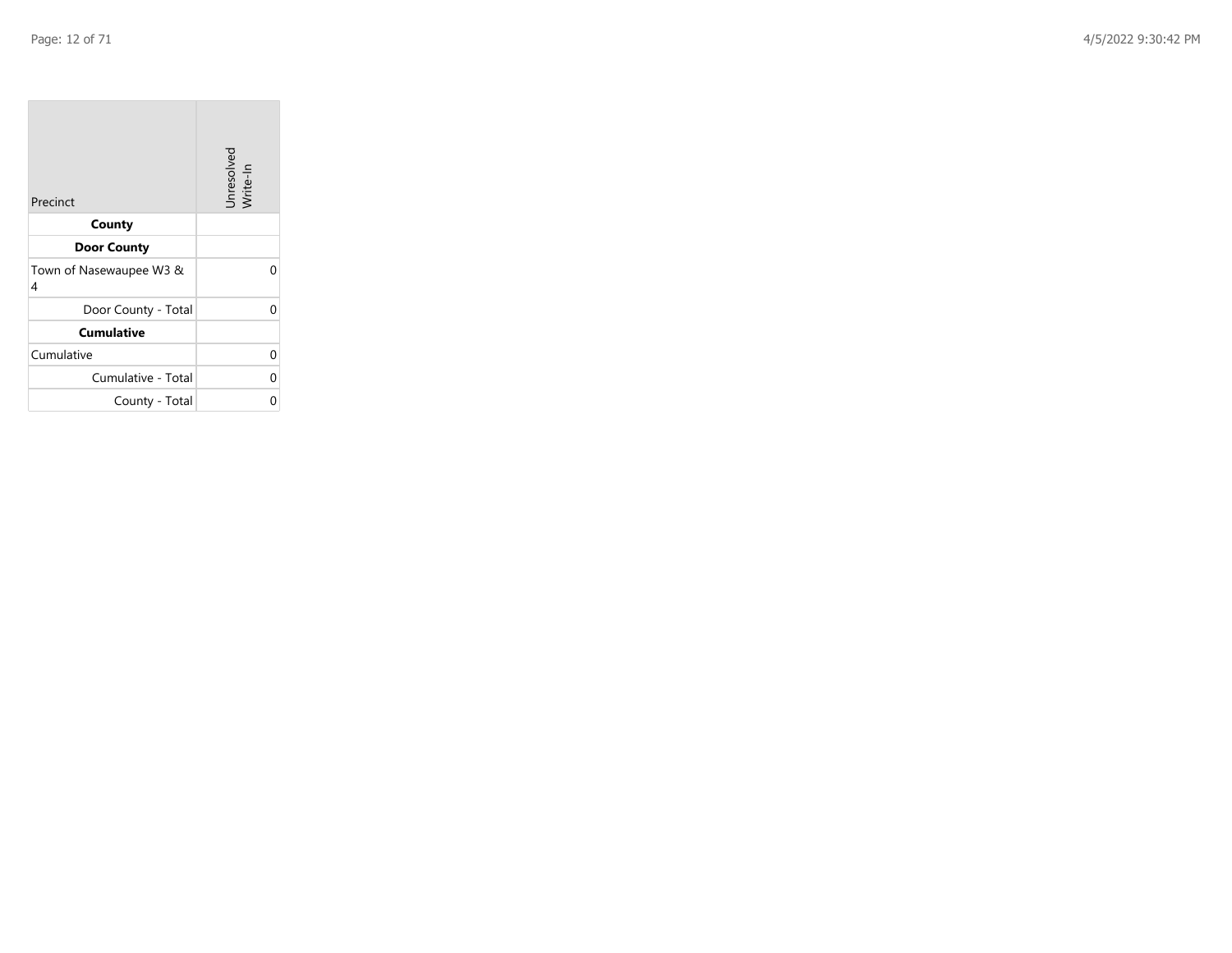#### **County Supervisor, District 6 (Vote for 1)**

| Precinct                 | <b>Times Cast</b> | Registered<br>Voters |
|--------------------------|-------------------|----------------------|
| County                   |                   |                      |
| <b>Door County</b>       |                   |                      |
| Town of Sturgeon Bay W2  | 42                | O                    |
| City of Sturgeon Bay W11 | 104               | 0                    |
| City of Sturgeon Bay W12 | 21                | 0                    |
| Door County - Total      | 167               | U                    |
| <b>Cumulative</b>        |                   |                      |
| Cumulative               | 0                 | O                    |
| Cumulative - Total       | 0                 | U                    |
| County - Total           | 167               | ი                    |

| Precinct                 | Kenneth F. Fisher | <b>Total Votes</b> | Unresolved<br>Write-In |
|--------------------------|-------------------|--------------------|------------------------|
| County                   |                   |                    |                        |
| <b>Door County</b>       |                   |                    |                        |
| Town of Sturgeon Bay W2  | 37                | 37                 | 2                      |
| City of Sturgeon Bay W11 | 92                | 92                 | 1                      |
| City of Sturgeon Bay W12 | 19                | 19                 | 0                      |
| Door County - Total      | 148               | 148                | 3                      |
| <b>Cumulative</b>        |                   |                    |                        |
| Cumulative               | 0                 | 0                  | $\Omega$               |
| Cumulative - Total       | $\mathbf 0$       | 0                  | 0                      |
| County - Total           | 148               | 148                | 3                      |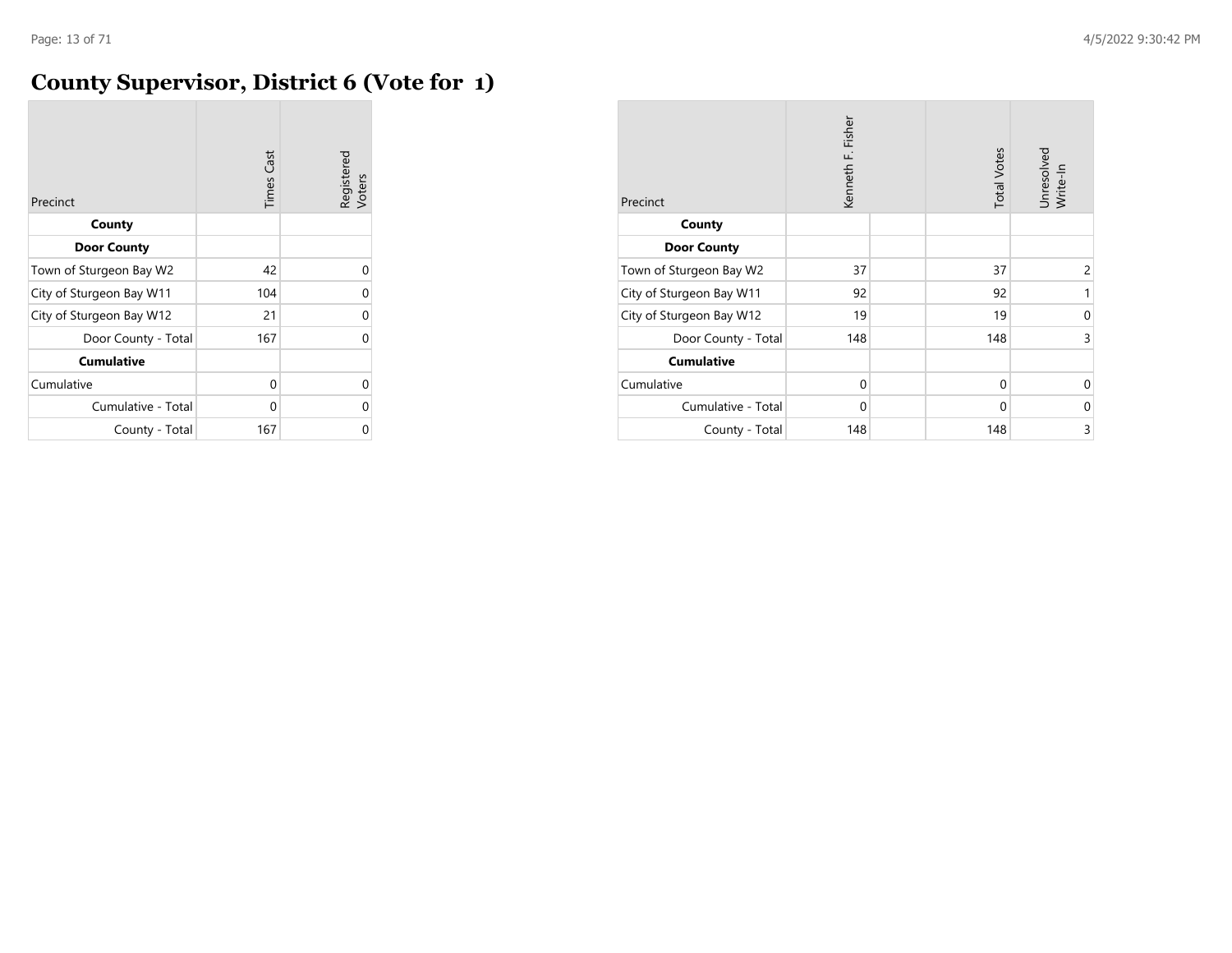#### **County Supervisor, District 7 (Vote for 1)**

| Precinct                         | <b>Times Cast</b> | Registered<br>Voters |
|----------------------------------|-------------------|----------------------|
| County                           |                   |                      |
| <b>Door County</b>               |                   |                      |
| City of Sturgeon Bay W13 &<br>14 | 200               |                      |
| City of Sturgeon Bay W15         | 11                | U                    |
| Door County - Total              | 211               | U                    |
| <b>Cumulative</b>                |                   |                      |
| Cumulative                       | 0                 | U                    |
| Cumulative - Total               | 0                 | U                    |
| County - Total                   | 211               | ი                    |

| Precinct                         | Claire Morkin | <b>Total Votes</b> | Unresolved<br>Write-In |
|----------------------------------|---------------|--------------------|------------------------|
| County                           |               |                    |                        |
| <b>Door County</b>               |               |                    |                        |
| City of Sturgeon Bay W13 &<br>14 | 159           | 159                | 3                      |
| City of Sturgeon Bay W15         | 10            | 10                 | 0                      |
| Door County - Total              | 169           | 169                | 3                      |
| <b>Cumulative</b>                |               |                    |                        |
| Cumulative                       | $\Omega$      | $\mathbf 0$        | $\Omega$               |
| Cumulative - Total               | $\Omega$      | $\mathbf 0$        | 0                      |
| County - Total                   | 169           | 169                | 3                      |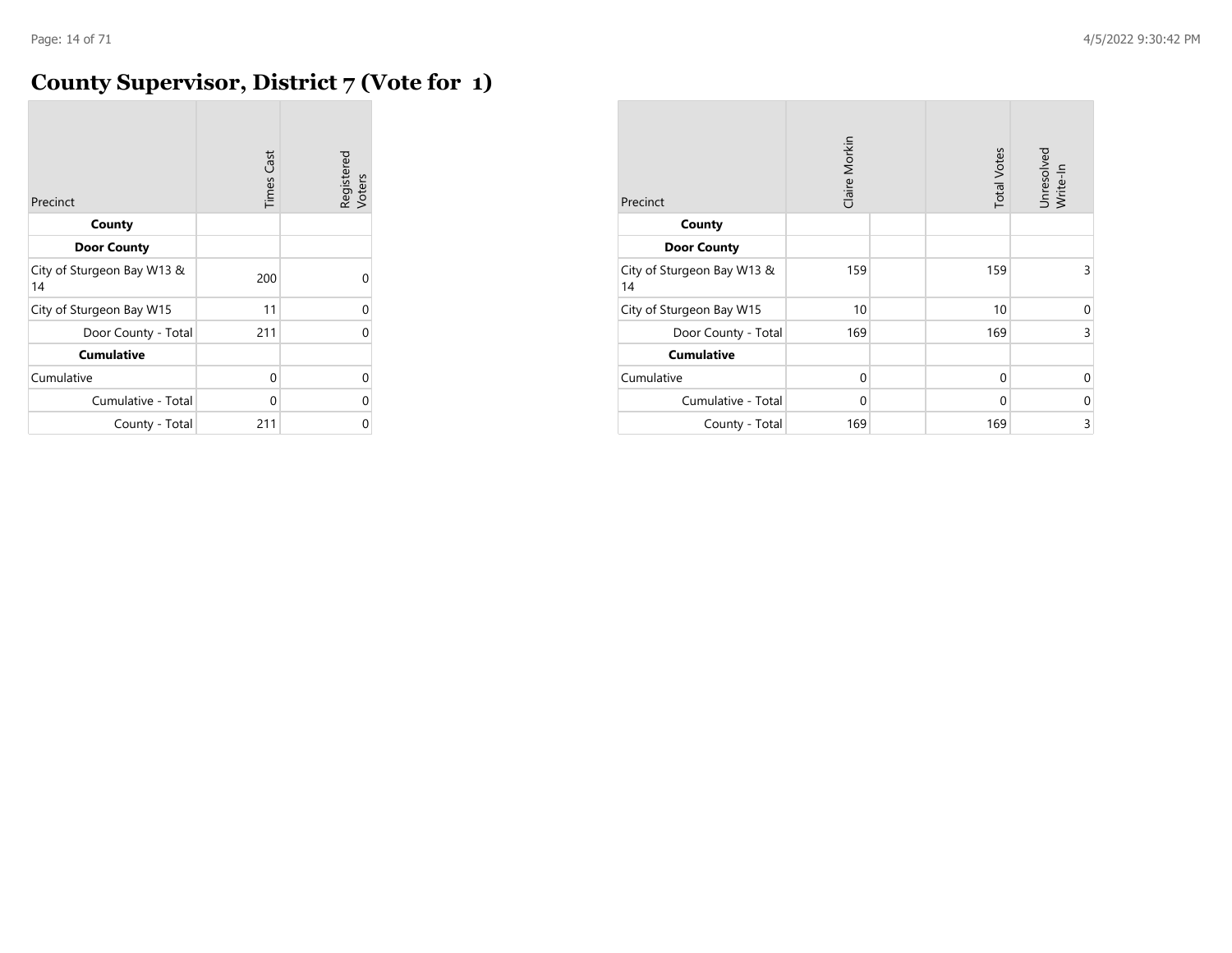#### **County Supervisor, District 8 (Vote for 1)**

| Precinct                    | <b>Times Cast</b> | Registered<br>Voters |
|-----------------------------|-------------------|----------------------|
| County                      |                   |                      |
| <b>Door County</b>          |                   |                      |
| City of Sturgeon Bay W7 & 9 | 230               | U                    |
| City of Sturgeon Bay W8     | 4                 | U                    |
| City of Sturgeon Bay W10    | 38                | U                    |
| Door County - Total         | 272               | U                    |
| <b>Cumulative</b>           |                   |                      |
| Cumulative                  | 0                 | U                    |
| Cumulative - Total          | 0                 | በ                    |
| County - Total              | 272               |                      |

| Precinct                    | Rodney Beardsley | <b>Total Votes</b> | Unresolved<br>Write-In |
|-----------------------------|------------------|--------------------|------------------------|
| County                      |                  |                    |                        |
| <b>Door County</b>          |                  |                    |                        |
| City of Sturgeon Bay W7 & 9 | 182              | 182                | 5                      |
| City of Sturgeon Bay W8     | 4                | 4                  | 0                      |
| City of Sturgeon Bay W10    | 31               | 31                 | 0                      |
| Door County - Total         | 217              | 217                | 5                      |
| <b>Cumulative</b>           |                  |                    |                        |
| Cumulative                  | $\mathbf 0$      | $\mathbf 0$        | $\Omega$               |
| Cumulative - Total          | $\Omega$         | $\mathbf 0$        | 0                      |
| County - Total              | 217              | 217                | 5                      |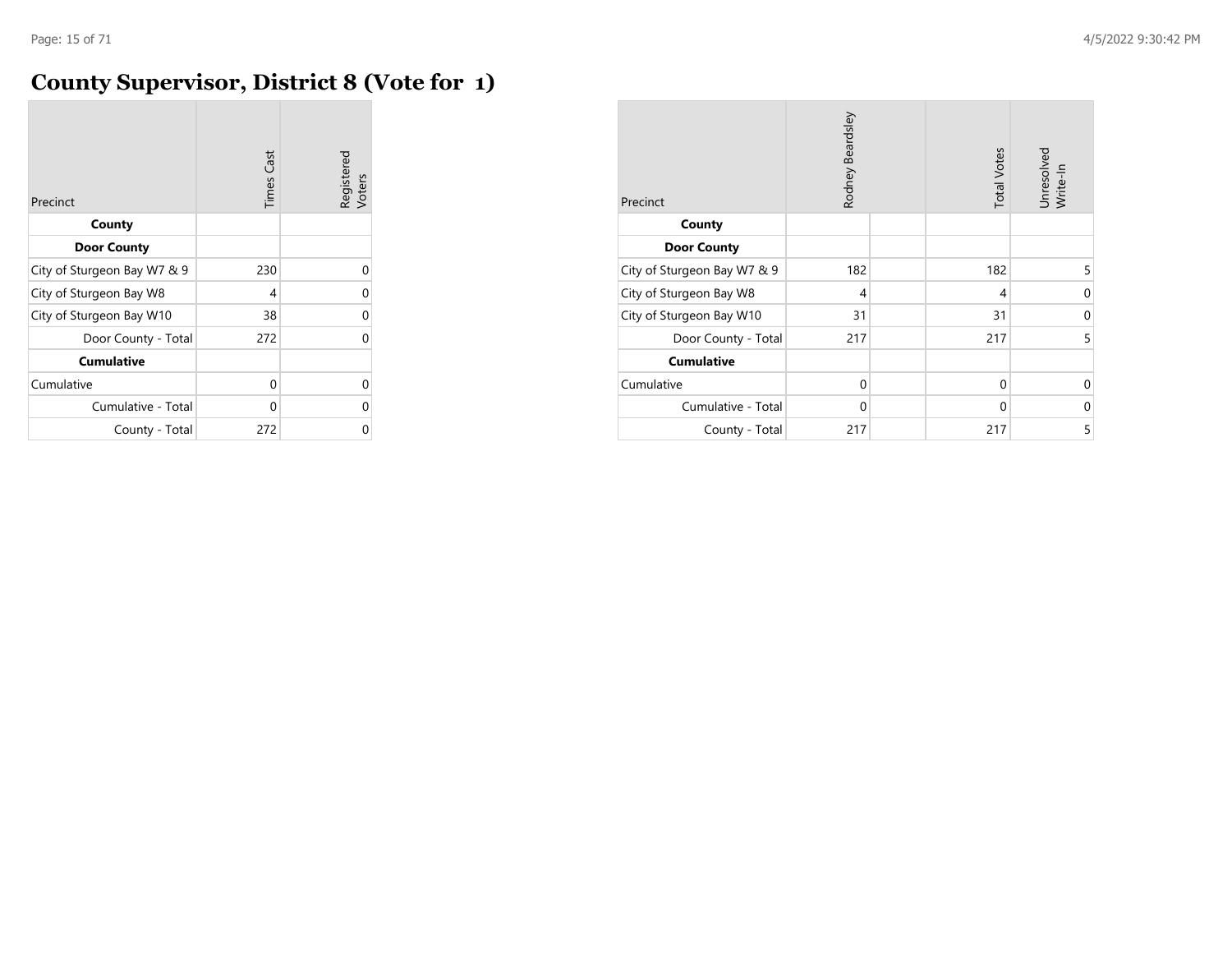# **County Supervisor, District 9 (Vote for 1)**

| Precinct                    | <b>Times Cast</b> | Registered<br>Voters |
|-----------------------------|-------------------|----------------------|
| County                      |                   |                      |
| <b>Door County</b>          |                   |                      |
| City of Sturgeon Bay W4 & 5 | 244               | 0                    |
| City of Sturgeon Bay W6     | 37                | U                    |
| Door County - Total         | 281               | U                    |
| <b>Cumulative</b>           |                   |                      |
| Cumulative                  | 0                 | U                    |
| Cumulative - Total          | 0                 | U                    |
| County - Total              | 281               | 0                    |

| Precinct                    | Jonathan Kruse | Daniel Austad | <b>Total Votes</b> |
|-----------------------------|----------------|---------------|--------------------|
| County                      |                |               |                    |
| <b>Door County</b>          |                |               |                    |
| City of Sturgeon Bay W4 & 5 | 72             | 166           | 238                |
| City of Sturgeon Bay W6     | 4              | 31            | 35                 |
| Door County - Total         | 76             | 197           | 273                |
| <b>Cumulative</b>           |                |               |                    |
| Cumulative                  | $\mathbf 0$    | $\mathbf 0$   | 0                  |
| Cumulative - Total          | 0              | 0             | $\Omega$           |
| County - Total              | 76             | 197           | 273                |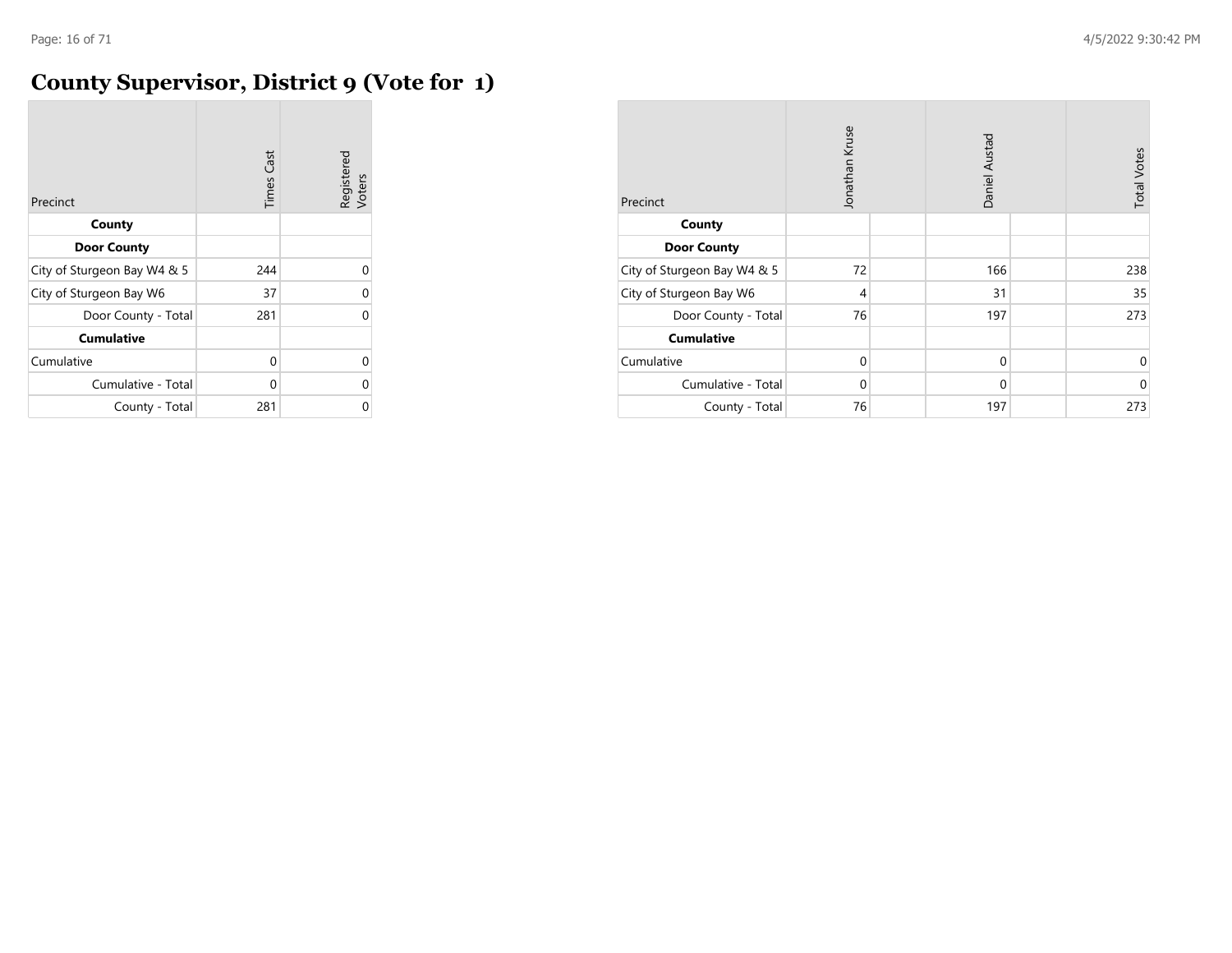$\sim$ 

| Precinct                    | Unresolved<br>Write-In |
|-----------------------------|------------------------|
| County                      |                        |
| <b>Door County</b>          |                        |
| City of Sturgeon Bay W4 & 5 | 2                      |
| City of Sturgeon Bay W6     | 0                      |
| Door County - Total         | 2                      |
| <b>Cumulative</b>           |                        |
| Cumulative                  | 0                      |
| Cumulative - Total          | 0                      |
| County - Total              | 2                      |

the company of

 $\overline{\phantom{a}}$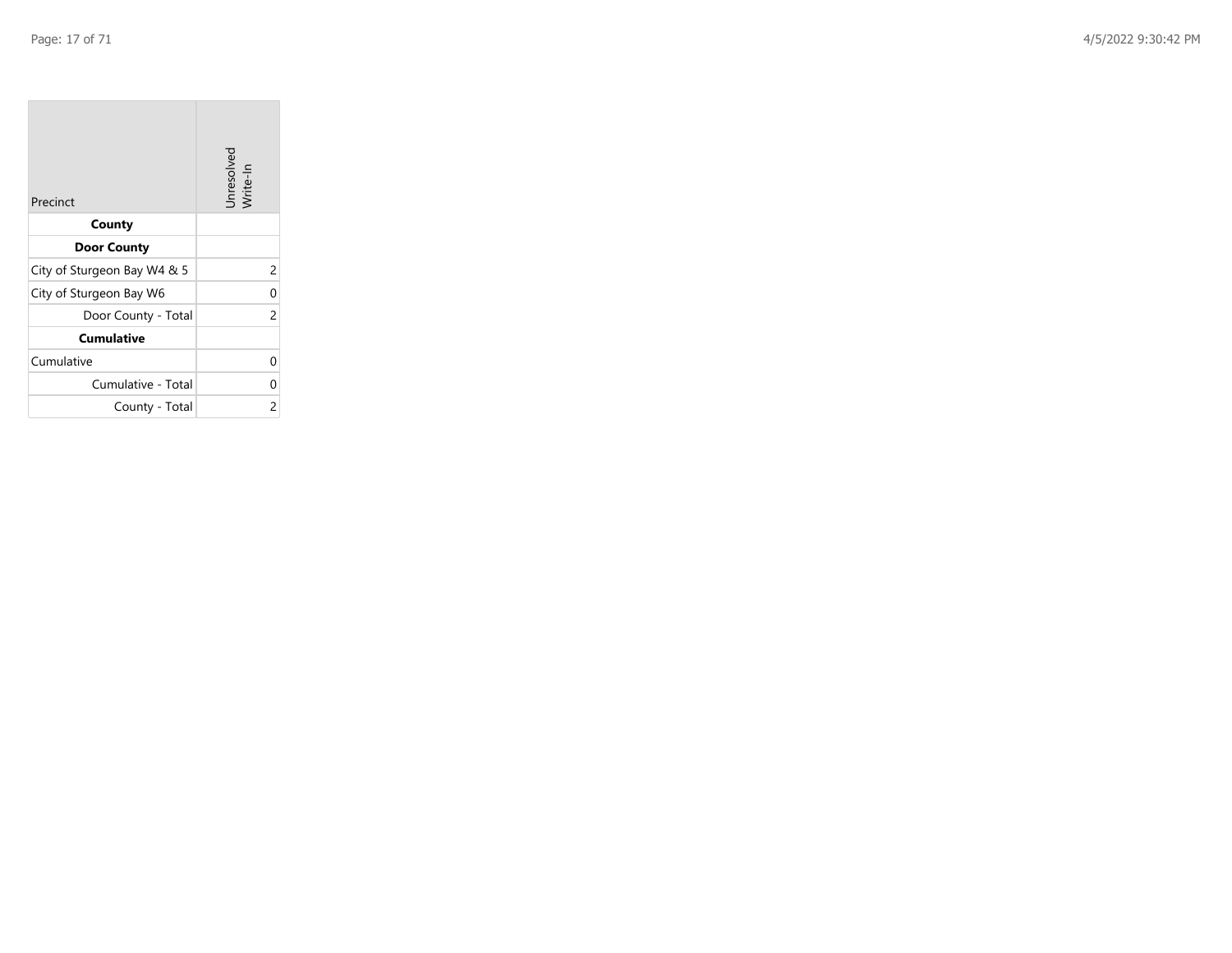#### **County Supervisor, District 10 (Vote for 1)**

| Precinct                         | <b>Times Cast</b> | Registered<br>Voters |
|----------------------------------|-------------------|----------------------|
| County                           |                   |                      |
| <b>Door County</b>               |                   |                      |
| City of Sturgeon Bay W3          | 12                | U                    |
| City of Sturgeon Bay W19 &<br>20 | 214               | U                    |
| Door County - Total              | 226               | 0                    |
| <b>Cumulative</b>                |                   |                      |
| Cumulative                       | 0                 | 0                    |
| Cumulative - Total               | 0                 | U                    |
| County - Total                   | 226               | 0                    |

| Precinct                         | Alexis Heim Peter | <b>Total Votes</b> | Unresolved<br>Write-In |
|----------------------------------|-------------------|--------------------|------------------------|
| County                           |                   |                    |                        |
| <b>Door County</b>               |                   |                    |                        |
| City of Sturgeon Bay W3          | 8                 | 8                  | 1                      |
| City of Sturgeon Bay W19 &<br>20 | 153               | 153                | $\overline{c}$         |
| Door County - Total              | 161               | 161                | 3                      |
| <b>Cumulative</b>                |                   |                    |                        |
| Cumulative                       | $\Omega$          | $\Omega$           | 0                      |
| Cumulative - Total               | $\Omega$          | $\Omega$           | 0                      |
| County - Total                   | 161               | 161                | 3                      |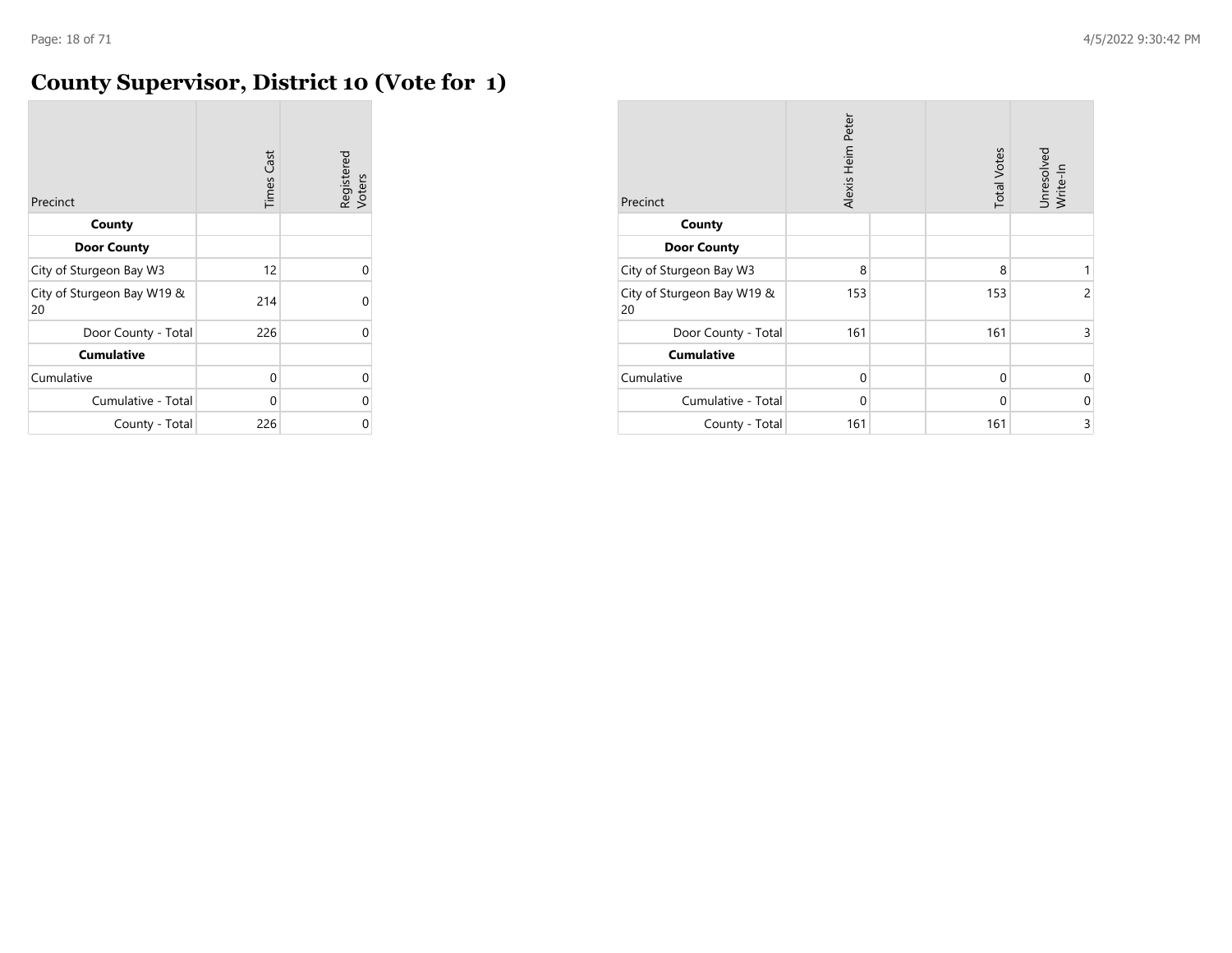**COL** 

# **County Supervisor, District 11 (Vote for 1)**

| Precinct                    | <b>Times Cast</b> | Registered<br>Voters |
|-----------------------------|-------------------|----------------------|
| County                      |                   |                      |
| <b>Door County</b>          |                   |                      |
| City of Sturgeon Bay W1 & 2 | 199               | $\Omega$             |
| Door County - Total         | 199               | O                    |
| <b>Cumulative</b>           |                   |                      |
| Cumulative                  | $\Omega$          | $\Omega$             |
| Cumulative - Total          | 0                 | 0                    |
| County - Total              | 199               | 0                    |

| Precinct                    | Bacon<br>Helen L. | Morgan Rusnak | <b>Total Votes</b> |
|-----------------------------|-------------------|---------------|--------------------|
| County                      |                   |               |                    |
| <b>Door County</b>          |                   |               |                    |
| City of Sturgeon Bay W1 & 2 | 61                | 137           | 198                |
| Door County - Total         | 61                | 137           | 198                |
| <b>Cumulative</b>           |                   |               |                    |
| Cumulative                  | $\mathbf 0$       | $\Omega$      | $\mathbf 0$        |
| Cumulative - Total          | $\Omega$          | $\Omega$      | $\mathbf 0$        |
| County - Total              | 61                | 137           | 198                |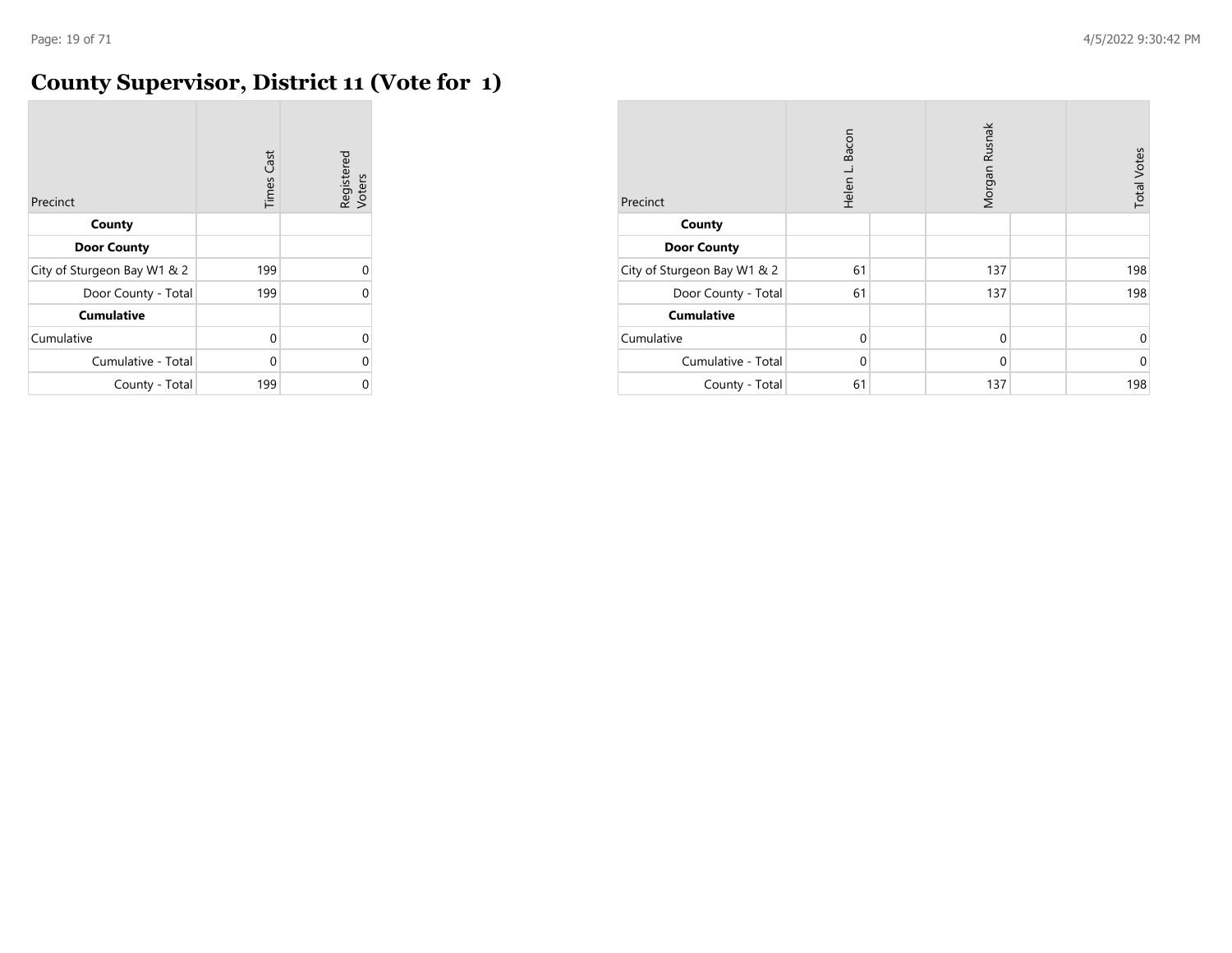$\sim$ 

| Precinct                    | Unresolved<br>Write-In |
|-----------------------------|------------------------|
| County                      |                        |
| <b>Door County</b>          |                        |
| City of Sturgeon Bay W1 & 2 | 0                      |
| Door County - Total         | O                      |
| <b>Cumulative</b>           |                        |
| Cumulative                  | 0                      |
| Cumulative - Total          | 0                      |
| County - Total              | U                      |

**Contract Contract** 

 $\overline{\phantom{a}}$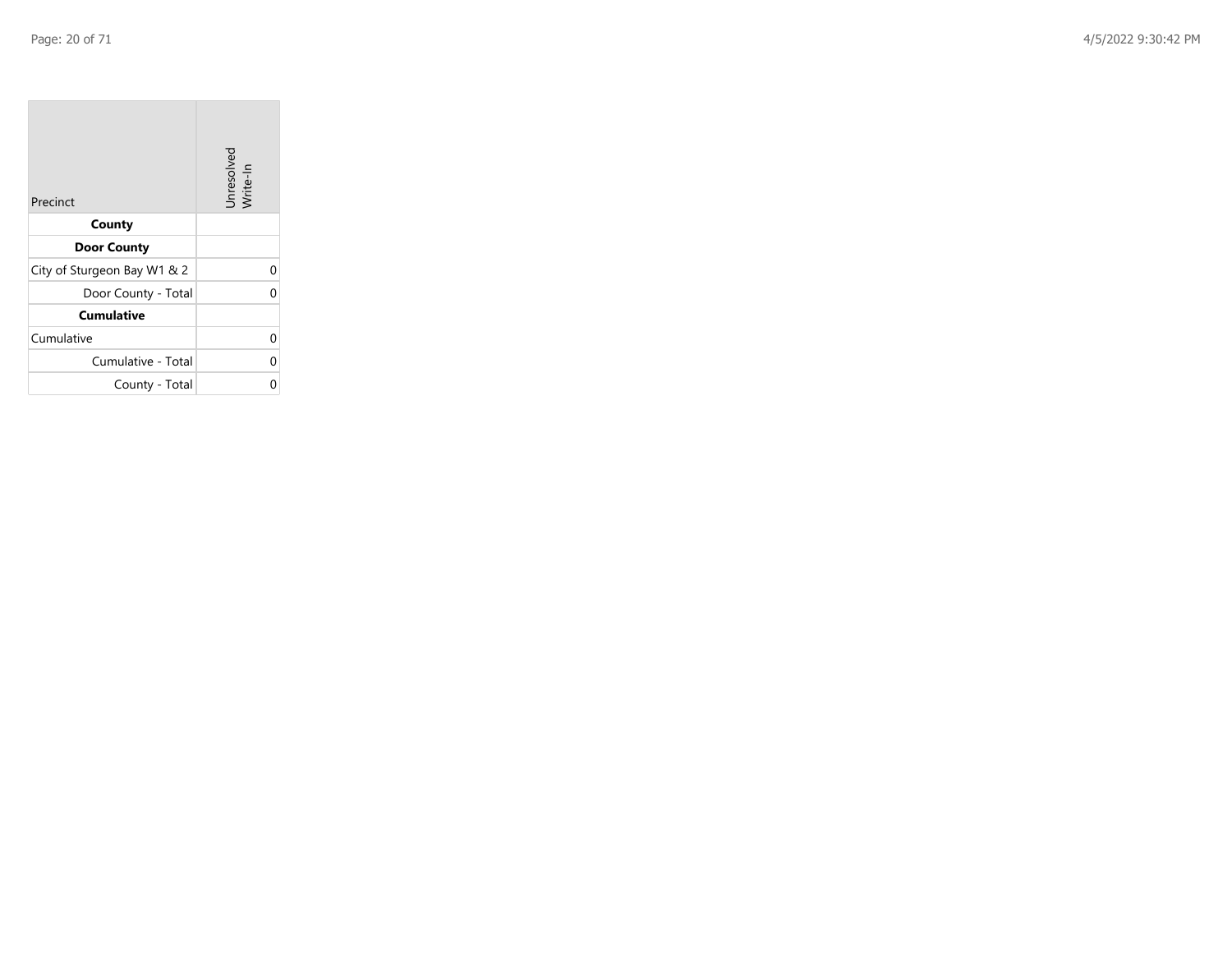#### **County Supervisor, District 12 (Vote for 1)**

| Precinct                         | <b>Times Cast</b> | Registered<br>Voters |
|----------------------------------|-------------------|----------------------|
| County                           |                   |                      |
| <b>Door County</b>               |                   |                      |
| City of Sturgeon Bay W16         | 7                 | 0                    |
| City of Sturgeon Bay W17 &<br>18 | 132               | U                    |
| City of Sturgeon Bay W21         | 6                 | 0                    |
| Door County - Total              | 145               | U                    |
| <b>Cumulative</b>                |                   |                      |
| Cumulative                       | 0                 | 0                    |
| Cumulative - Total               | 0                 | U                    |
| County - Total                   | 145               | 0                    |

| Precinct                         | Nissa Norton | <b>Total Votes</b> | Unresolved<br>Write-In |
|----------------------------------|--------------|--------------------|------------------------|
| County                           |              |                    |                        |
| <b>Door County</b>               |              |                    |                        |
| City of Sturgeon Bay W16         | 6            | 6                  | 0                      |
| City of Sturgeon Bay W17 &<br>18 | 114          | 114                | $\Omega$               |
| City of Sturgeon Bay W21         | 4            | 4                  | $\Omega$               |
| Door County - Total              | 124          | 124                | 0                      |
| <b>Cumulative</b>                |              |                    |                        |
| Cumulative                       | 0            | 0                  | 0                      |
| Cumulative - Total               | $\Omega$     | $\Omega$           | 0                      |
| County - Total                   | 124          | 124                | 0                      |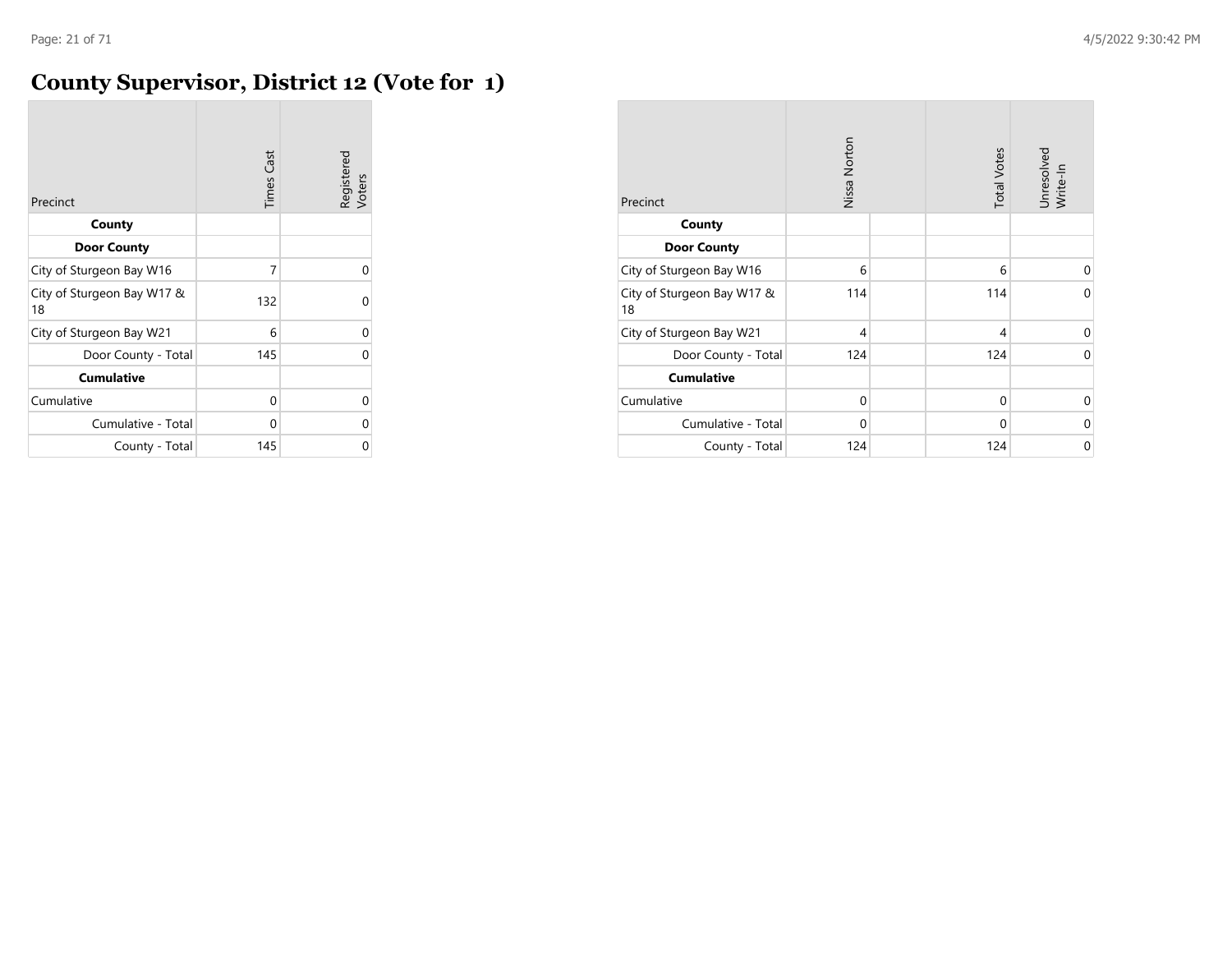# **County Supervisor, District 13 (Vote for 1)**

| Precinct                         | <b>Times Cast</b> | Registered<br>Voters |
|----------------------------------|-------------------|----------------------|
| County                           |                   |                      |
| <b>Door County</b>               |                   |                      |
| Town of Sevastopol - W1          | 62                | U                    |
| Town of Sevastopol - W2 & 3      | 184               | U                    |
| Town of Sevastopol - W2<br>(SAN) | 6                 | U                    |
| Door County - Total              | 252               | U                    |
| <b>Cumulative</b>                |                   |                      |
| Cumulative                       | 0                 | U                    |
| Cumulative - Total               | 0                 | U                    |
| County - Total                   | 252               | Ω                    |

| Precinct                         | Dale Vogel | <b>Total Votes</b> | Unresolved<br>Write-In |
|----------------------------------|------------|--------------------|------------------------|
| County                           |            |                    |                        |
| <b>Door County</b>               |            |                    |                        |
| Town of Sevastopol - W1          | 54         | 54                 | 1                      |
| Town of Sevastopol - W2 & 3      | 149        | 149                | $\Omega$               |
| Town of Sevastopol - W2<br>(SAN) | 6          | 6                  | $\Omega$               |
| Door County - Total              | 209        | 209                | 1                      |
| <b>Cumulative</b>                |            |                    |                        |
| Cumulative                       | 0          | 0                  | 0                      |
| Cumulative - Total               | $\Omega$   | $\Omega$           | 0                      |
| County - Total                   | 209        | 209                | $\mathbf{1}$           |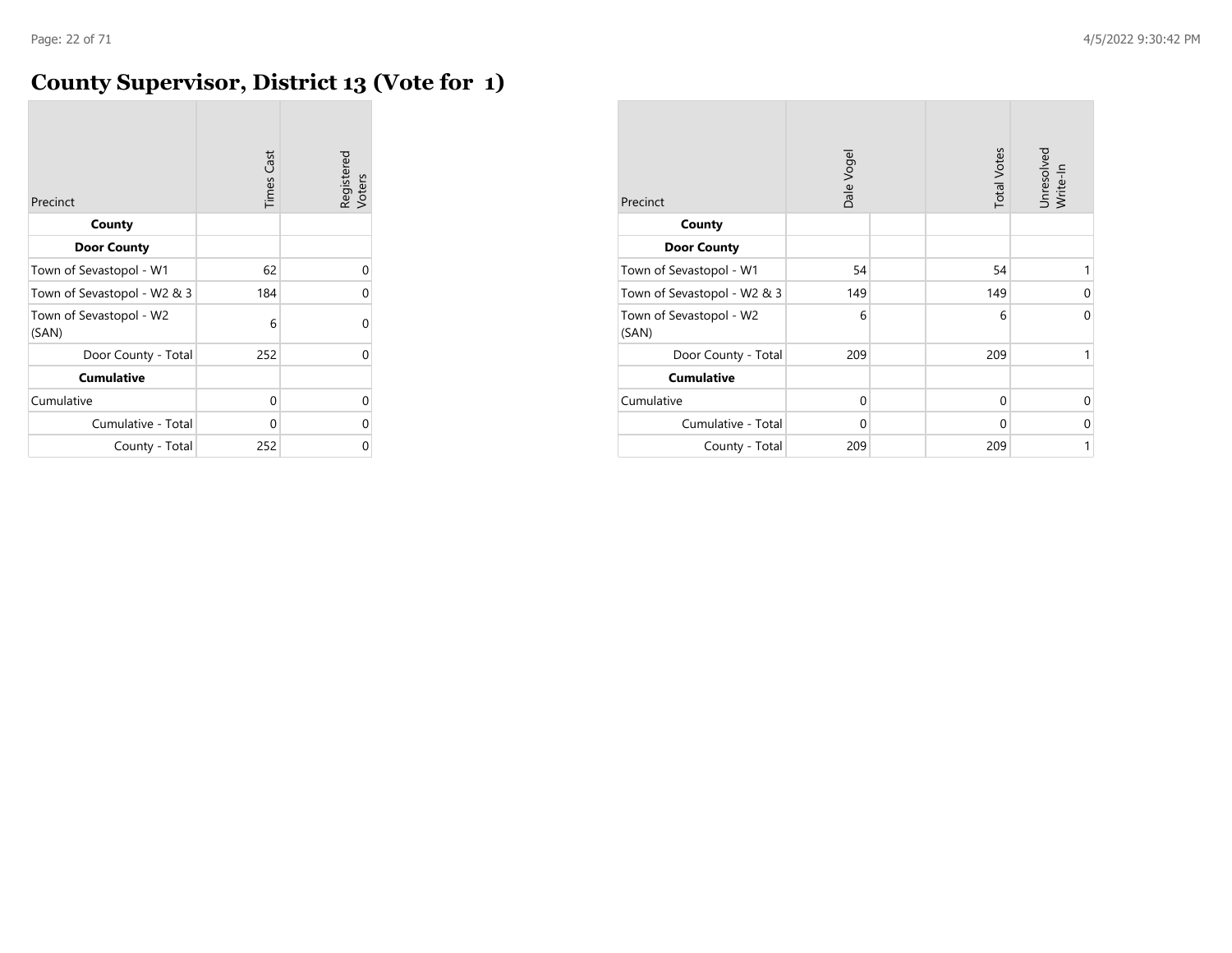# **County Supervisor, District 14 (Vote for 1)**

| Precinct                | <b>Times Cast</b> | Registered<br>Voters |
|-------------------------|-------------------|----------------------|
| County                  |                   |                      |
| <b>Door County</b>      |                   |                      |
| Town of Sevastopol W4   | 258               | U                    |
| Town of Sturgeon Bay W1 | 76                | U                    |
| Door County - Total     | 334               | 0                    |
| <b>Cumulative</b>       |                   |                      |
| Cumulative              | 0                 | 0                    |
| Cumulative - Total      | 0                 | 0                    |
| County - Total          | 334               |                      |

| Precinct                | Darrick DeMeuse | Hugh Zettel | <b>Total Votes</b> |
|-------------------------|-----------------|-------------|--------------------|
| County                  |                 |             |                    |
| <b>Door County</b>      |                 |             |                    |
| Town of Sevastopol W4   | 66              | 185         | 251                |
| Town of Sturgeon Bay W1 | 17              | 58          | 75                 |
| Door County - Total     | 83              | 243         | 326                |
| <b>Cumulative</b>       |                 |             |                    |
| Cumulative              | $\mathbf 0$     | $\mathbf 0$ | 0                  |
| Cumulative - Total      | $\Omega$        | $\mathbf 0$ | $\mathbf 0$        |
| County - Total          | 83              | 243         | 326                |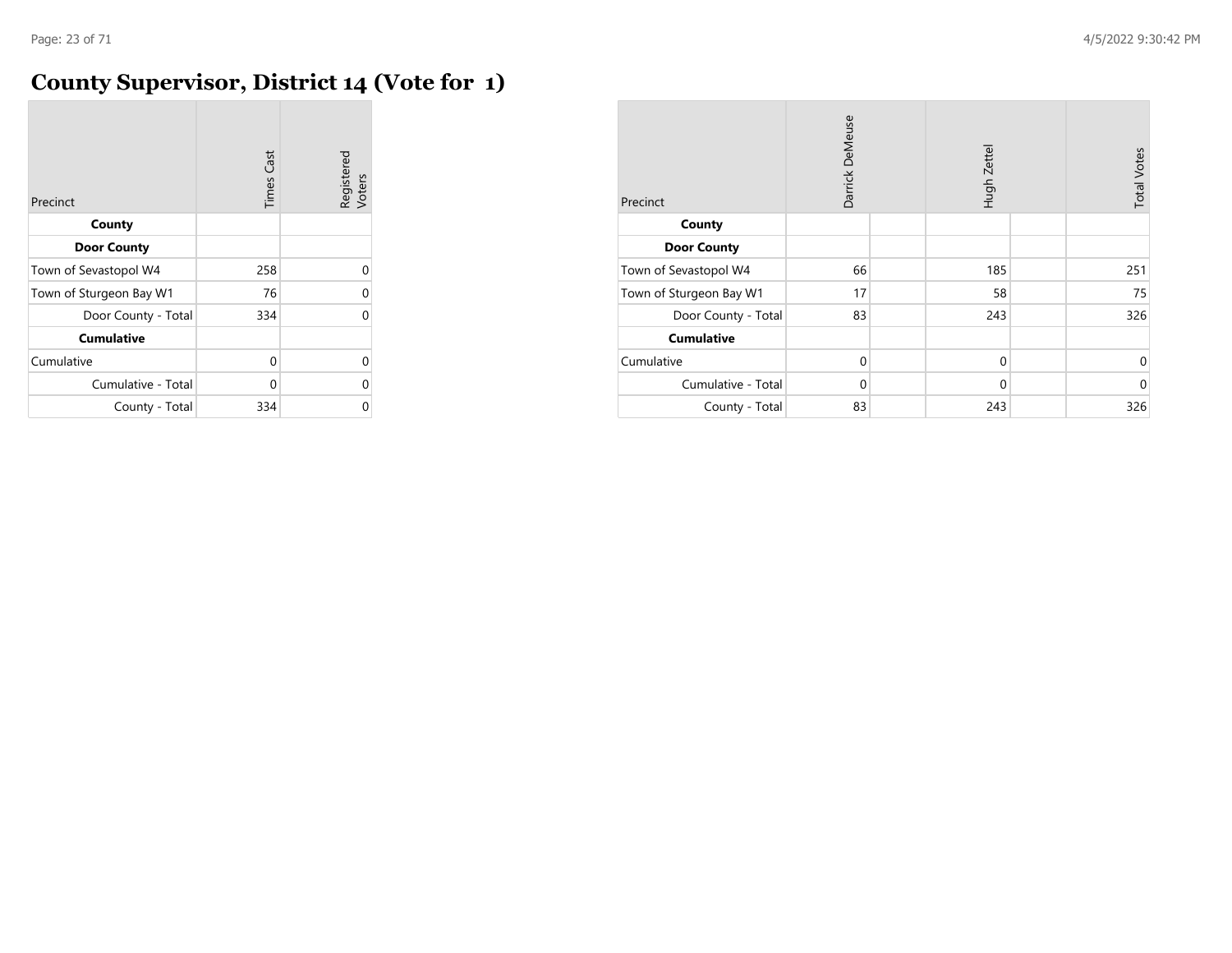**COL** 

| Precinct                | Unresolved<br>Write-In |
|-------------------------|------------------------|
| County                  |                        |
| <b>Door County</b>      |                        |
| Town of Sevastopol W4   | U                      |
| Town of Sturgeon Bay W1 | 1                      |
| Door County - Total     | 1                      |
| <b>Cumulative</b>       |                        |
| Cumulative              | U                      |
| Cumulative - Total      |                        |
| County - Total          |                        |

the company of the company

 $\sim$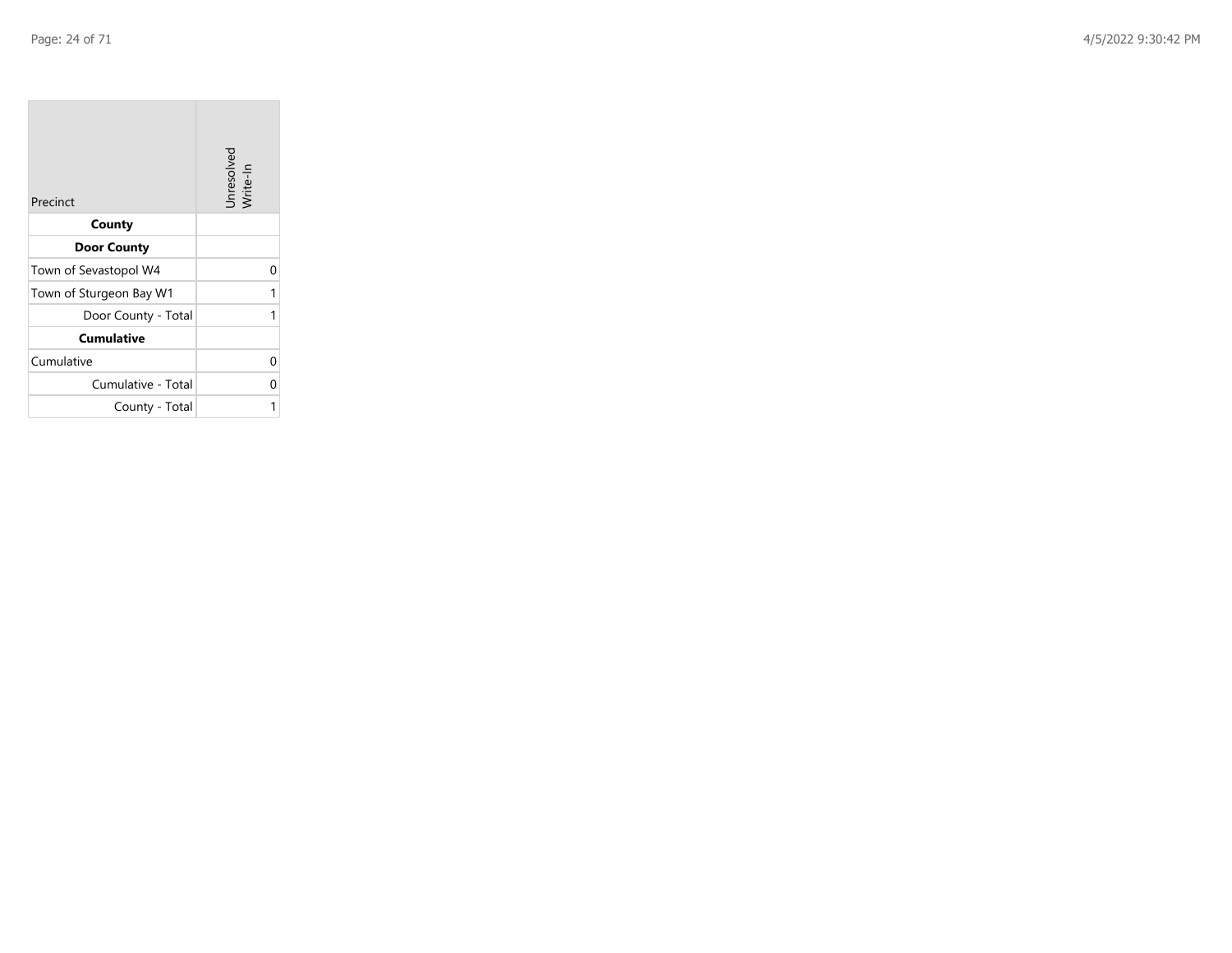# **County Supervisor, District 15 (Vote for 1)**

| Precinct              | <b>Times Cast</b> | Registered<br>Voters |
|-----------------------|-------------------|----------------------|
| County                |                   |                      |
| <b>Door County</b>    |                   |                      |
| Town of Egg Harbor W1 | 108               | 0                    |
| Town of Sevastopol W5 | 66                | 0                    |
| Door County - Total   | 174               | $\Omega$             |
| <b>Cumulative</b>     |                   |                      |
| Cumulative            | 0                 | $\Omega$             |
| Cumulative - Total    | 0                 | $\Omega$             |
| County - Total        | 174               | 0                    |

| Precinct              | Elizabeth Grace<br>Gauger | <b>Total Votes</b> | Unresolved<br>Write-In |
|-----------------------|---------------------------|--------------------|------------------------|
| County                |                           |                    |                        |
| <b>Door County</b>    |                           |                    |                        |
| Town of Egg Harbor W1 | 90                        | 90                 | 3                      |
| Town of Sevastopol W5 | 51                        | 51                 | 0                      |
| Door County - Total   | 141                       | 141                | 3                      |
| <b>Cumulative</b>     |                           |                    |                        |
| Cumulative            | 0                         | 0                  | 0                      |
| Cumulative - Total    | 0                         | 0                  | 0                      |
| County - Total        | 141                       | 141                | 3                      |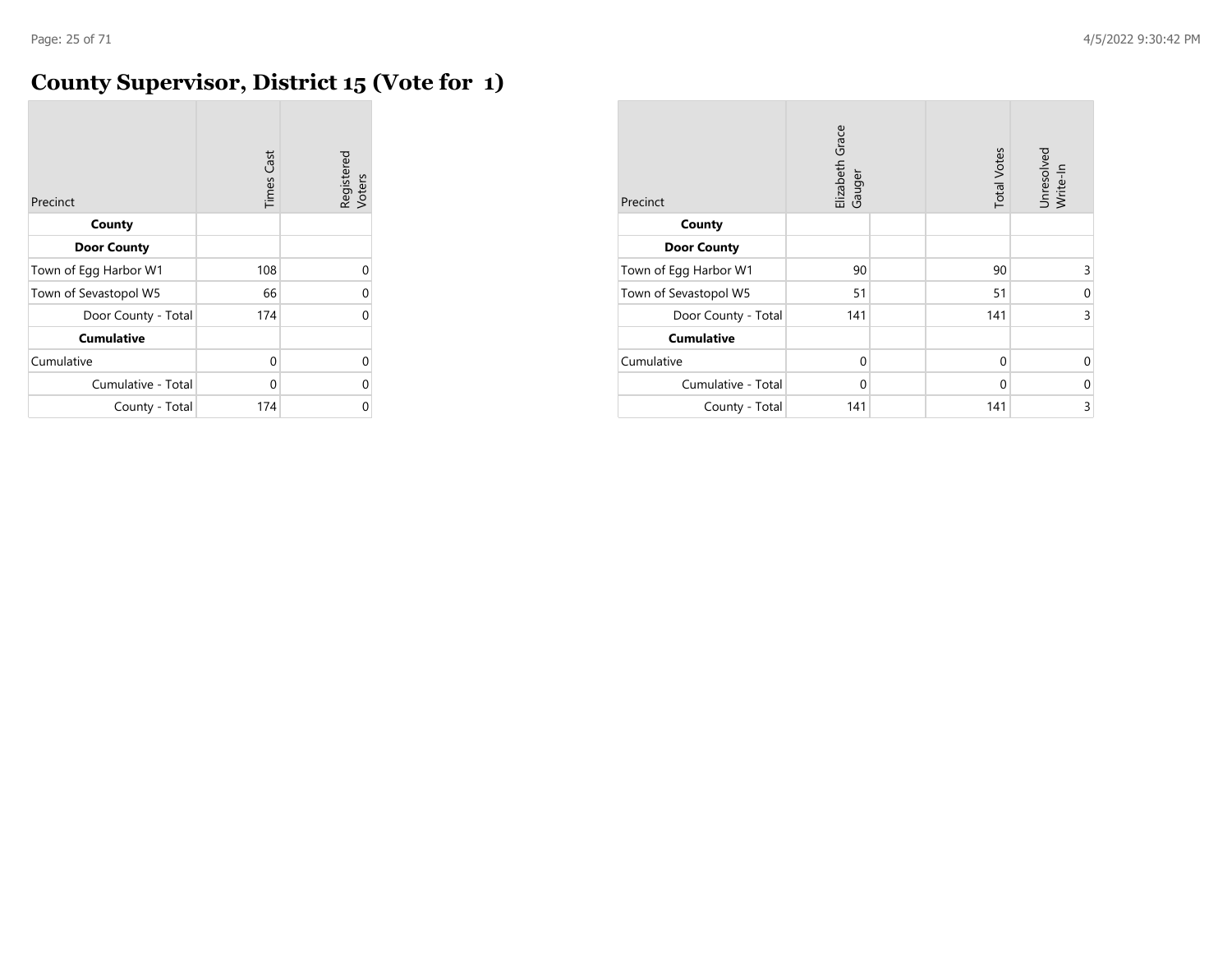#### **County Supervisor, District 16 (Vote for 1)**

| Precinct               | <b>Times Cast</b> | Registered<br>Voters |
|------------------------|-------------------|----------------------|
| County                 |                   |                      |
| <b>Door County</b>     |                   |                      |
| Town of Egg Harbor W2  | 5                 | 0                    |
| Town of Egg Harbor W3  | 91                | 0                    |
| Town of Jacksonport W1 | 80                | 0                    |
| Village of Egg Harbor  | 92                | 0                    |
| Door County - Total    | 268               | U                    |
| <b>Cumulative</b>      |                   |                      |
| Cumulative             | 0                 | 0                    |
| Cumulative - Total     | 0                 | 0                    |
| County - Total         | 268               | 0                    |

| Precinct               | David M. Enigl | <b>Total Votes</b> | Unresolved<br>Write-In |
|------------------------|----------------|--------------------|------------------------|
| County                 |                |                    |                        |
| <b>Door County</b>     |                |                    |                        |
| Town of Egg Harbor W2  | 4              | 4                  | $\Omega$               |
| Town of Egg Harbor W3  | 67             | 67                 | 0                      |
| Town of Jacksonport W1 | 64             | 64                 | 3                      |
| Village of Egg Harbor  | 65             | 65                 | 1                      |
| Door County - Total    | 200            | 200                | 4                      |
| <b>Cumulative</b>      |                |                    |                        |
| Cumulative             | $\mathbf 0$    | $\mathbf 0$        | 0                      |
| Cumulative - Total     | $\mathbf 0$    | $\mathbf 0$        | $\Omega$               |
| County - Total         | 200            | 200                | 4                      |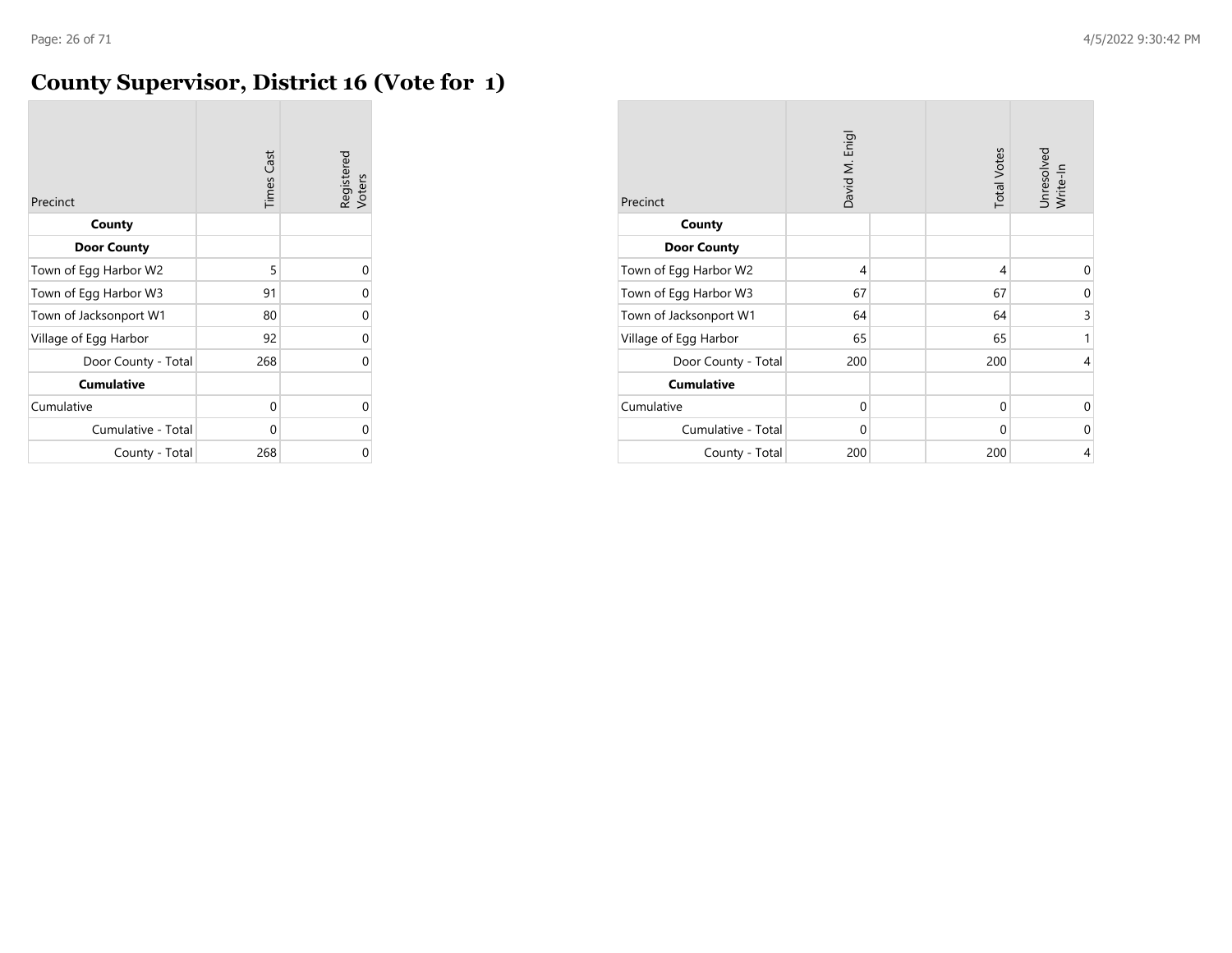#### **County Supervisor, District 17 (Vote for 1)**

| Precinct                         | <b>Times Cast</b> | Registered<br>Voters |
|----------------------------------|-------------------|----------------------|
| County                           |                   |                      |
| <b>Door County</b>               |                   |                      |
| Town of Baileys Harbor W1<br>& 2 | 254               | U                    |
| Town of Jacksonport W2           | 47                | 0                    |
| Door County - Total              | 301               | U                    |
| <b>Cumulative</b>                |                   |                      |
| Cumulative                       | 0                 | 0                    |
| Cumulative - Total               | 0                 | U                    |
| County - Total                   | 301               | 0                    |

| Precinct                         | Bob Bultman | <b>Total Votes</b> | Unresolved<br>Write-In |
|----------------------------------|-------------|--------------------|------------------------|
| County                           |             |                    |                        |
| <b>Door County</b>               |             |                    |                        |
| Town of Baileys Harbor W1<br>& 2 | 212         | 212                | 5                      |
| Town of Jacksonport W2           | 40          | 40                 | 0                      |
| Door County - Total              | 252         | 252                | 5                      |
| <b>Cumulative</b>                |             |                    |                        |
| Cumulative                       | $\Omega$    | $\Omega$           | $\Omega$               |
| Cumulative - Total               | $\Omega$    | $\Omega$           | 0                      |
| County - Total                   | 252         | 252                | 5                      |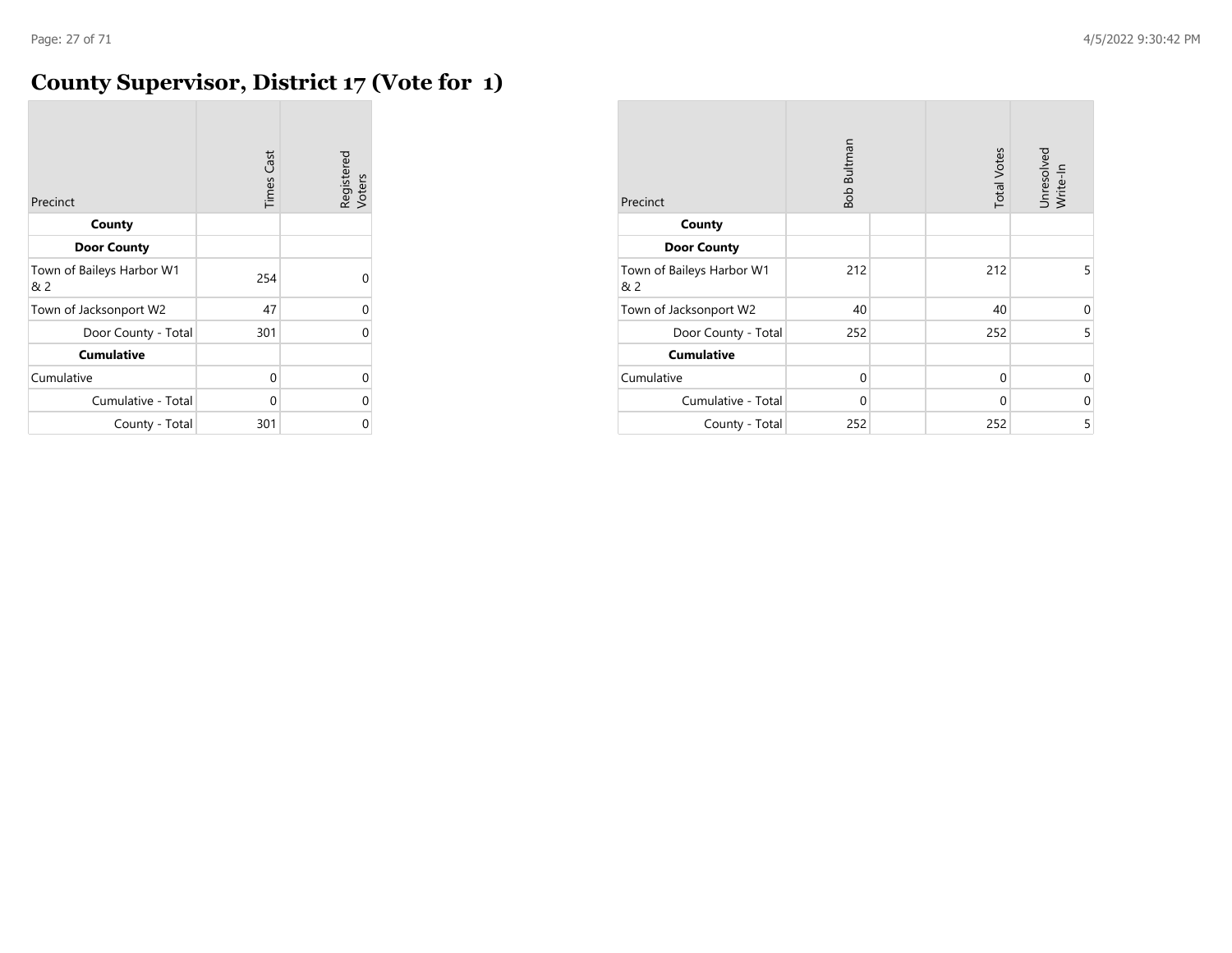# **County Supervisor, District 18 (Vote for 1)**

| Precinct                 | <b>Times Cast</b> | Registered<br>Voters |
|--------------------------|-------------------|----------------------|
| County                   |                   |                      |
| <b>Door County</b>       |                   |                      |
| Town of Gibraltar W1 & 2 | 321               | 0                    |
| Village of Ephraim W1    | 55                | 0                    |
| Door County - Total      | 376               | $\Omega$             |
| <b>Cumulative</b>        |                   |                      |
| Cumulative               | 0                 | 0                    |
| Cumulative - Total       | 0                 | 0                    |
| County - Total           | 376               | U                    |

| Precinct                 | Vinni Chomeau | <b>Total Votes</b> | Unresolved<br>Write-In |
|--------------------------|---------------|--------------------|------------------------|
| County                   |               |                    |                        |
| <b>Door County</b>       |               |                    |                        |
| Town of Gibraltar W1 & 2 | 271           | 271                | 3                      |
| Village of Ephraim W1    | 47            | 47                 | 1                      |
| Door County - Total      | 318           | 318                | 4                      |
| <b>Cumulative</b>        |               |                    |                        |
| Cumulative               | $\mathbf 0$   | $\mathbf 0$        | 0                      |
| Cumulative - Total       | 0             | 0                  | 0                      |
| County - Total           | 318           | 318                | 4                      |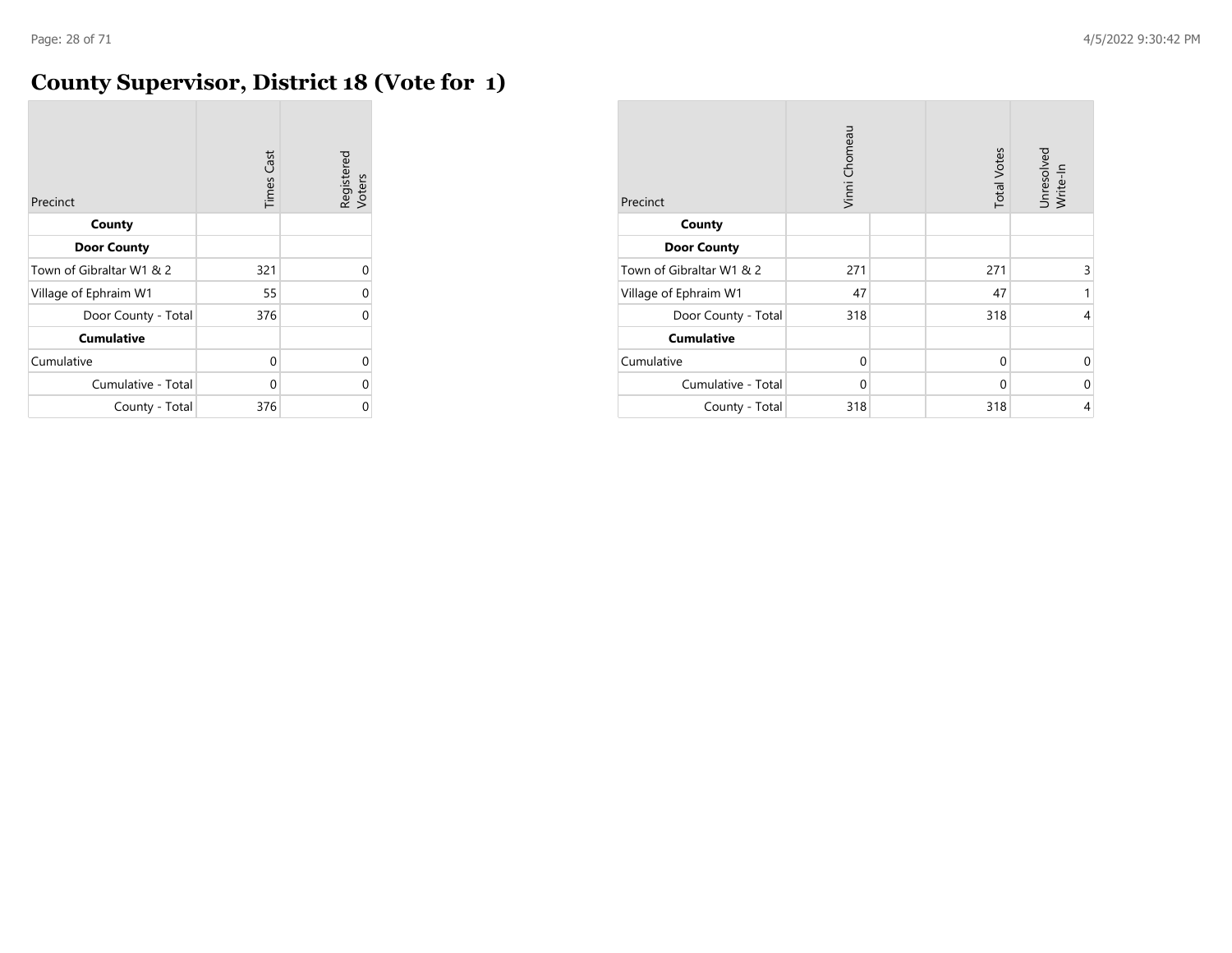# **County Supervisor, District 19 (Vote for 1)**

| Precinct                  | <b>Times Cast</b> | Registered<br>Voters |
|---------------------------|-------------------|----------------------|
| County                    |                   |                      |
| <b>Door County</b>        |                   |                      |
| Town of Baileys Harbor W3 | 34                | 0                    |
| Town of Liberty Grove W1  | 130               | 0                    |
| Village of Ephraim W2     | 56                | 0                    |
| Village of Sister Bay W1  | 170               | U                    |
| Door County - Total       | 390               | U                    |
| <b>Cumulative</b>         |                   |                      |
| Cumulative                | 0                 | U                    |
| Cumulative - Total        | 0                 | U                    |
| County - Total            | 390               | ი                    |

| Precinct                  | David Lienau | <b>Total Votes</b> | Unresolved<br>Write-In |
|---------------------------|--------------|--------------------|------------------------|
| County                    |              |                    |                        |
| <b>Door County</b>        |              |                    |                        |
| Town of Baileys Harbor W3 | 27           | 27                 | 0                      |
| Town of Liberty Grove W1  | 99           | 99                 | 1                      |
| Village of Ephraim W2     | 49           | 49                 | 0                      |
| Village of Sister Bay W1  | 135          | 135                | 3                      |
| Door County - Total       | 310          | 310                | 4                      |
| <b>Cumulative</b>         |              |                    |                        |
| Cumulative                | 0            | 0                  | 0                      |
| Cumulative - Total        | $\mathbf 0$  | 0                  | 0                      |
| County - Total            | 310          | 310                | 4                      |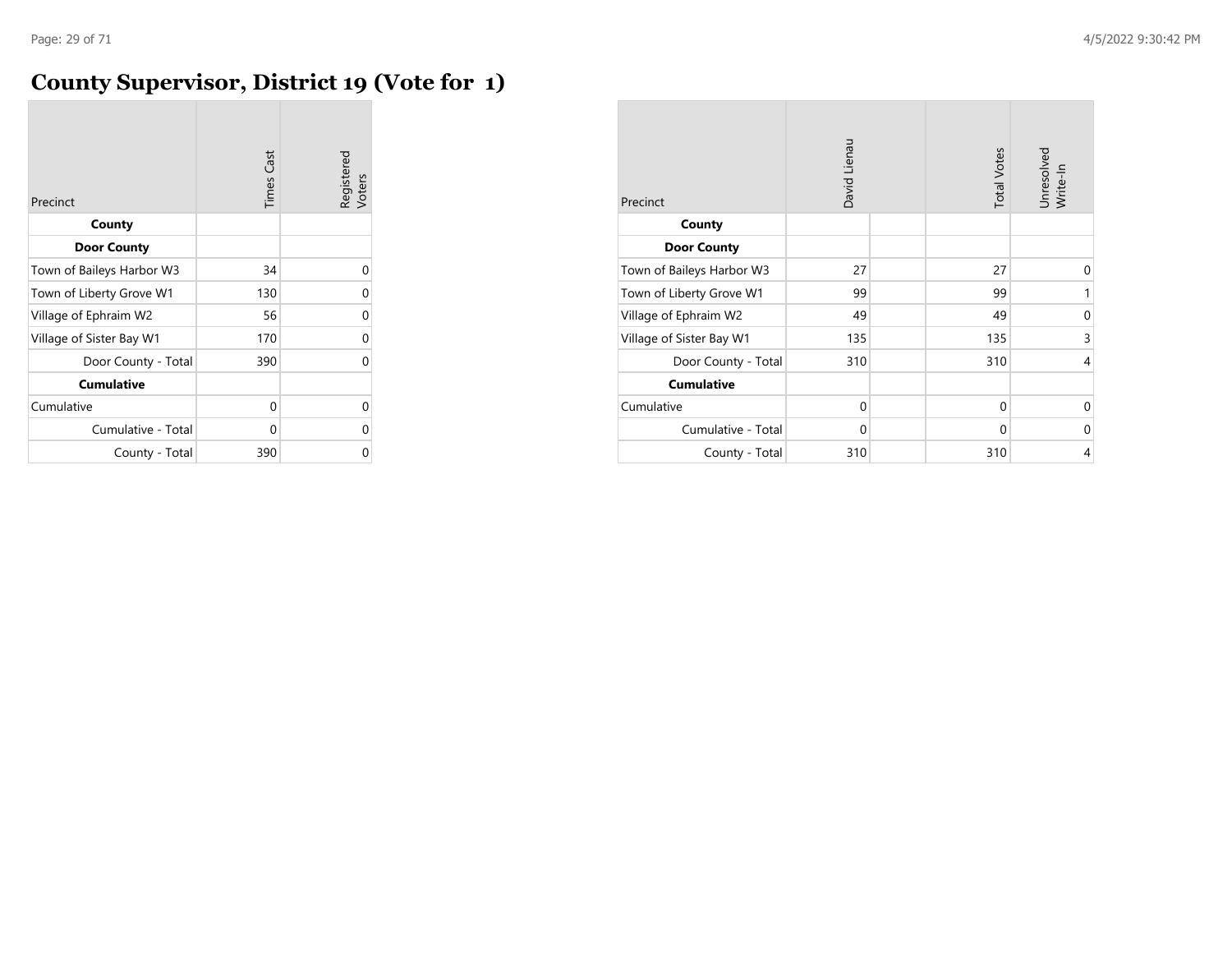# **County Supervisor, District 20 (Vote for 1)**

| Precinct                 | <b>Times Cast</b> | Registered<br>Voters |
|--------------------------|-------------------|----------------------|
| County                   |                   |                      |
| <b>Door County</b>       |                   |                      |
| Town of Liberty Grove W2 | 381               | 0                    |
| Village of Sister Bay W2 | 167               | 0                    |
| Door County - Total      | 548               | 0                    |
| <b>Cumulative</b>        |                   |                      |
| Cumulative               | 0                 | 0                    |
| Cumulative - Total       | 0                 | 0                    |
| County - Total           | 548               | 0                    |

| Precinct                 | Walter Bud Kalms | Abby Duebler | <b>Total Votes</b> |
|--------------------------|------------------|--------------|--------------------|
| County                   |                  |              |                    |
| <b>Door County</b>       |                  |              |                    |
| Town of Liberty Grove W2 | 213              | 166          | 379                |
| Village of Sister Bay W2 | 77               | 89           | 166                |
| Door County - Total      | 290              | 255          | 545                |
| <b>Cumulative</b>        |                  |              |                    |
| Cumulative               | $\Omega$         | $\mathbf 0$  | 0                  |
| Cumulative - Total       | $\mathbf 0$      | $\mathbf 0$  | $\mathbf 0$        |
| County - Total           | 290              | 255          | 545                |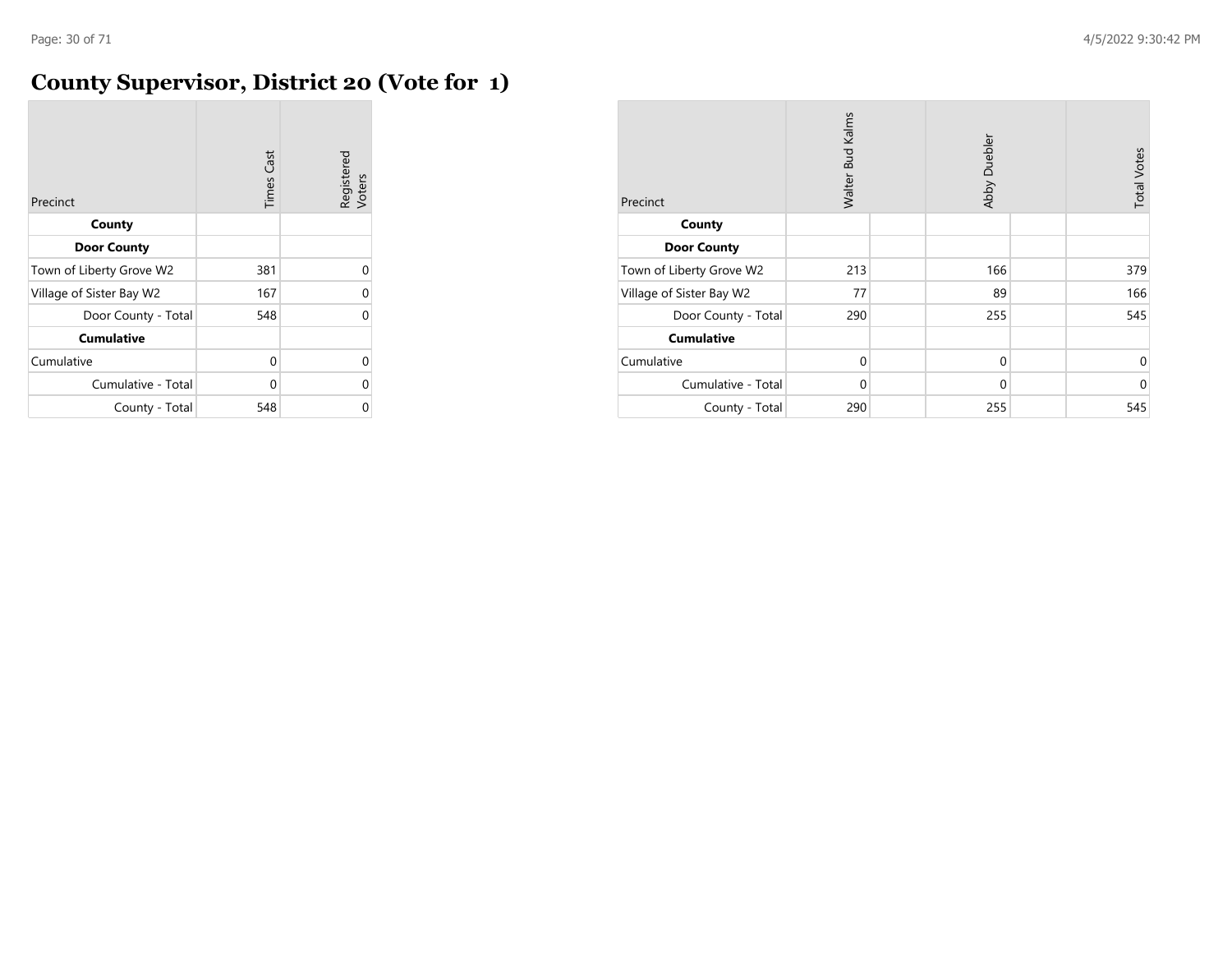$\sim$ 

| Precinct                 | Unresolved<br>Write-In |
|--------------------------|------------------------|
| County                   |                        |
| <b>Door County</b>       |                        |
| Town of Liberty Grove W2 | 2                      |
| Village of Sister Bay W2 | 0                      |
| Door County - Total      | 2                      |
| <b>Cumulative</b>        |                        |
| Cumulative               | U                      |
| Cumulative - Total       | 0                      |
| County - Total           | 2                      |

**Contract** 

 $\overline{\phantom{a}}$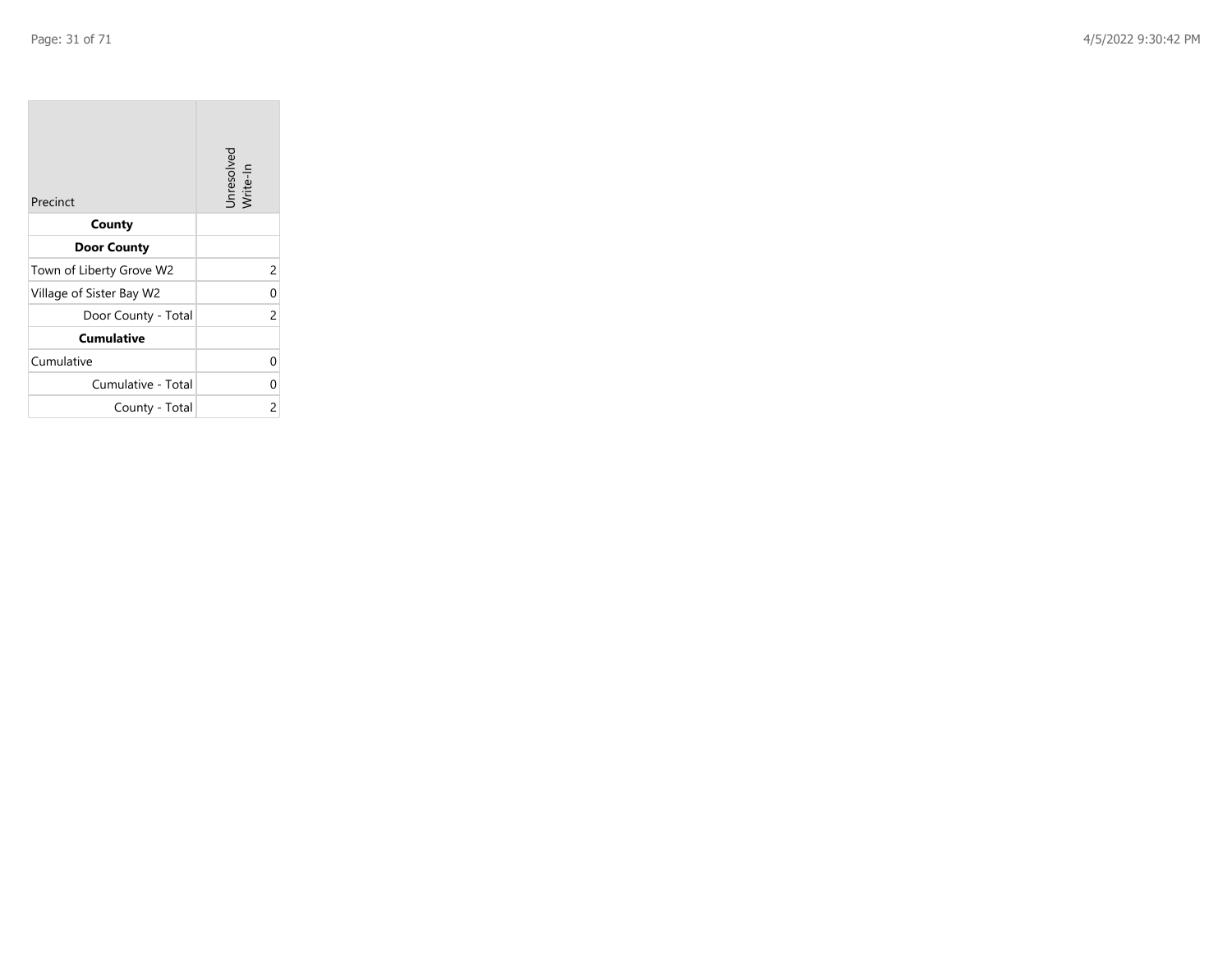#### **County Supervisor, District 21 (Vote for 1)**

| Precinct                 | <b>Times Cast</b> | Registered<br>Voters |
|--------------------------|-------------------|----------------------|
| County                   |                   |                      |
| <b>Door County</b>       |                   |                      |
| Town of Liberty Grove W3 | 171               | 0                    |
| Town of Washington       | 360               | U                    |
| Door County - Total      | 531               | U                    |
| <b>Cumulative</b>        |                   |                      |
| Cumulative               | 0                 | 0                    |
| Cumulative - Total       | 0                 | 0                    |
| County - Total           | 531               | 0                    |

| Precinct                 | Joel Gunnlaugsson |  | <b>Total Votes</b> | Unresolved<br>Write-In |
|--------------------------|-------------------|--|--------------------|------------------------|
| County                   |                   |  |                    |                        |
| <b>Door County</b>       |                   |  |                    |                        |
| Town of Liberty Grove W3 | 137               |  | 137                | 3                      |
| Town of Washington       | 319               |  | 319                | 3                      |
| Door County - Total      | 456               |  | 456                | 6                      |
| <b>Cumulative</b>        |                   |  |                    |                        |
| Cumulative               | $\mathbf 0$       |  | 0                  | $\Omega$               |
| Cumulative - Total       | 0                 |  | $\Omega$           | $\Omega$               |
| County - Total           | 456               |  | 456                | 6                      |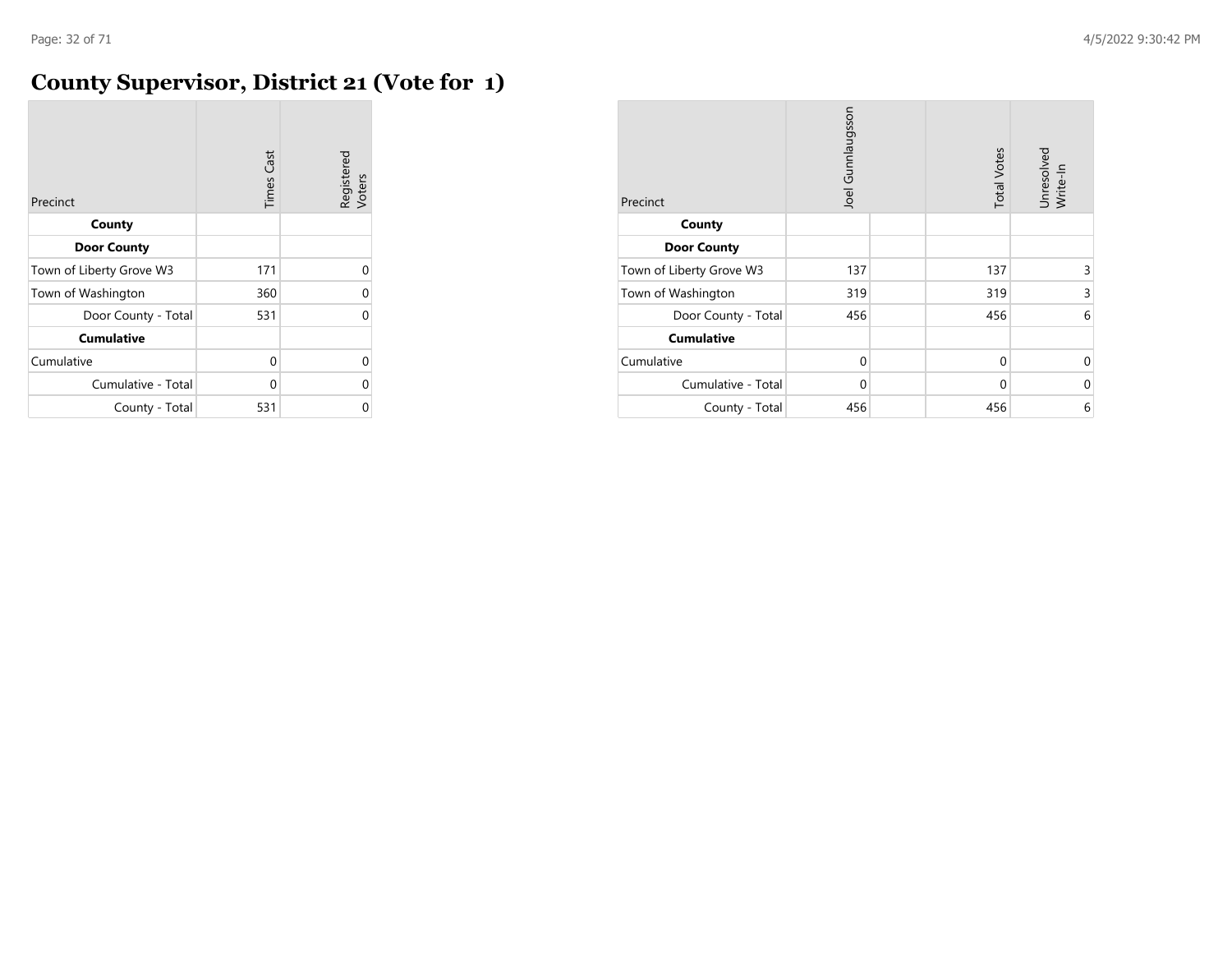#### **Baileys Harbor Town Supervisor (Vote for 2)**

| Precinct                         | <b>Times Cast</b> | Registered<br>Voters |
|----------------------------------|-------------------|----------------------|
| County                           |                   |                      |
| <b>Door County</b>               |                   |                      |
| Town of Baileys Harbor W1<br>& 2 | 254               | 0                    |
| Town of Baileys Harbor W3        | 34                | 0                    |
| Door County - Total              | 288               | 0                    |
| <b>Cumulative</b>                |                   |                      |
| Cumulative                       | 0                 | 0                    |
| Cumulative - Total               | 0                 | 0                    |
| County - Total                   | 288               | 0                    |

| Precinct                         | Susan S. Tishler | Terry McArdle | <b>Total Votes</b> |
|----------------------------------|------------------|---------------|--------------------|
| County                           |                  |               |                    |
| <b>Door County</b>               |                  |               |                    |
| Town of Baileys Harbor W1<br>& 2 | 209              | 172           | 381                |
| Town of Baileys Harbor W3        | 23               | 28            | 51                 |
| Door County - Total              | 232              | 200           | 432                |
| <b>Cumulative</b>                |                  |               |                    |
| Cumulative                       | $\Omega$         | 0             | 0                  |
| Cumulative - Total               | $\Omega$         | 0             | $\mathbf 0$        |
| County - Total                   | 232              | 200           | 432                |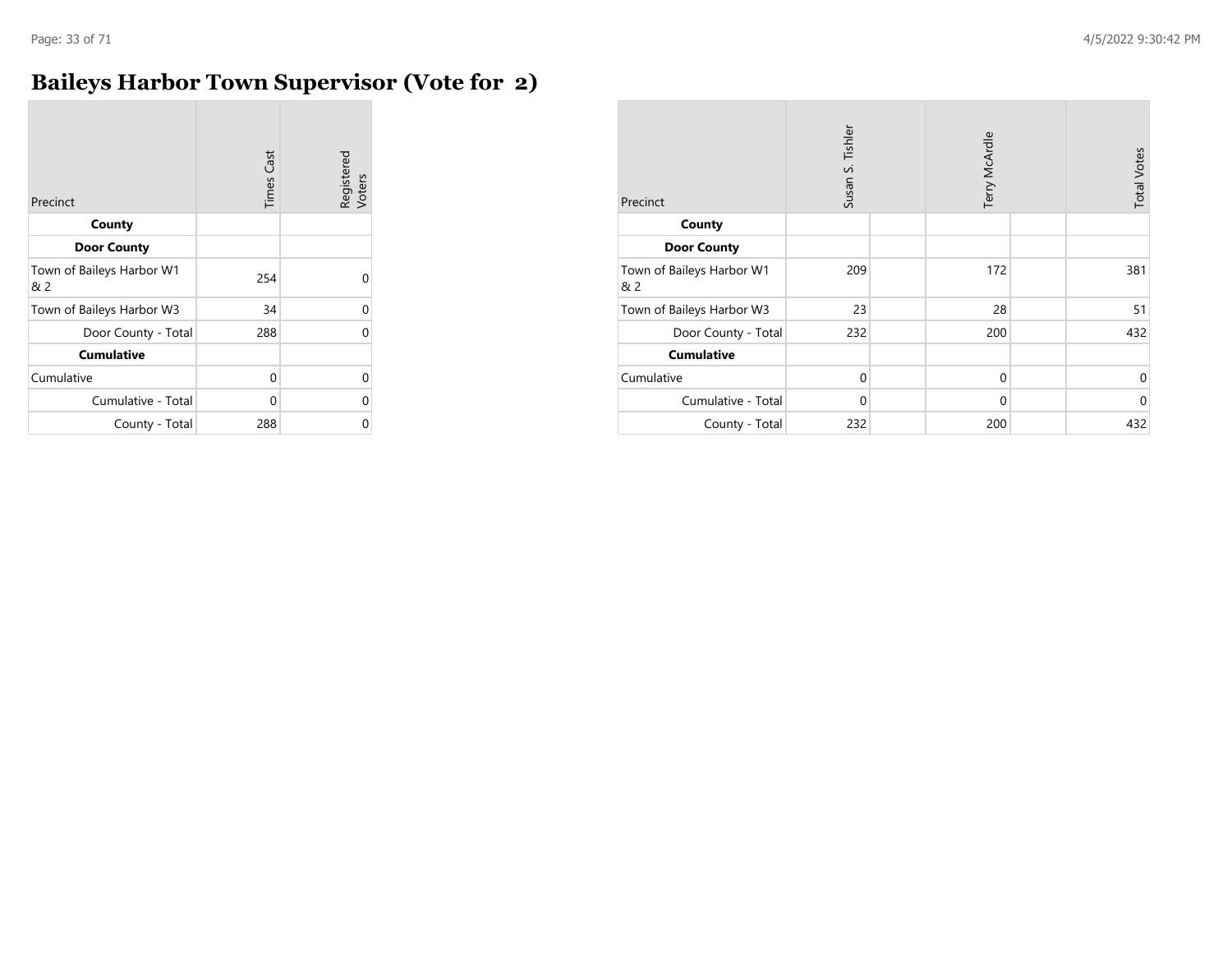**COL** 

| Precinct                         | Unresolved<br>Write-In |
|----------------------------------|------------------------|
| County                           |                        |
| <b>Door County</b>               |                        |
| Town of Baileys Harbor W1<br>& 2 |                        |
| Town of Baileys Harbor W3        | U                      |
| Door County - Total              | n                      |
| <b>Cumulative</b>                |                        |
| Cumulative                       | U                      |
| Cumulative - Total               | U                      |
| County - Total                   |                        |

the property of the

 $\sim$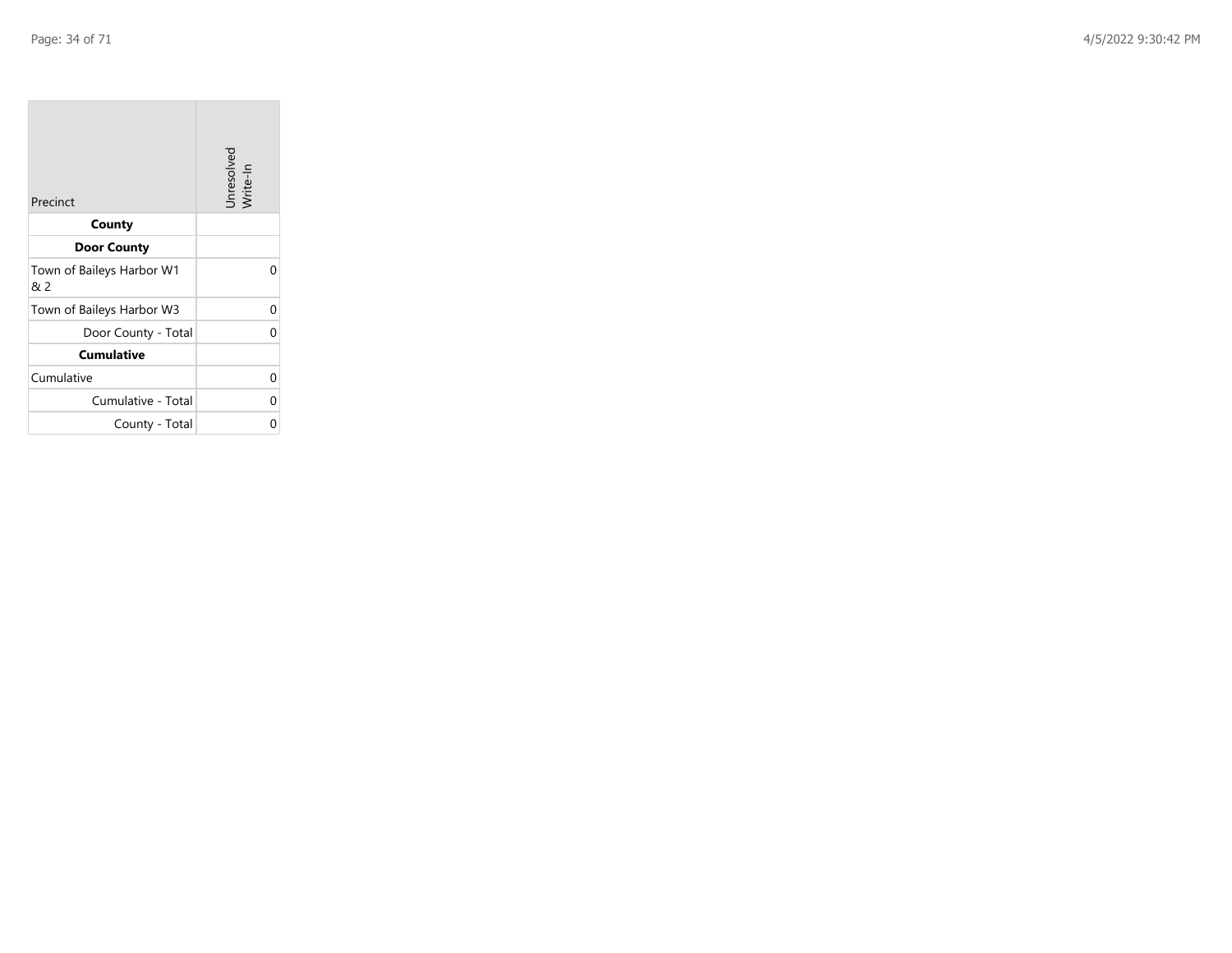# **Egg Harbor Town Supervisor 3 (Vote for 1)**

| Precinct              | <b>Times Cast</b> | Registered<br>Voters |
|-----------------------|-------------------|----------------------|
| County                |                   |                      |
| <b>Door County</b>    |                   |                      |
| Town of Egg Harbor W1 | 108               | 0                    |
| Town of Egg Harbor W2 | 5                 | 0                    |
| Town of Egg Harbor W3 | 91                | 0                    |
| Door County - Total   | 204               | 0                    |
| <b>Cumulative</b>     |                   |                      |
| Cumulative            | 0                 | 0                    |
| Cumulative - Total    | 0                 | 0                    |
| County - Total        | 204               | U                    |

| Precinct              | Steven Schopf | <b>Total Votes</b> | Unresolved<br>Write-In |
|-----------------------|---------------|--------------------|------------------------|
| County                |               |                    |                        |
| <b>Door County</b>    |               |                    |                        |
| Town of Egg Harbor W1 | 96            | 96                 | 1                      |
| Town of Egg Harbor W2 | 5             | 5                  | 0                      |
| Town of Egg Harbor W3 | 68            | 68                 | 4                      |
| Door County - Total   | 169           | 169                | 5                      |
| <b>Cumulative</b>     |               |                    |                        |
| Cumulative            | 0             | 0                  | $\Omega$               |
| Cumulative - Total    | 0             | $\mathbf 0$        | 0                      |
| County - Total        | 169           | 169                | 5                      |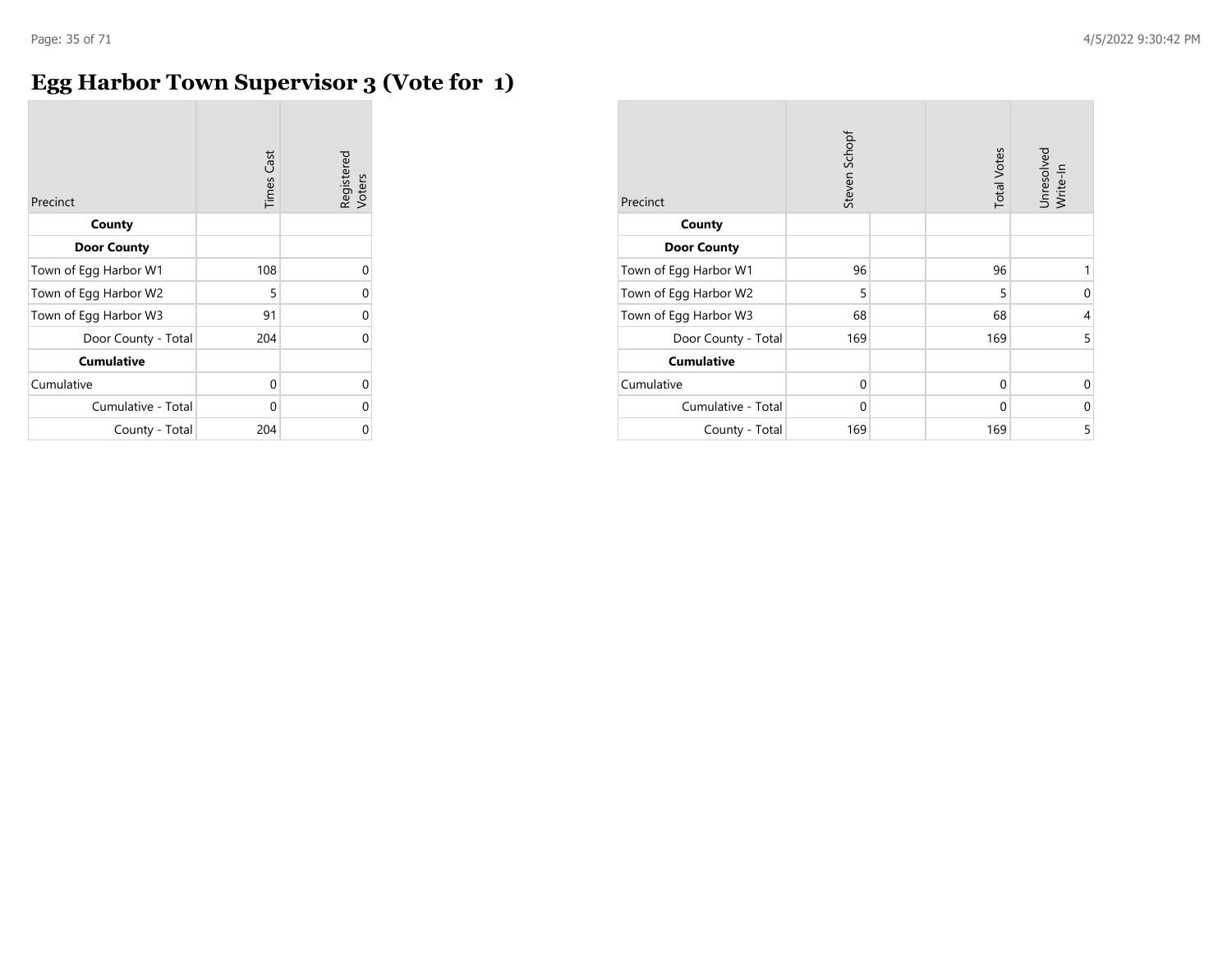# **Egg Harbor Town Supervisor 4 (Vote for 1)**

| Precinct              | <b>Times Cast</b> | Registered<br>Voters |
|-----------------------|-------------------|----------------------|
| County                |                   |                      |
| <b>Door County</b>    |                   |                      |
| Town of Egg Harbor W1 | 108               | 0                    |
| Town of Egg Harbor W2 | 5                 | $\Omega$             |
| Town of Egg Harbor W3 | 91                | $\Omega$             |
| Door County - Total   | 204               | $\Omega$             |
| <b>Cumulative</b>     |                   |                      |
| Cumulative            | 0                 | 0                    |
| Cumulative - Total    | 0                 | 0                    |
| County - Total        | 204               | U                    |

| Precinct              | Myles Dannhausen<br>Sr. |  | <b>Total Votes</b> | Unresolved<br>Write-In |
|-----------------------|-------------------------|--|--------------------|------------------------|
| County                |                         |  |                    |                        |
| <b>Door County</b>    |                         |  |                    |                        |
| Town of Egg Harbor W1 | 92                      |  | 92                 | 1                      |
| Town of Egg Harbor W2 | 5                       |  | 5                  | 0                      |
| Town of Egg Harbor W3 | 73                      |  | 73                 | 0                      |
| Door County - Total   | 170                     |  | 170                | 1                      |
| <b>Cumulative</b>     |                         |  |                    |                        |
| Cumulative            | 0                       |  | 0                  | $\Omega$               |
| Cumulative - Total    | 0                       |  | $\mathbf 0$        | 0                      |
| County - Total        | 170                     |  | 170                | 1                      |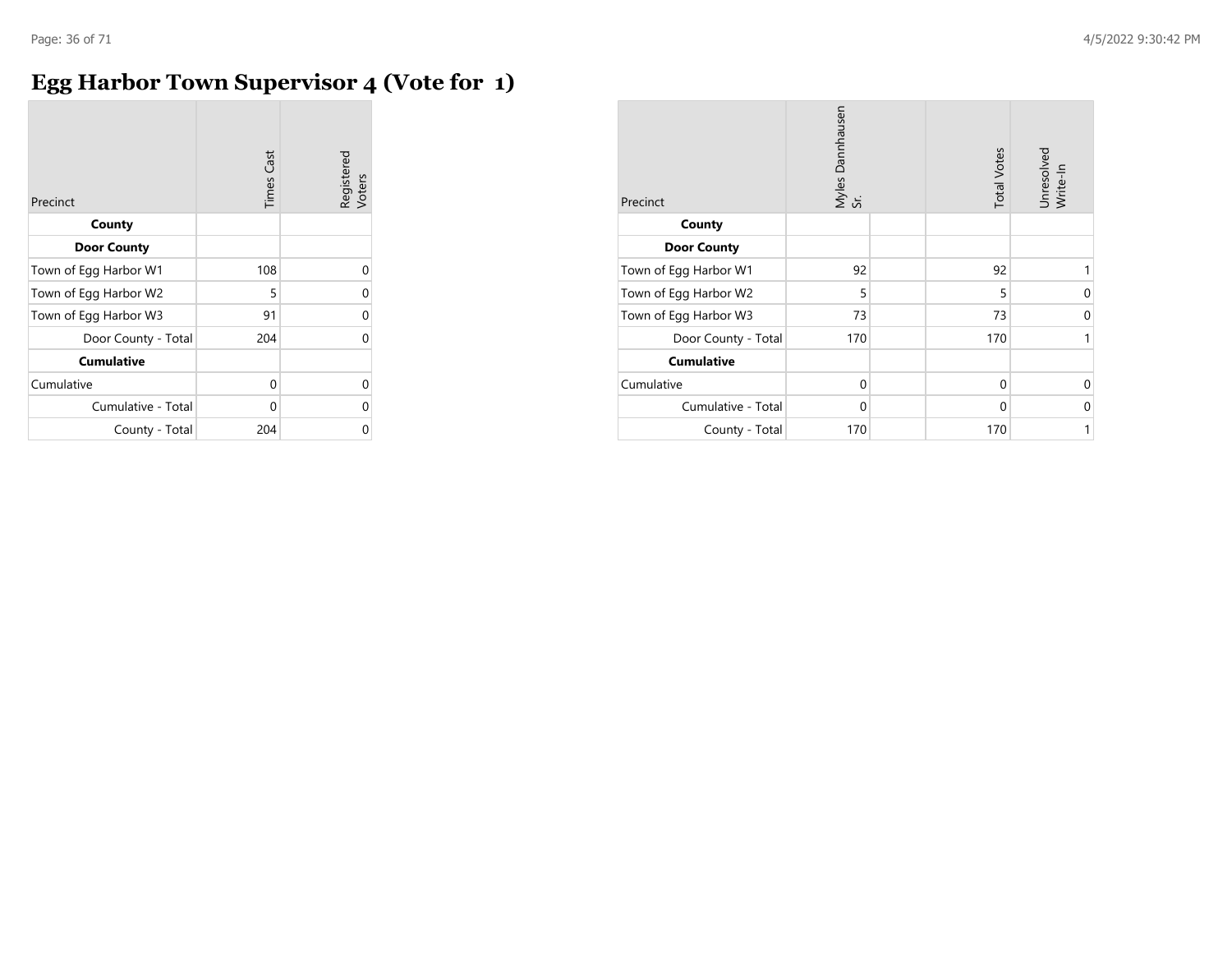**COL** 

# **Gardner Town Supervisor 3 (Vote for 1)**

| Precinct               | <b>Times Cast</b> | Registered<br>Voters |
|------------------------|-------------------|----------------------|
| County                 |                   |                      |
| <b>Door County</b>     |                   |                      |
| Town of Gardner W1 & 2 | 321               | 0                    |
| Door County - Total    | 321               | C                    |
| <b>Cumulative</b>      |                   |                      |
| Cumulative             | $\Omega$          | 0                    |
| Cumulative - Total     | U                 | U                    |
| County - Total         | 321               | U                    |

| Precinct               | Kevin Fleischman | <b>Total Votes</b> | Unresolved<br>Write-In |
|------------------------|------------------|--------------------|------------------------|
| County                 |                  |                    |                        |
| <b>Door County</b>     |                  |                    |                        |
| Town of Gardner W1 & 2 | 256              | 256                | $\overline{c}$         |
| Door County - Total    | 256              | 256                | $\overline{c}$         |
| <b>Cumulative</b>      |                  |                    |                        |
| Cumulative             | $\Omega$         | $\Omega$           | $\mathbf 0$            |
| Cumulative - Total     | $\Omega$         | $\Omega$           | $\mathbf 0$            |
| County - Total         | 256              | 256                | $\overline{c}$         |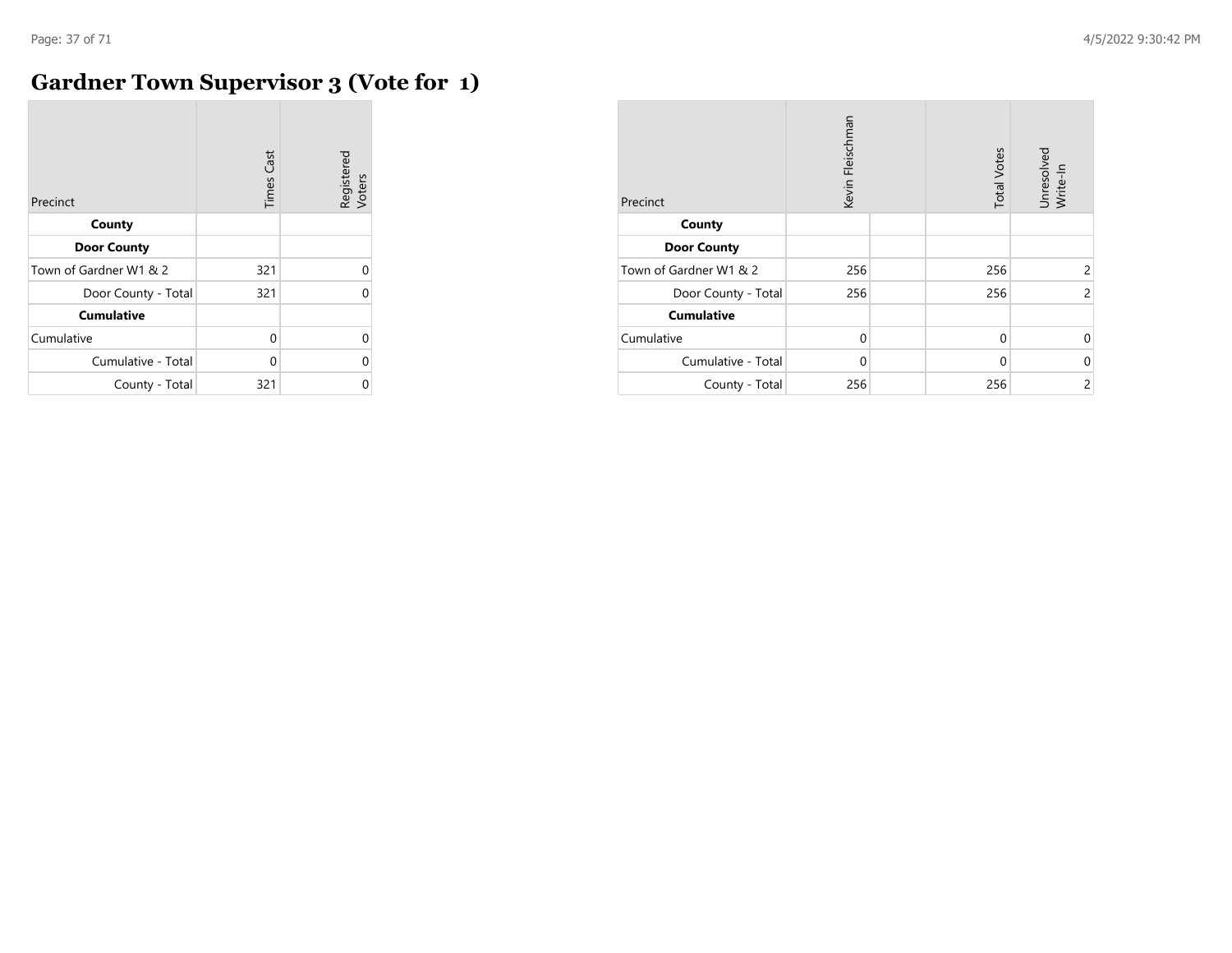**COL** 

# **Gardner Town Supervisor 4 (Vote for 1)**

| Precinct               | <b>Times Cast</b> | Registered<br>Voters |
|------------------------|-------------------|----------------------|
| County                 |                   |                      |
| <b>Door County</b>     |                   |                      |
| Town of Gardner W1 & 2 | 321               | 0                    |
| Door County - Total    | 321               | U                    |
| <b>Cumulative</b>      |                   |                      |
| Cumulative             | $\Omega$          | $\Omega$             |
| Cumulative - Total     | U                 | U                    |
| County - Total         | 321               | U                    |

| Precinct               | Glenn Dart | <b>Total Votes</b> | Unresolved<br>Write-In |
|------------------------|------------|--------------------|------------------------|
| County                 |            |                    |                        |
| <b>Door County</b>     |            |                    |                        |
| Town of Gardner W1 & 2 | 250        | 250                | 6                      |
| Door County - Total    | 250        | 250                | 6                      |
| <b>Cumulative</b>      |            |                    |                        |
| Cumulative             | $\Omega$   | 0                  | 0                      |
| Cumulative - Total     | $\Omega$   | 0                  | $\mathbf 0$            |
| County - Total         | 250        | 250                | 6                      |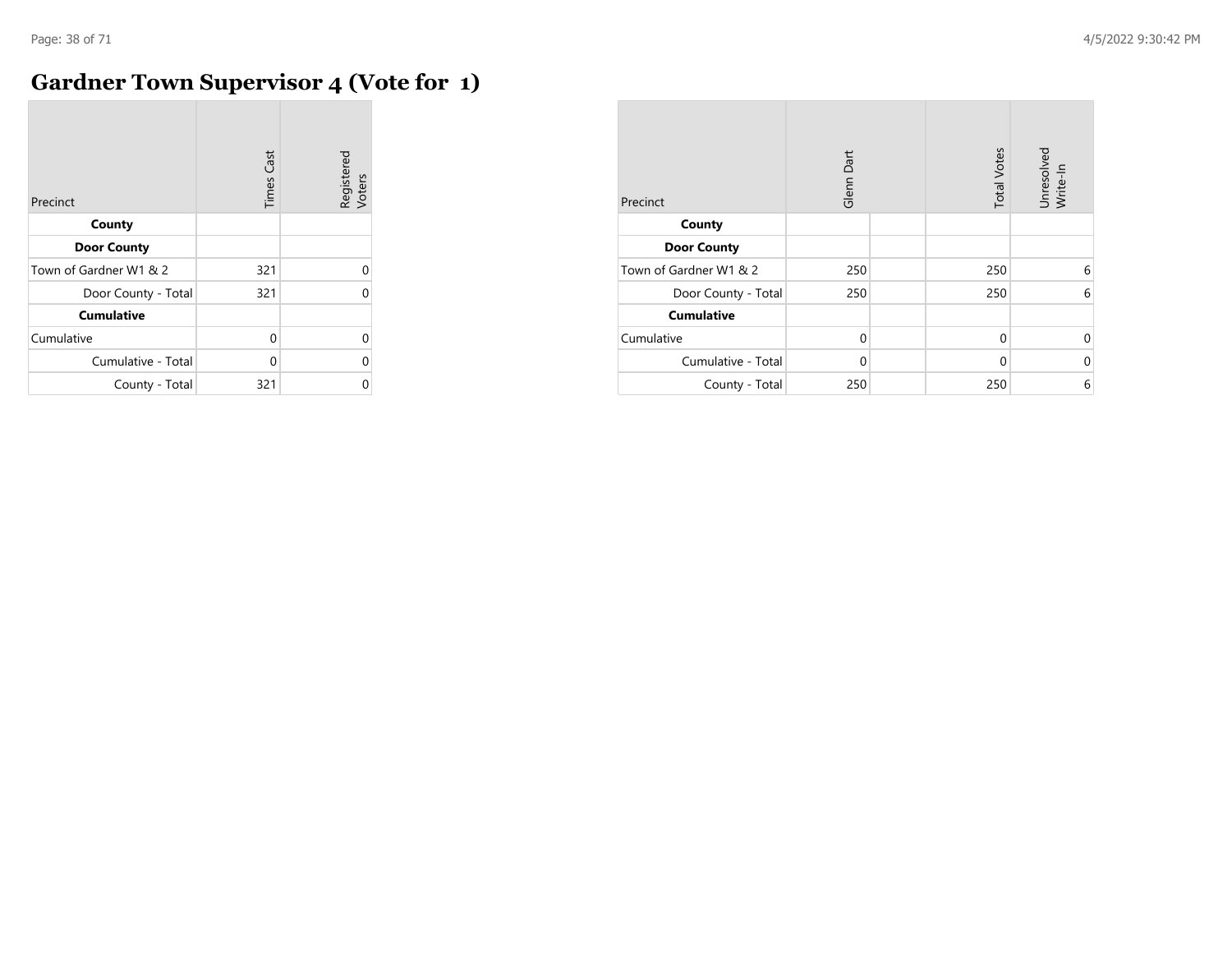$\sim$ 

# **Gibraltar Town Supervisor (Vote for 2)**

| Precinct                 | <b>Times Cast</b> | Registered<br>Voters |
|--------------------------|-------------------|----------------------|
| County                   |                   |                      |
| <b>Door County</b>       |                   |                      |
| Town of Gibraltar W1 & 2 | 321               | 0                    |
| Door County - Total      | 321               | O                    |
| <b>Cumulative</b>        |                   |                      |
| Cumulative               | $\Omega$          | $\Omega$             |
| Cumulative - Total       | U                 | 0                    |
| County - Total           | 321               | በ                    |

| Precinct                 | Jayson Merkel | Bill Johnson | <b>Total Votes</b> |
|--------------------------|---------------|--------------|--------------------|
| County                   |               |              |                    |
| <b>Door County</b>       |               |              |                    |
| Town of Gibraltar W1 & 2 | 214           | 222          | 436                |
| Door County - Total      | 214           | 222          | 436                |
| <b>Cumulative</b>        |               |              |                    |
| Cumulative               | $\mathbf 0$   | $\mathbf 0$  | 0                  |
| Cumulative - Total       | $\Omega$      | $\Omega$     | $\mathbf 0$        |
| County - Total           | 214           | 222          | 436                |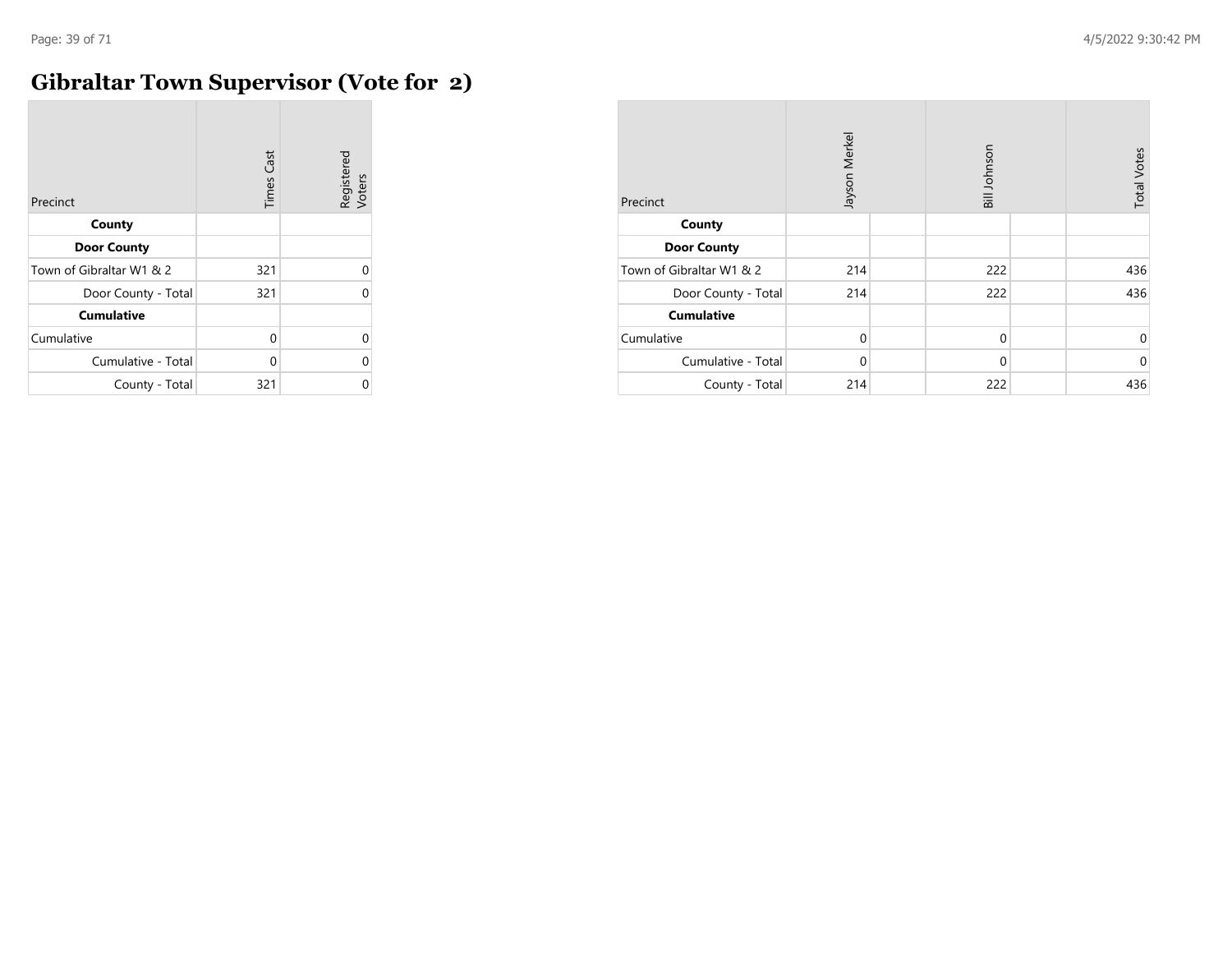$\sim$ 

| Precinct                 | Unresolved<br>Write-In |
|--------------------------|------------------------|
| County                   |                        |
| <b>Door County</b>       |                        |
| Town of Gibraltar W1 & 2 | 8                      |
| Door County - Total      | 8                      |
| <b>Cumulative</b>        |                        |
| Cumulative               | 0                      |
| Cumulative - Total       | 0                      |
| County - Total           | 8                      |

**Contract** 

 $\overline{\phantom{a}}$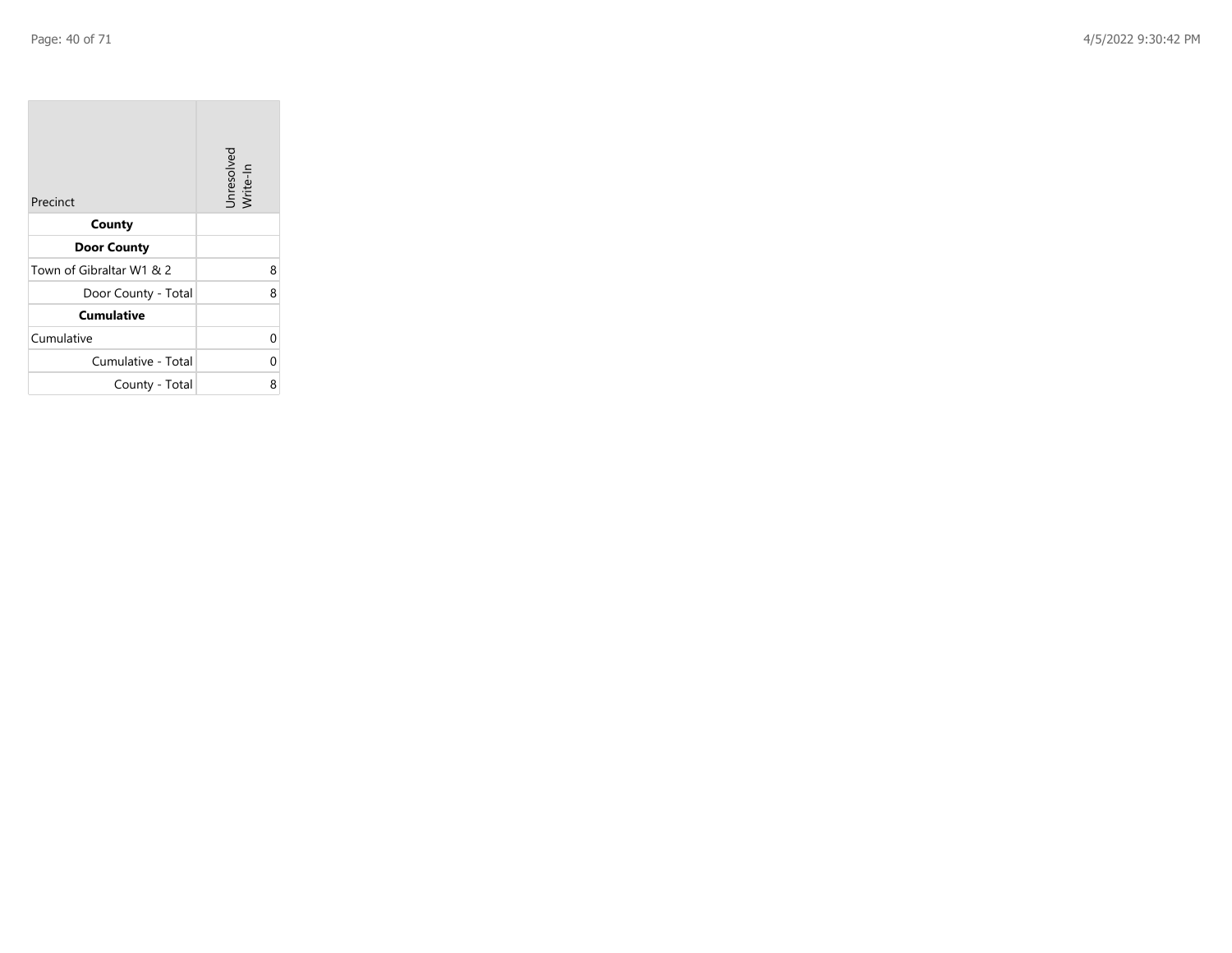#### **Liberty Grove Town Supervisor (Vote for 2)**

| Precinct                 | <b>Times Cast</b> | Registered<br>Voters |
|--------------------------|-------------------|----------------------|
| County                   |                   |                      |
| <b>Door County</b>       |                   |                      |
| Town of Liberty Grove W1 | 130               | 0                    |
| Town of Liberty Grove W2 | 381               | 0                    |
| Town of Liberty Grove W3 | 171               | 0                    |
| Door County - Total      | 682               | 0                    |
| <b>Cumulative</b>        |                   |                      |
| Cumulative               | 0                 | 0                    |
| Cumulative - Total       | 0                 | 0                    |
| County - Total           | 682               | U                    |

| Precinct                 | Janet Johnson | Dan Watts   | <b>Total Votes</b> |
|--------------------------|---------------|-------------|--------------------|
| County                   |               |             |                    |
| <b>Door County</b>       |               |             |                    |
| Town of Liberty Grove W1 | 106           | 70          | 176                |
| Town of Liberty Grove W2 | 307           | 186         | 493                |
| Town of Liberty Grove W3 | 140           | 103         | 243                |
| Door County - Total      | 553           | 359         | 912                |
| <b>Cumulative</b>        |               |             |                    |
| Cumulative               | $\Omega$      | 0           | $\mathbf 0$        |
| Cumulative - Total       | $\Omega$      | $\mathbf 0$ | $\Omega$           |
| County - Total           | 553           | 359         | 912                |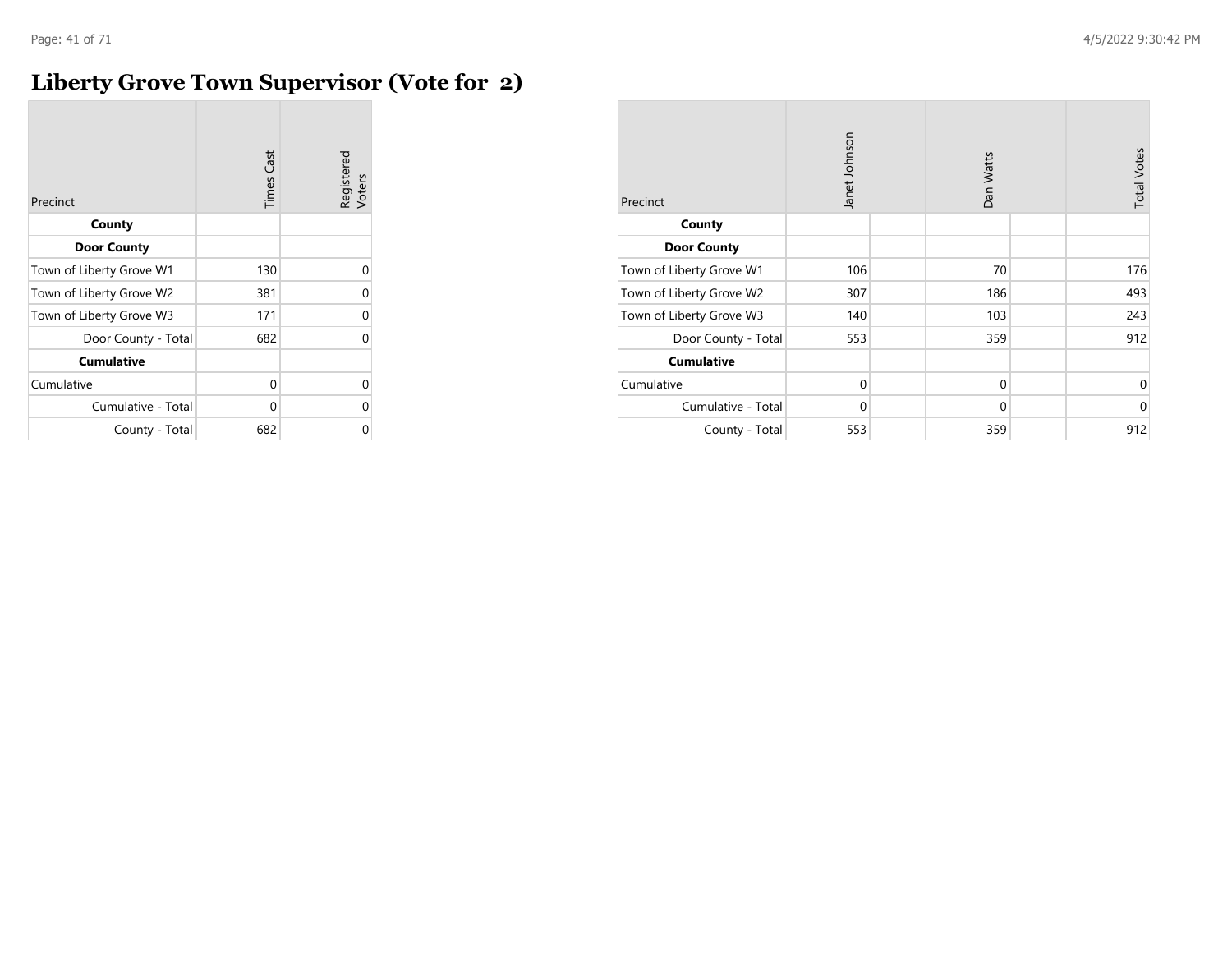| Precinct                 | Unresolved<br>Write-In |
|--------------------------|------------------------|
| County                   |                        |
| <b>Door County</b>       |                        |
| Town of Liberty Grove W1 | 1                      |
| Town of Liberty Grove W2 | 2                      |
| Town of Liberty Grove W3 | 4                      |
| Door County - Total      | 7                      |
| <b>Cumulative</b>        |                        |
| Cumulative               | 0                      |
| Cumulative - Total       | 0                      |
| County - Total           |                        |

the control of the control of the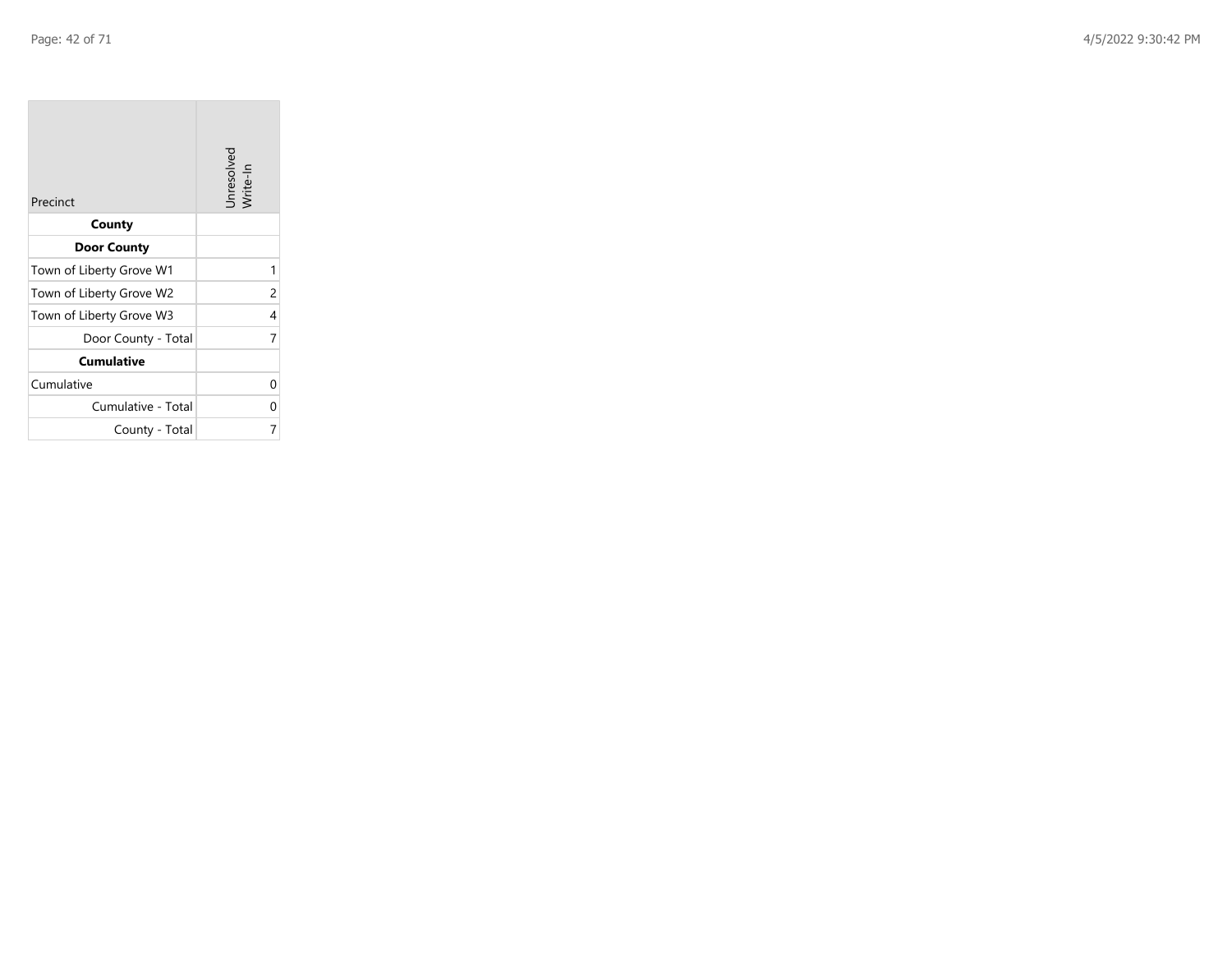# **Sevastopol Town Supervisor (Vote for 2)**

| Precinct                         | <b>Times Cast</b> | Registered<br>Voters |
|----------------------------------|-------------------|----------------------|
| County                           |                   |                      |
| <b>Door County</b>               |                   |                      |
| Town of Sevastopol - W1          | 62                | 0                    |
| Town of Sevastopol - W2 & 3      | 184               | 0                    |
| Town of Sevastopol W4            | 258               | 0                    |
| Town of Sevastopol W5            | 66                | O                    |
| Town of Sevastopol - W2<br>(SAN) | 6                 | U                    |
| Door County - Total              | 576               | O                    |
| <b>Cumulative</b>                |                   |                      |
| Cumulative                       | 0                 | 0                    |
| Cumulative - Total               | 0                 | Ω                    |
| County - Total                   | 576               | Ω                    |

| Precinct                         | Derek Wayne Denil |  | Jeanne Vogel |  |
|----------------------------------|-------------------|--|--------------|--|
| County                           |                   |  |              |  |
| <b>Door County</b>               |                   |  |              |  |
| Town of Sevastopol - W1          | 46                |  | 41           |  |
| Town of Sevastopol - W2 & 3      | 96                |  | 127          |  |
| Town of Sevastopol W4            | 136               |  | 171          |  |
| Town of Sevastopol W5            | 39                |  | 45           |  |
| Town of Sevastopol - W2<br>(SAN) | 1                 |  | 6            |  |
| Door County - Total              | 318               |  | 390          |  |
| <b>Cumulative</b>                |                   |  |              |  |
| Cumulative                       | 0                 |  | 0            |  |
| Cumulative - Total               | 0                 |  | 0            |  |
| County - Total                   | 318               |  | 390          |  |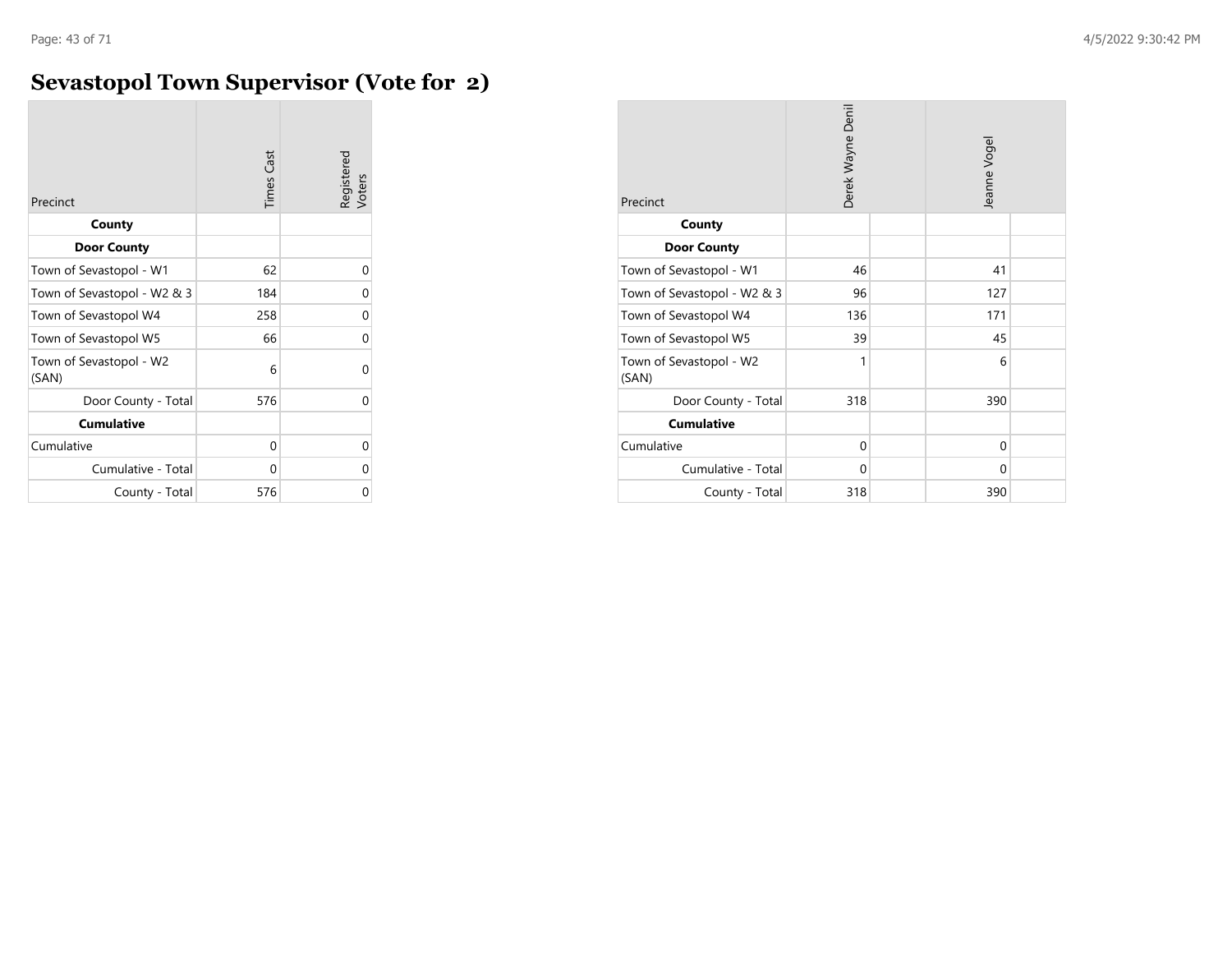| Precinct                         | Kimberly Denil |  | <b>Total Votes</b> | Unresolved<br>Write-In |
|----------------------------------|----------------|--|--------------------|------------------------|
| County                           |                |  |                    |                        |
| <b>Door County</b>               |                |  |                    |                        |
| Town of Sevastopol - W1          | 20             |  | 107                | 0                      |
| Town of Sevastopol - W2 & 3      | 67             |  | 290                | $\overline{c}$         |
| Town of Sevastopol W4            | 90             |  | 397                | 2                      |
| Town of Sevastopol W5            | 31             |  | 115                | $\mathbf 0$            |
| Town of Sevastopol - W2<br>(SAN) | 5              |  | 12                 | $\Omega$               |
| Door County - Total              | 213            |  | 921                | 4                      |
| <b>Cumulative</b>                |                |  |                    |                        |
| Cumulative                       | 0              |  | $\Omega$           | $\mathbf 0$            |
| Cumulative - Total               | $\Omega$       |  | $\Omega$           | $\Omega$               |
| County - Total                   | 213            |  | 921                | 4                      |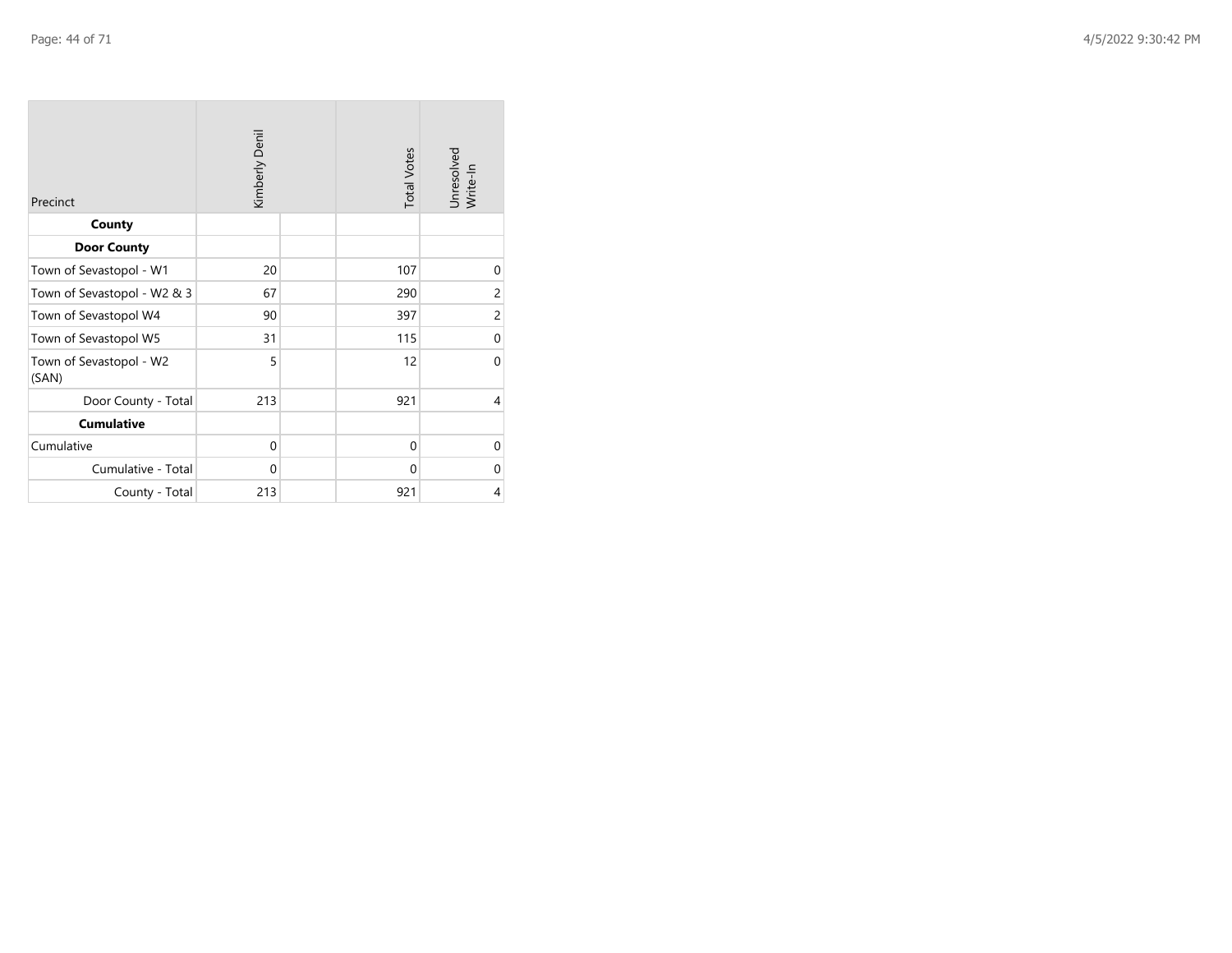$\overline{\phantom{a}}$ 

# **Washington Town Supervisor (Vote for 2)**

| Precinct            | <b>Times Cast</b> | Registered<br>Voters |
|---------------------|-------------------|----------------------|
| County              |                   |                      |
| <b>Door County</b>  |                   |                      |
| Town of Washington  | 360               | 0                    |
| Door County - Total | 360               | 0                    |
| <b>Cumulative</b>   |                   |                      |
| Cumulative          | $\Omega$          | 0                    |
| Cumulative - Total  | U                 | 0                    |
| County - Total      | 360               | 0                    |

| Precinct            | <b>Total Votes</b> | Unresolved<br>Write-In |
|---------------------|--------------------|------------------------|
| County              |                    |                        |
| <b>Door County</b>  |                    |                        |
| Town of Washington  | 0                  | 338                    |
| Door County - Total | 0                  | 338                    |
| <b>Cumulative</b>   |                    |                        |
| Cumulative          | 0                  | U                      |
| Cumulative - Total  | 0                  | U                      |
| County - Total      | 0                  | 338                    |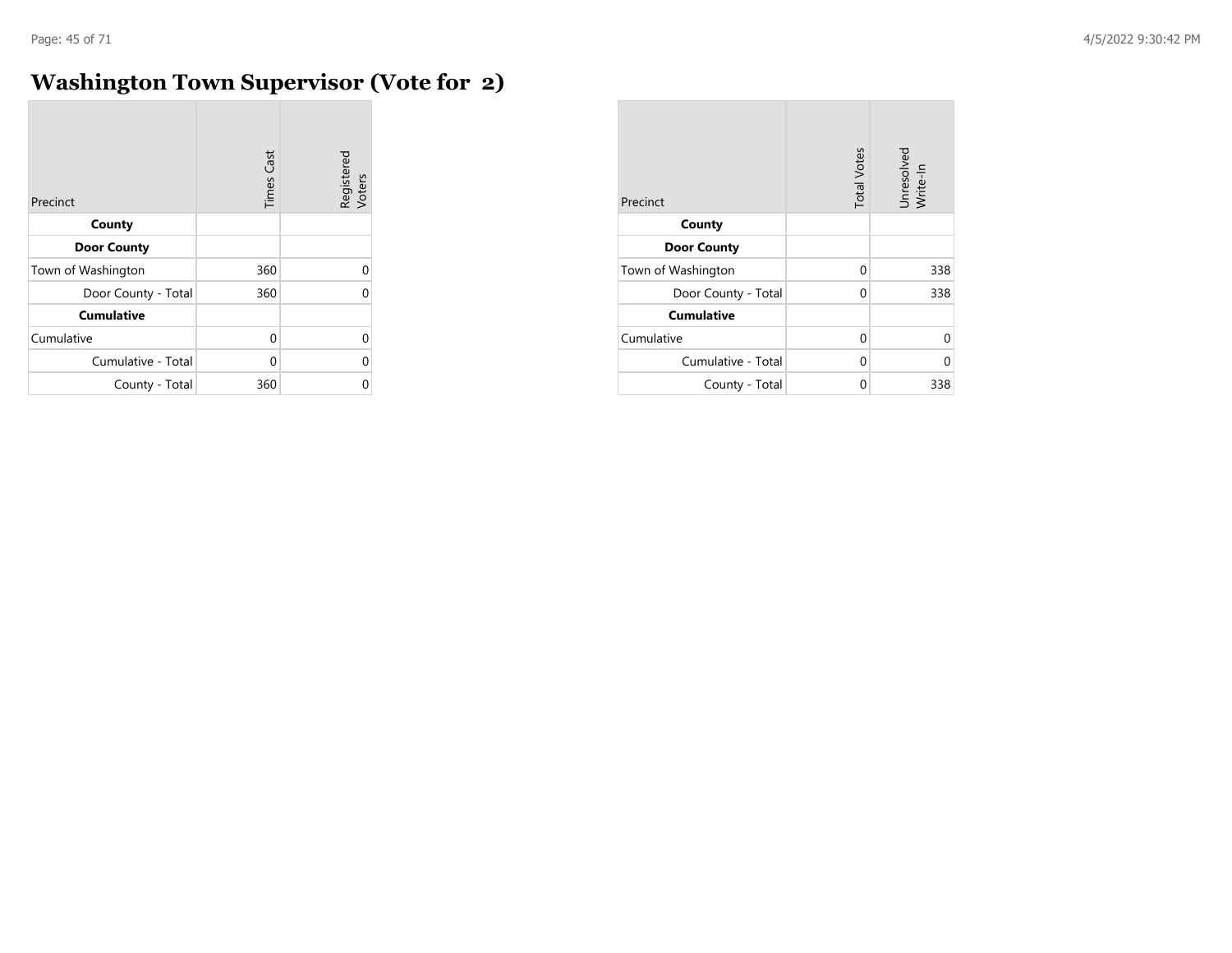# **Village of Egg Harbor Trustee (Vote for 2)**

| Precinct              | <b>Times Cast</b> | Registered<br>Voters |
|-----------------------|-------------------|----------------------|
| County                |                   |                      |
| <b>Door County</b>    |                   |                      |
| Village of Egg Harbor | 92                | $\Omega$             |
| Door County - Total   | 92                | $\Omega$             |
| <b>Cumulative</b>     |                   |                      |
| Cumulative            | 0                 | $\Omega$             |
| Cumulative - Total    | 0                 | $\Omega$             |
| County - Total        | 92                | 0                    |

| Precinct              | Lisa Van Laanen |  | Ken Mathys  |  | <b>Total Votes</b> |
|-----------------------|-----------------|--|-------------|--|--------------------|
| County                |                 |  |             |  |                    |
| <b>Door County</b>    |                 |  |             |  |                    |
| Village of Egg Harbor | 71              |  | 66          |  | 137                |
| Door County - Total   | 71              |  | 66          |  | 137                |
| <b>Cumulative</b>     |                 |  |             |  |                    |
| Cumulative            | $\Omega$        |  | $\mathbf 0$ |  | $\mathbf 0$        |
| Cumulative - Total    | $\Omega$        |  | $\mathbf 0$ |  | $\mathbf 0$        |
| County - Total        | 71              |  | 66          |  | 137                |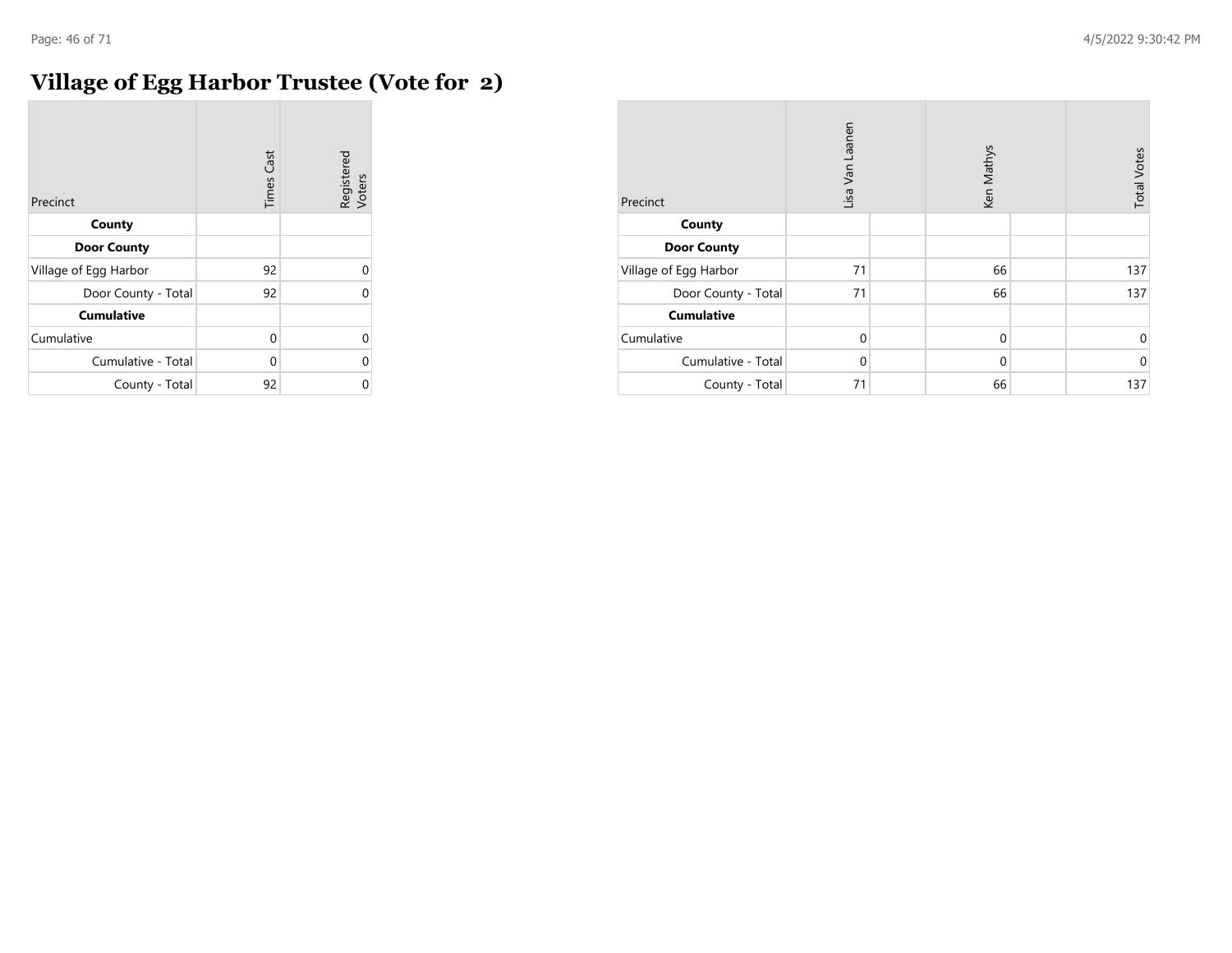| Precinct              | Unresolved<br>Write-In |
|-----------------------|------------------------|
| County                |                        |
| <b>Door County</b>    |                        |
| Village of Egg Harbor | 5                      |
| Door County - Total   | 5                      |
| <b>Cumulative</b>     |                        |
| Cumulative            |                        |
| Cumulative - Total    | 0                      |
| County - Total        | 5                      |

the property of the control of

m.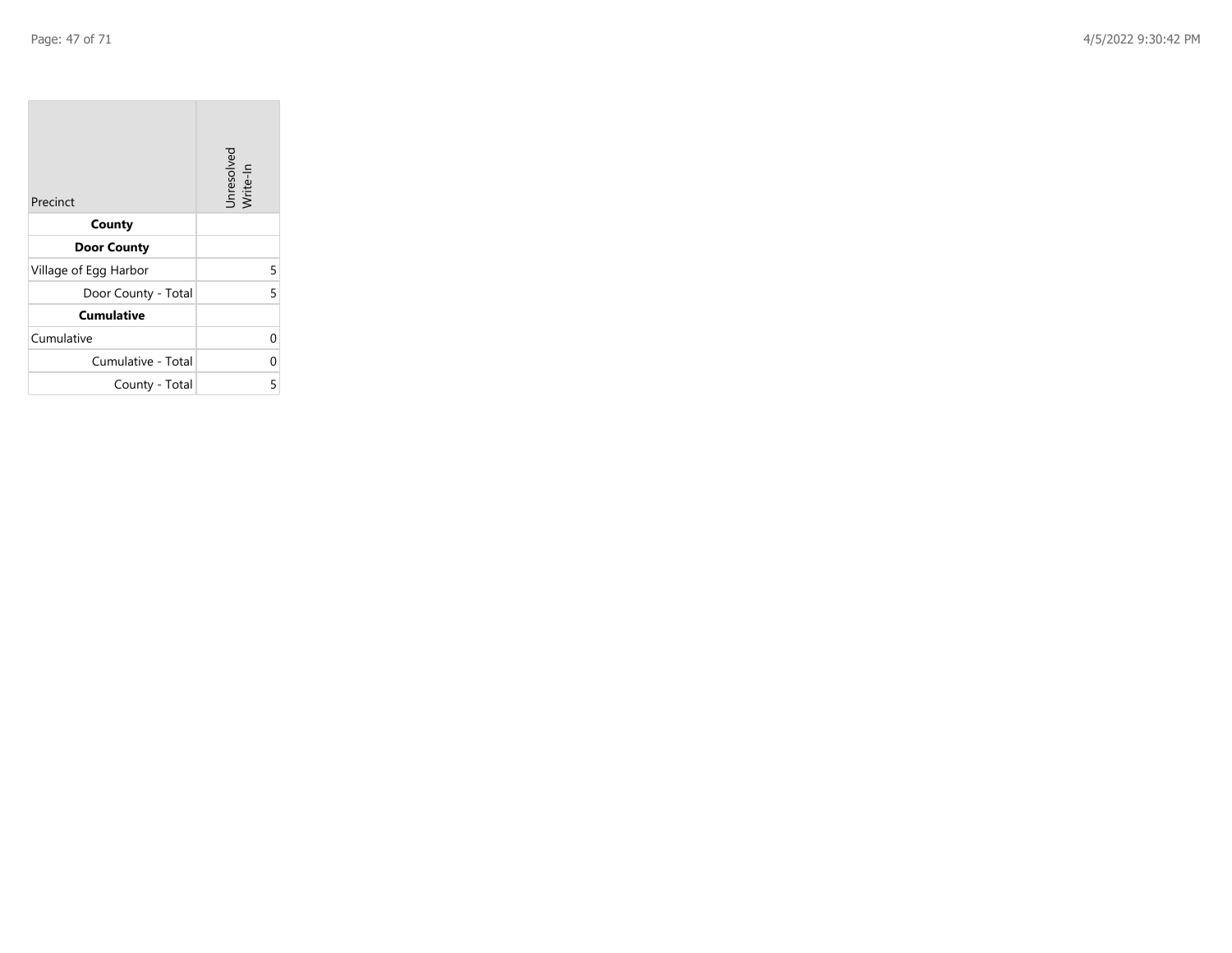#### **Village of Ephraim Trustee (Vote for 2)**

| Precinct              | <b>Times Cast</b> | Registered<br>Voters |
|-----------------------|-------------------|----------------------|
| County                |                   |                      |
| <b>Door County</b>    |                   |                      |
| Village of Ephraim W1 | 55                | $\Omega$             |
| Village of Ephraim W2 | 56                | 0                    |
| Door County - Total   | 111               | $\Omega$             |
| <b>Cumulative</b>     |                   |                      |
| Cumulative            | 0                 | 0                    |
| Cumulative - Total    | 0                 | 0                    |
| County - Total        | 111               | 0                    |

| Precinct              | Tim Nelson  |  | Matthew Meacham |  | <b>Total Votes</b> |
|-----------------------|-------------|--|-----------------|--|--------------------|
| County                |             |  |                 |  |                    |
| <b>Door County</b>    |             |  |                 |  |                    |
| Village of Ephraim W1 | 47          |  | 38              |  | 85                 |
| Village of Ephraim W2 | 45          |  | 45              |  | 90                 |
| Door County - Total   | 92          |  | 83              |  | 175                |
| <b>Cumulative</b>     |             |  |                 |  |                    |
| Cumulative            | $\mathbf 0$ |  | $\mathbf 0$     |  | 0                  |
| Cumulative - Total    | $\mathbf 0$ |  | $\mathbf 0$     |  | $\mathbf 0$        |
| County - Total        | 92          |  | 83              |  | 175                |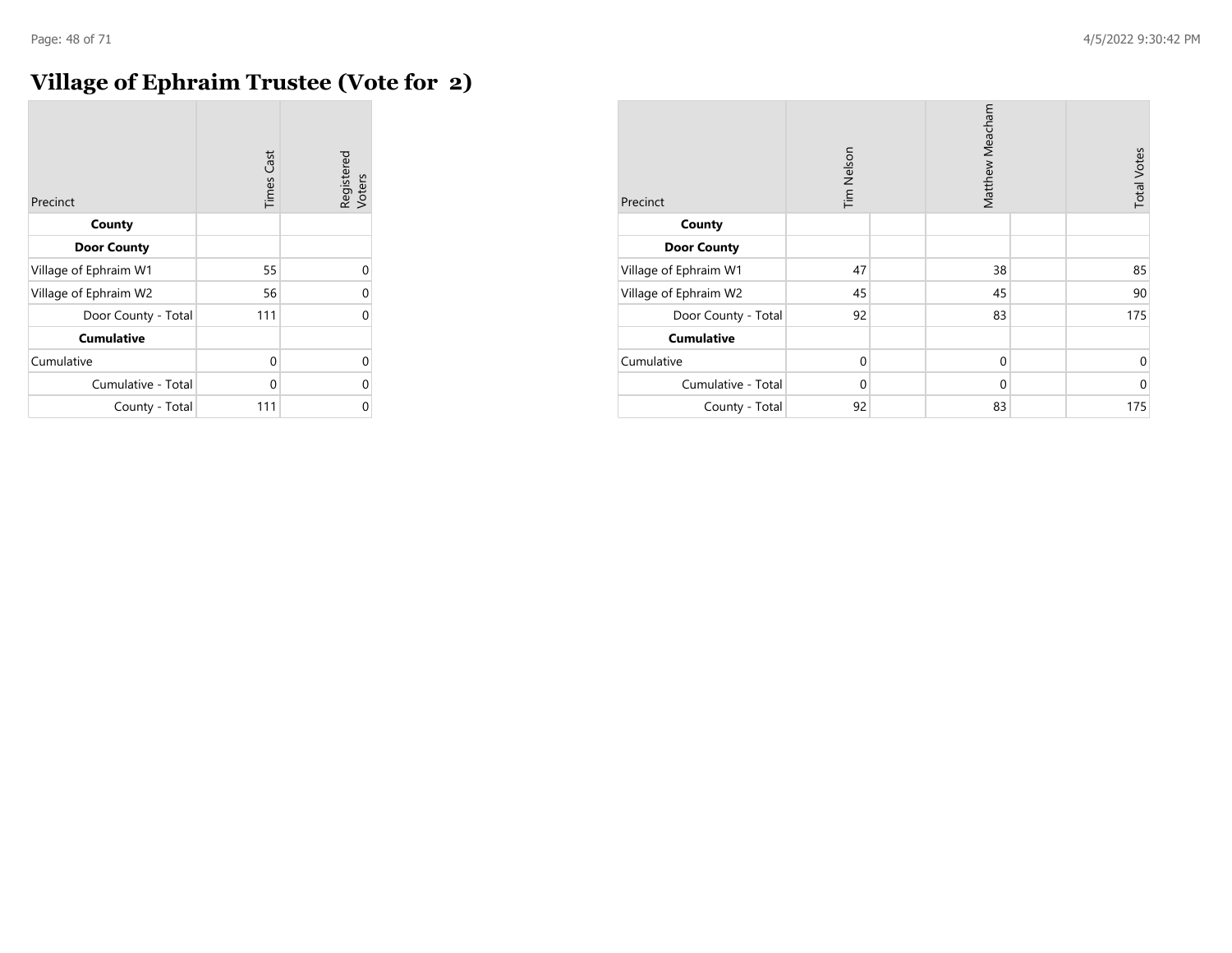$\sim$ 

| Precinct              | Unresolved<br>Write-In |
|-----------------------|------------------------|
| County                |                        |
| <b>Door County</b>    |                        |
| Village of Ephraim W1 | 3                      |
| Village of Ephraim W2 | 2                      |
| Door County - Total   | 5                      |
| <b>Cumulative</b>     |                        |
| Cumulative            | U                      |
| Cumulative - Total    | 0                      |
| County - Total        | 5                      |

**Contractor**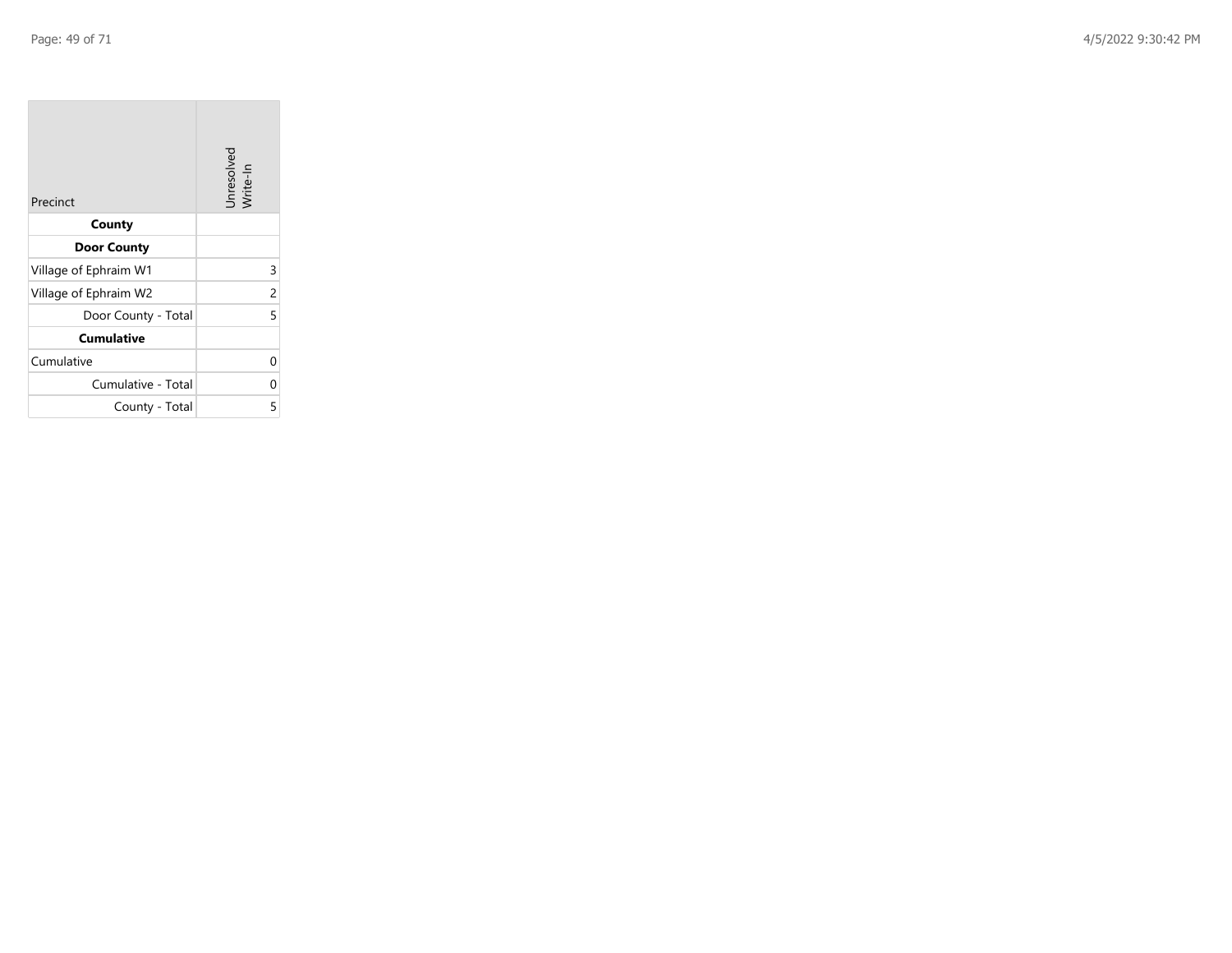$\sim$ 

# **Village of Forestville Trustee (Vote for 2)**

| Precinct               | <b>Times Cast</b> | Registered<br>Voters |
|------------------------|-------------------|----------------------|
| County                 |                   |                      |
| <b>Door County</b>     |                   |                      |
| Village of Forestville | 95                | 0                    |
| Door County - Total    | 95                | U                    |
| <b>Cumulative</b>      |                   |                      |
| Cumulative             | $\Omega$          | 0                    |
| Cumulative - Total     | 0                 | 0                    |
| County - Total         | 95                | 0                    |

| Precinct               | Lora Jorgensen | Shawn Henderson | <b>Total Votes</b> |
|------------------------|----------------|-----------------|--------------------|
| County                 |                |                 |                    |
| <b>Door County</b>     |                |                 |                    |
| Village of Forestville | 57             | 74              | 131                |
| Door County - Total    | 57             | 74              | 131                |
| <b>Cumulative</b>      |                |                 |                    |
| Cumulative             | $\mathbf 0$    | $\mathbf 0$     | 0                  |
| Cumulative - Total     | $\Omega$       | $\mathbf 0$     | $\Omega$           |
| County - Total         | 57             | 74              | 131                |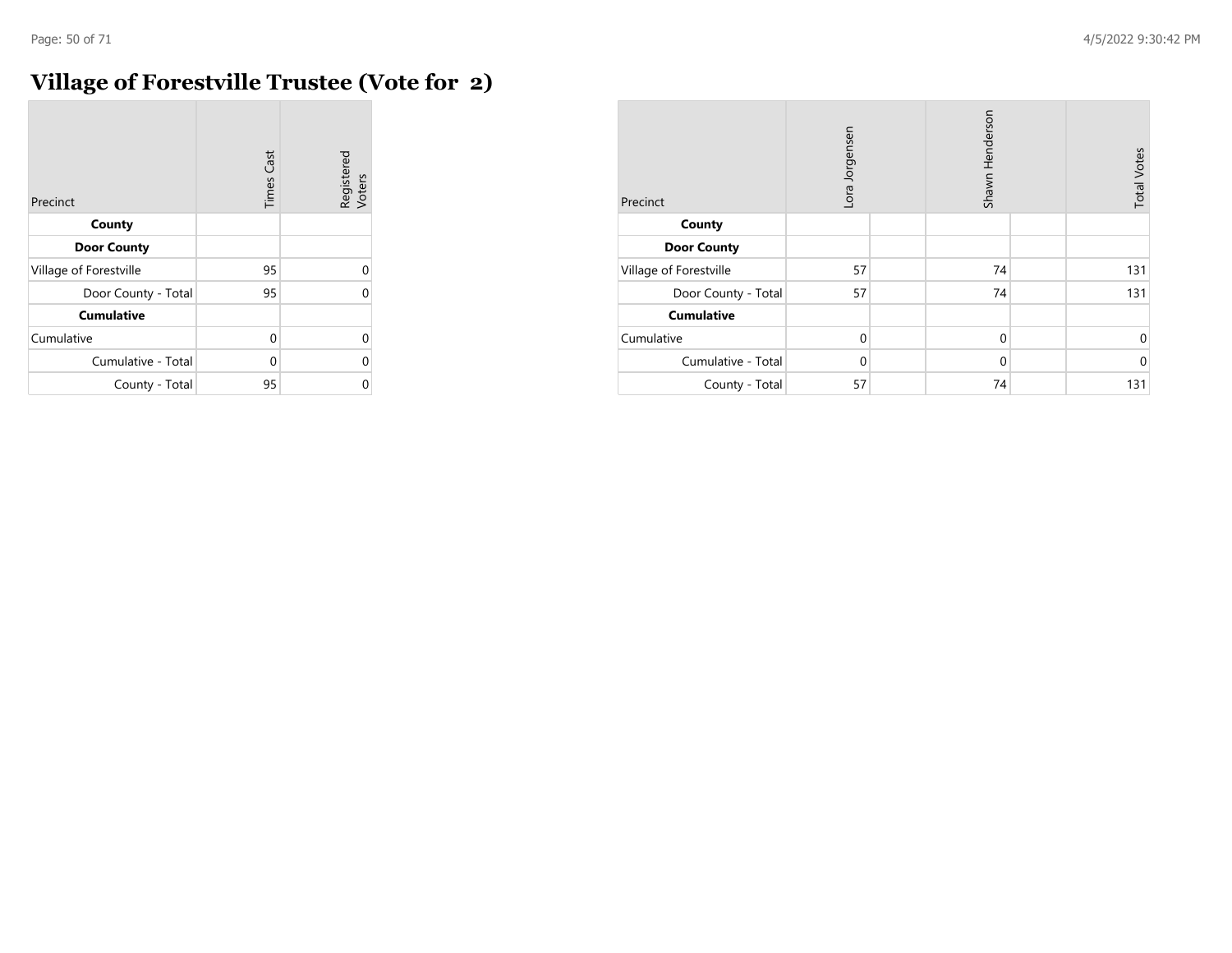| Precinct               | Unresolved<br>Write-In |
|------------------------|------------------------|
| County                 |                        |
| <b>Door County</b>     |                        |
| Village of Forestville | 0                      |
| Door County - Total    | 0                      |
| <b>Cumulative</b>      |                        |
| Cumulative             | 0                      |
| Cumulative - Total     | 0                      |
| County - Total         | ი                      |

the property of the con-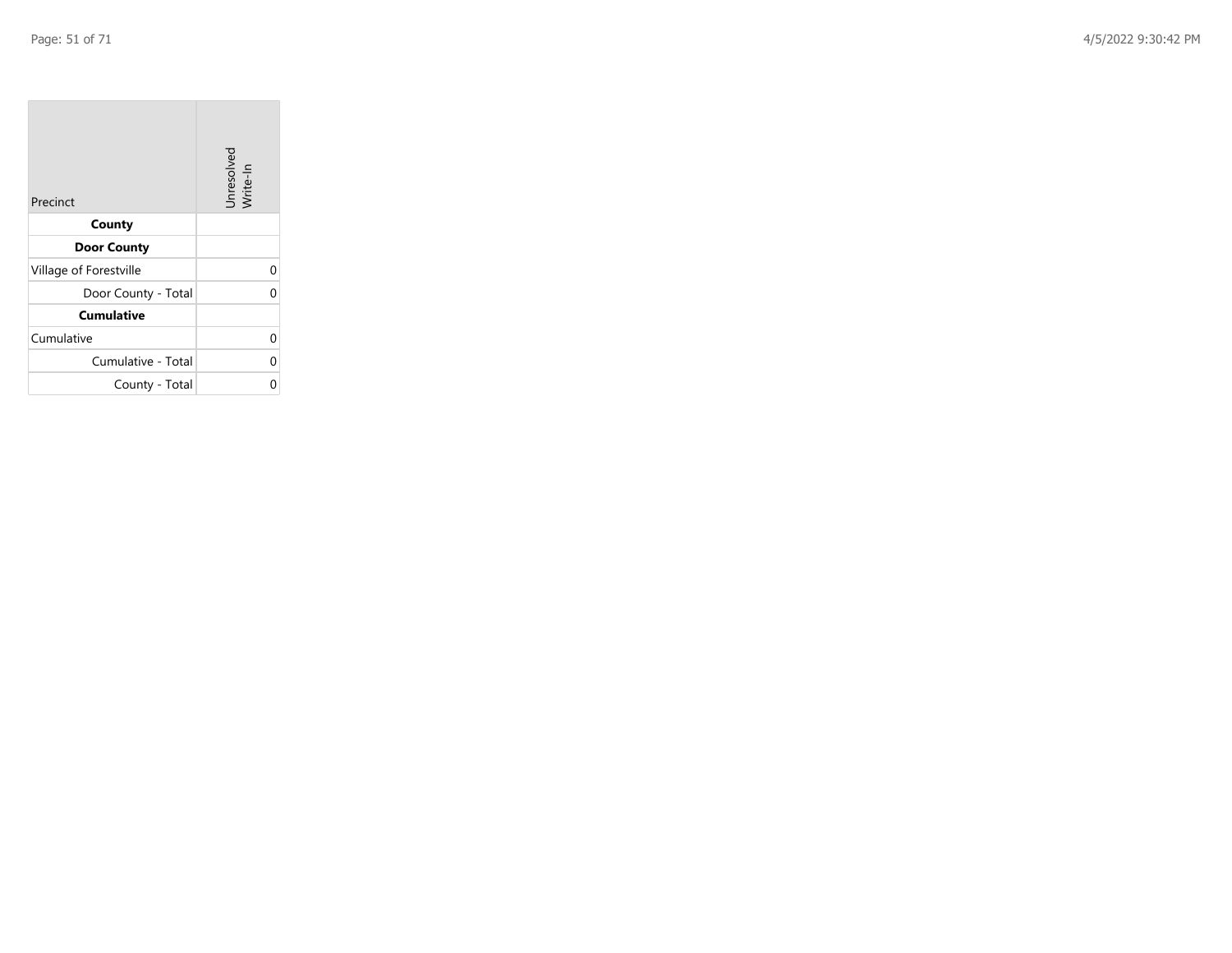# **Village of Sister Bay Trustee (Vote for 3)**

| Precinct                 | <b>Times Cast</b> | Registered<br>Voters |
|--------------------------|-------------------|----------------------|
| County                   |                   |                      |
| <b>Door County</b>       |                   |                      |
| Village of Sister Bay W1 | 170               | 0                    |
| Village of Sister Bay W2 | 167               | 0                    |
| Door County - Total      | 337               | 0                    |
| <b>Cumulative</b>        |                   |                      |
| Cumulative               | 0                 | 0                    |
| Cumulative - Total       | 0                 | 0                    |
| County - Total           | 337               | 0                    |

| Precinct                 | <b>Bhirdo</b><br>Denise L. | Mary D. Lyons | <b>Total Votes</b> |
|--------------------------|----------------------------|---------------|--------------------|
| County                   |                            |               |                    |
| <b>Door County</b>       |                            |               |                    |
| Village of Sister Bay W1 | 125                        | 113           | 238                |
| Village of Sister Bay W2 | 117                        | 115           | 232                |
| Door County - Total      | 242                        | 228           | 470                |
| <b>Cumulative</b>        |                            |               |                    |
| Cumulative               | $\Omega$                   | $\mathbf 0$   | 0                  |
| Cumulative - Total       | $\mathbf 0$                | $\mathbf 0$   | $\mathbf 0$        |
| County - Total           | 242                        | 228           | 470                |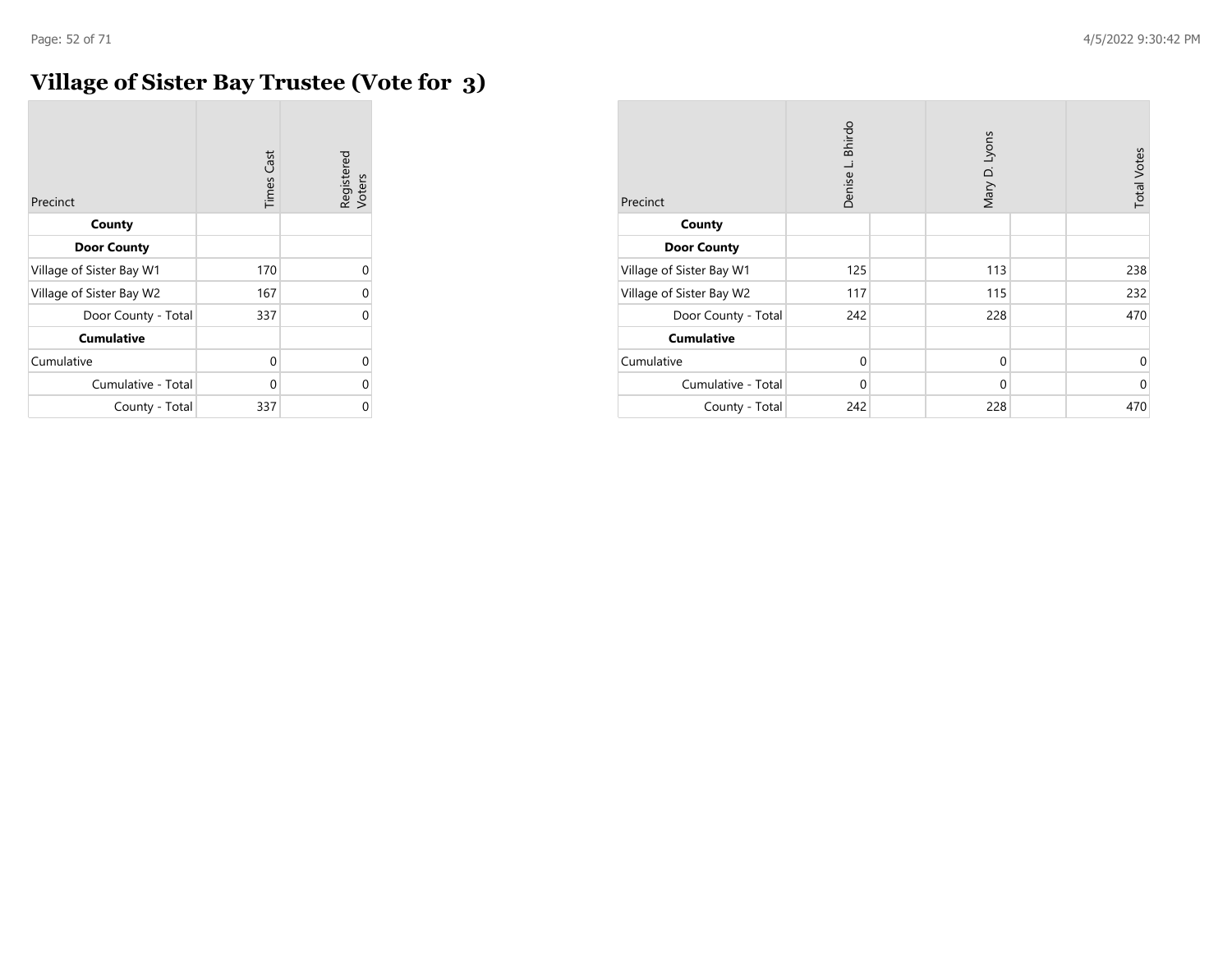$\sim$ 

| Precinct                 | Unresolved<br>Write-In |
|--------------------------|------------------------|
| County                   |                        |
| <b>Door County</b>       |                        |
| Village of Sister Bay W1 | 23                     |
| Village of Sister Bay W2 | 23                     |
| Door County - Total      | 46                     |
| <b>Cumulative</b>        |                        |
| Cumulative               | U                      |
| Cumulative - Total       | 0                      |
| County - Total           | 46                     |

**Contract** 

 $\overline{\phantom{a}}$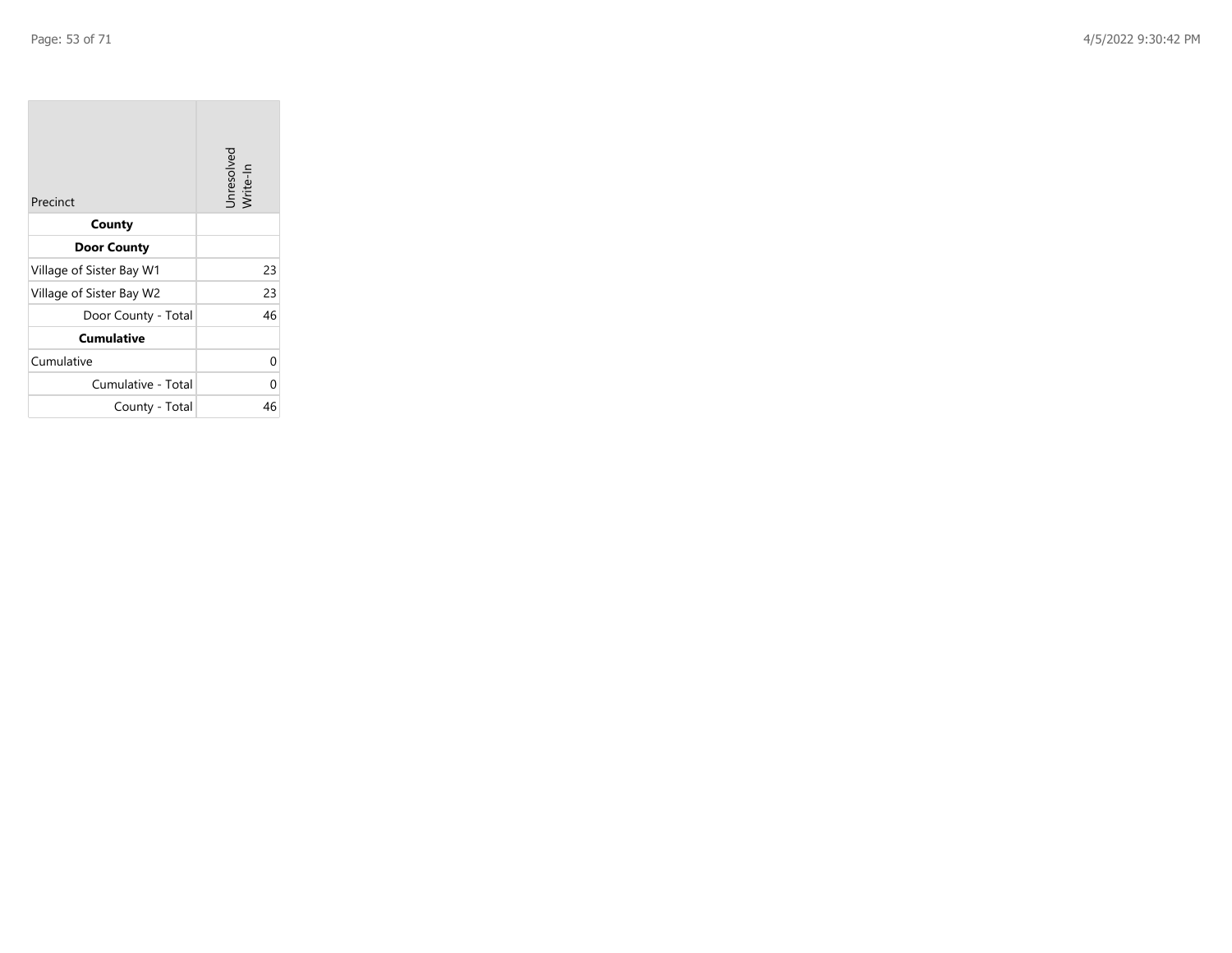# **C Sturgeon Bay Mayor (Vote for 1)**

| Precinct                         | <b>Times Cast</b> | Registered<br>/oters |
|----------------------------------|-------------------|----------------------|
| County                           |                   |                      |
| <b>Door County</b>               |                   |                      |
| City of Sturgeon Bay W1 & 2      | 199               | 0                    |
| City of Sturgeon Bay W3          | 12                | 0                    |
| City of Sturgeon Bay W4 & 5      | 244               | 0                    |
| City of Sturgeon Bay W6          | 37                | 0                    |
| City of Sturgeon Bay W7 & 9      | 230               | 0                    |
| City of Sturgeon Bay W8          | 4                 | 0                    |
| City of Sturgeon Bay W10         | 38                | 0                    |
| City of Sturgeon Bay W11         | 104               | 0                    |
| City of Sturgeon Bay W12         | 21                | 0                    |
| City of Sturgeon Bay W13 &<br>14 | 200               | 0                    |
| City of Sturgeon Bay W15         | 11                | 0                    |
| City of Sturgeon Bay W16         | 7                 | 0                    |
| City of Sturgeon Bay W17 &<br>18 | 132               | 0                    |
| City of Sturgeon Bay W19 &<br>20 | 214               | 0                    |
| City of Sturgeon Bay W21         | 6                 | 0                    |
| Door County - Total              | 1,459             | 0                    |
| <b>Cumulative</b>                |                   |                      |
| Cumulative                       | 0                 | 0                    |
| Cumulative - Total               | 0                 | 0                    |
| County - Total                   | 1,459             | 0                    |

| Precinct                         | David J. Ward  | <b>Total Votes</b> | Unresolved<br>Write-In |
|----------------------------------|----------------|--------------------|------------------------|
| County                           |                |                    |                        |
| <b>Door County</b>               |                |                    |                        |
| City of Sturgeon Bay W1 & 2      | 167            | 167                | $\mathbf{1}$           |
| City of Sturgeon Bay W3          | 7              | 7                  | $\mathbf{1}$           |
| City of Sturgeon Bay W4 & 5      | 194            | 194                | 5                      |
| City of Sturgeon Bay W6          | 28             | 28                 | $\overline{c}$         |
| City of Sturgeon Bay W7 & 9      | 206            | 206                | 5                      |
| City of Sturgeon Bay W8          | 4              | 4                  | $\mathbf 0$            |
| City of Sturgeon Bay W10         | 34             | 34                 | $\overline{c}$         |
| City of Sturgeon Bay W11         | 97             | 97                 | 3                      |
| City of Sturgeon Bay W12         | 19             | 19                 | $\boldsymbol{0}$       |
| City of Sturgeon Bay W13 &<br>14 | 179            | 179                | $\mathbf{1}$           |
| City of Sturgeon Bay W15         | 10             | 10                 | $\mathbf 0$            |
| City of Sturgeon Bay W16         | $\overline{7}$ | 7                  | $\mathbf 0$            |
| City of Sturgeon Bay W17 &<br>18 | 116            | 116                | $\mathbf 0$            |
| City of Sturgeon Bay W19 &<br>20 | 179            | 179                | 3                      |
| City of Sturgeon Bay W21         | 5              | 5                  | 0                      |
| Door County - Total              | 1,252          | 1,252              | 23                     |
| <b>Cumulative</b>                |                |                    |                        |
| Cumulative                       | 0              | 0                  | 0                      |
| Cumulative - Total               | 0              | 0                  | $\mathbf 0$            |
| County - Total                   | 1,252          | 1,252              | 23                     |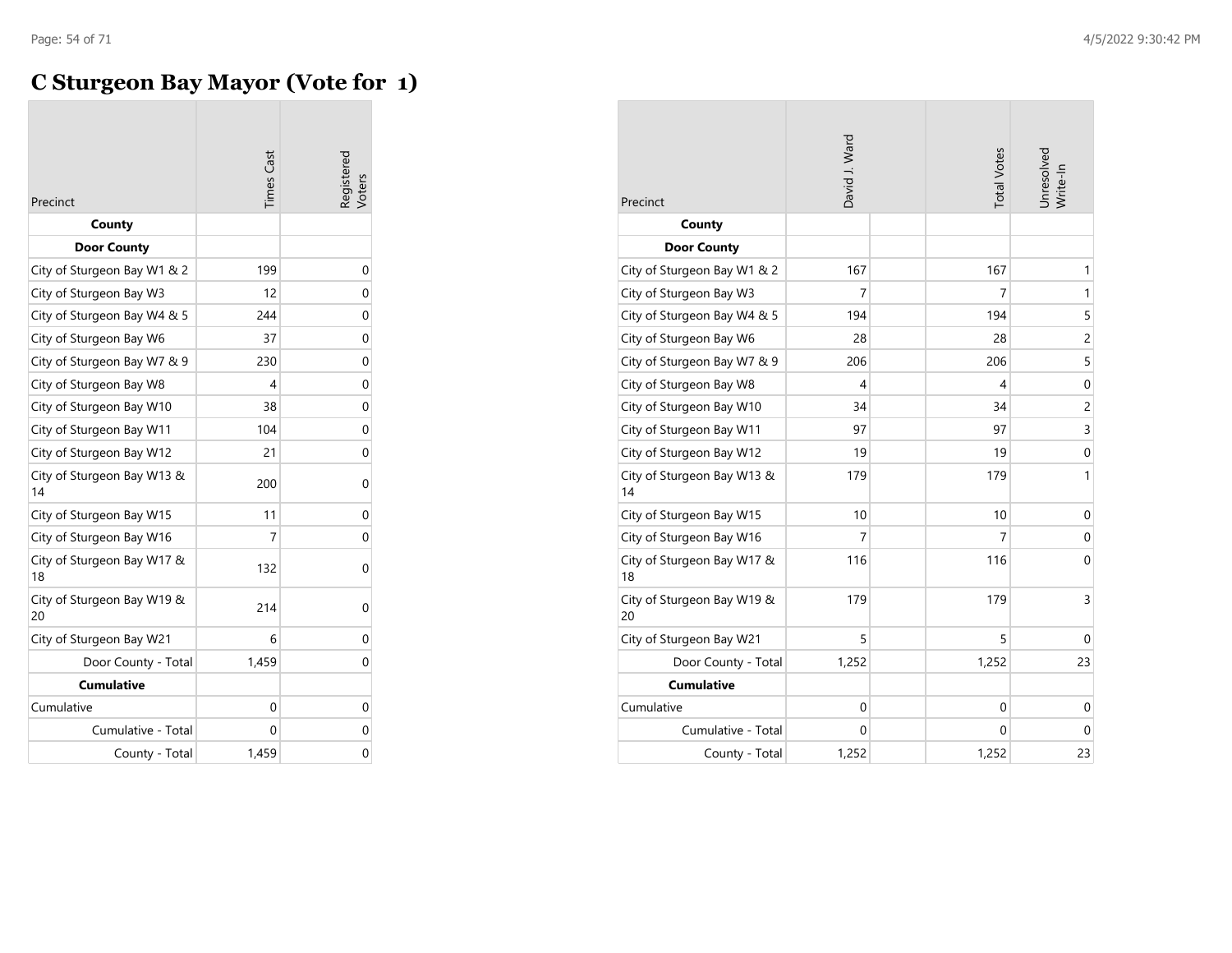#### **C Sturgeon Bay Alderperson D2 (Vote for 1)**

| Precinct                    | <b>Times Cast</b> | Registered<br>Voters |
|-----------------------------|-------------------|----------------------|
| County                      |                   |                      |
| <b>Door County</b>          |                   |                      |
| City of Sturgeon Bay W3     | 12                | 0                    |
| City of Sturgeon Bay W4 & 5 | 244               | 0                    |
| Door County - Total         | 256               | 0                    |
| <b>Cumulative</b>           |                   |                      |
| Cumulative                  | $\Omega$          | 0                    |
| Cumulative - Total          | 0                 | 0                    |
| County - Total              | 256               | U                    |

| Precinct                    | Dennis Statz | <b>Total Votes</b> | Unresolved<br>Write-In |
|-----------------------------|--------------|--------------------|------------------------|
| County                      |              |                    |                        |
| <b>Door County</b>          |              |                    |                        |
| City of Sturgeon Bay W3     | 10           | 10                 | $\Omega$               |
| City of Sturgeon Bay W4 & 5 | 183          | 183                | 4                      |
| Door County - Total         | 193          | 193                | $\overline{4}$         |
| <b>Cumulative</b>           |              |                    |                        |
| Cumulative                  | $\mathbf 0$  | $\mathbf 0$        | 0                      |
| Cumulative - Total          | 0            | 0                  | $\Omega$               |
| County - Total              | 193          | 193                | 4                      |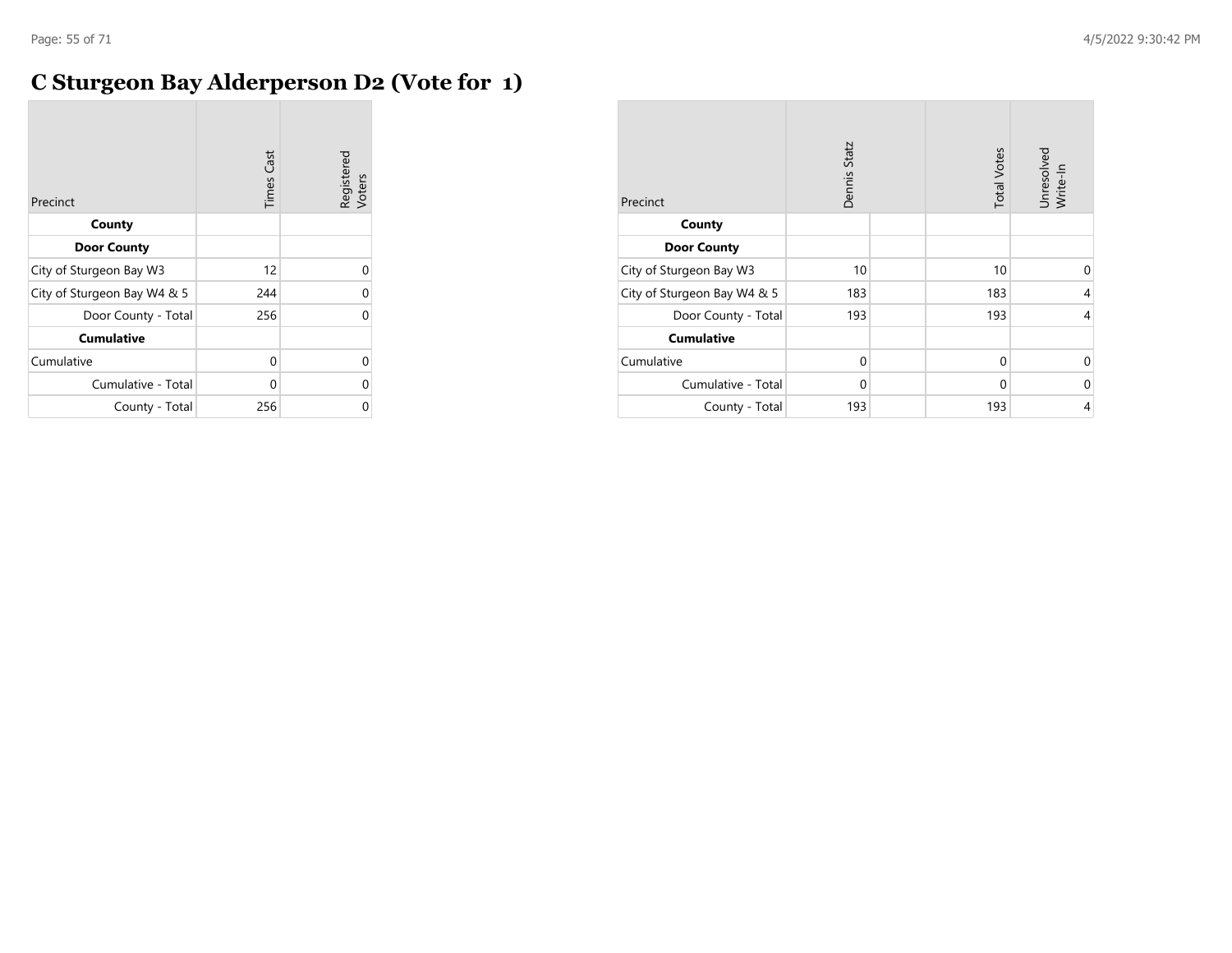# **C Sturgeon Bay Alderperson D4 (Vote for 1)**

| Precinct                 | <b>Times Cast</b> | Registered<br>Voters |
|--------------------------|-------------------|----------------------|
| County                   |                   |                      |
| <b>Door County</b>       |                   |                      |
| City of Sturgeon Bay W10 | 38                | O                    |
| City of Sturgeon Bay W11 | 104               | 0                    |
| City of Sturgeon Bay W12 | 21                | 0                    |
| Door County - Total      | 163               | 0                    |
| <b>Cumulative</b>        |                   |                      |
| Cumulative               | 0                 | U                    |
| Cumulative - Total       | 0                 | U                    |
| County - Total           | 163               |                      |

| Precinct                 | J. Spencer<br>Gustafson | <b>Total Votes</b> | Unresolved<br>Write-In |
|--------------------------|-------------------------|--------------------|------------------------|
| County                   |                         |                    |                        |
| <b>Door County</b>       |                         |                    |                        |
| City of Sturgeon Bay W10 | 33                      | 33                 |                        |
| City of Sturgeon Bay W11 | 102                     | 102                | 0                      |
| City of Sturgeon Bay W12 | 21                      | 21                 | 0                      |
| Door County - Total      | 156                     | 156                | 1                      |
| <b>Cumulative</b>        |                         |                    |                        |
| Cumulative               | $\Omega$                | $\mathbf 0$        | $\Omega$               |
| Cumulative - Total       | $\Omega$                | $\Omega$           | $\Omega$               |
| County - Total           | 156                     | 156                | 1                      |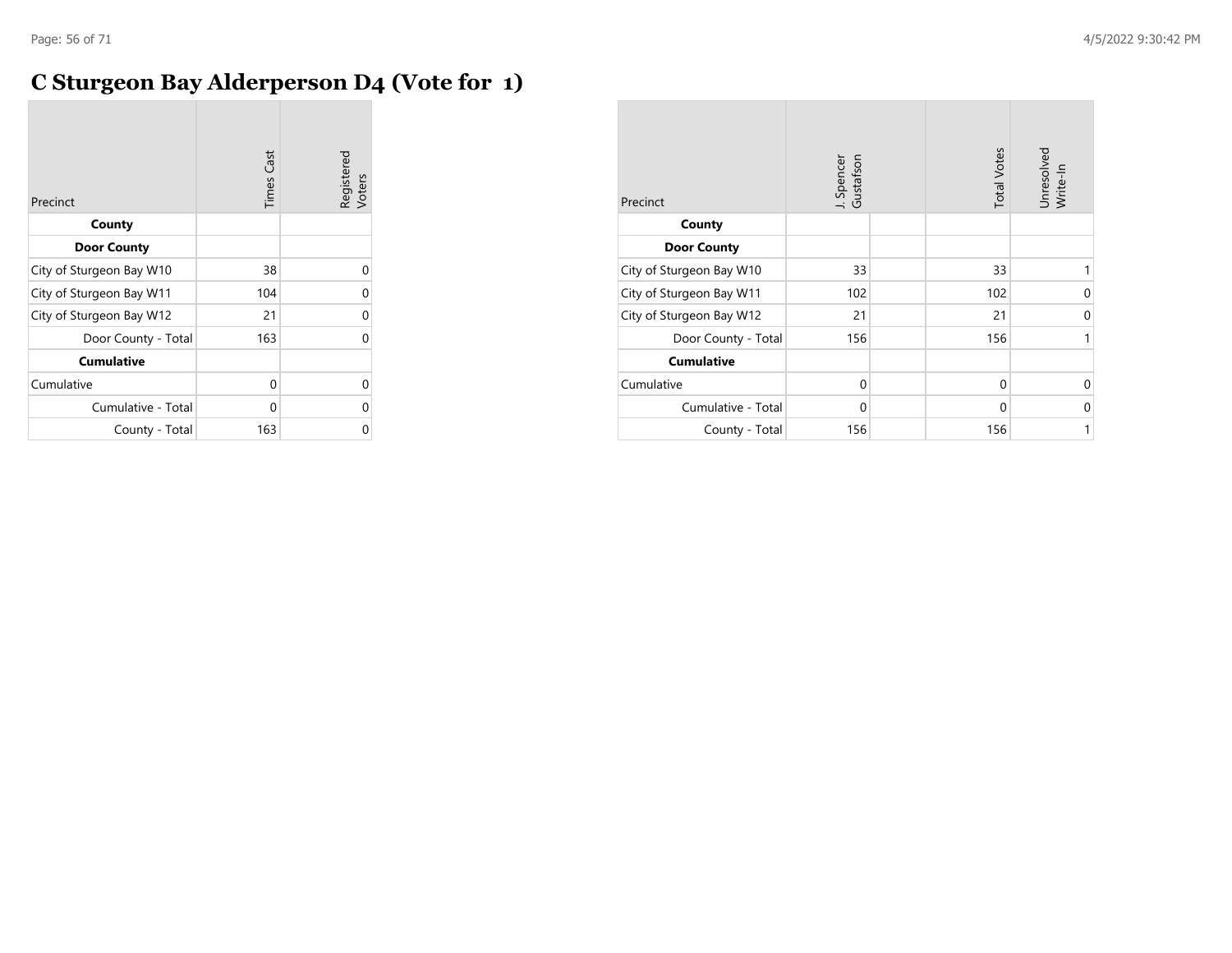# **C Sturgeon Bay Alderperson D6 (Vote for 1)**

| Precinct                         | <b>Times Cast</b> | Registered<br>Voters |
|----------------------------------|-------------------|----------------------|
| County                           |                   |                      |
| <b>Door County</b>               |                   |                      |
| City of Sturgeon Bay W16         | 7                 | $\Omega$             |
| City of Sturgeon Bay W17 &<br>18 | 132               | U                    |
| Door County - Total              | 139               | 0                    |
| <b>Cumulative</b>                |                   |                      |
| Cumulative                       | 0                 | 0                    |
| Cumulative - Total               | 0                 | O                    |
| County - Total                   | 139               | 0                    |

| Precinct                         | Seth Wiederanders | <b>Total Votes</b> | Unresolved<br>Write-In |
|----------------------------------|-------------------|--------------------|------------------------|
| County                           |                   |                    |                        |
| <b>Door County</b>               |                   |                    |                        |
| City of Sturgeon Bay W16         | 6                 | 6                  | $\Omega$               |
| City of Sturgeon Bay W17 &<br>18 | 107               | 107                | 1                      |
| Door County - Total              | 113               | 113                | 1                      |
| <b>Cumulative</b>                |                   |                    |                        |
| Cumulative                       | $\Omega$          | $\mathbf 0$        | $\Omega$               |
| Cumulative - Total               | $\mathbf 0$       | 0                  | 0                      |
| County - Total                   | 113               | 113                | 1                      |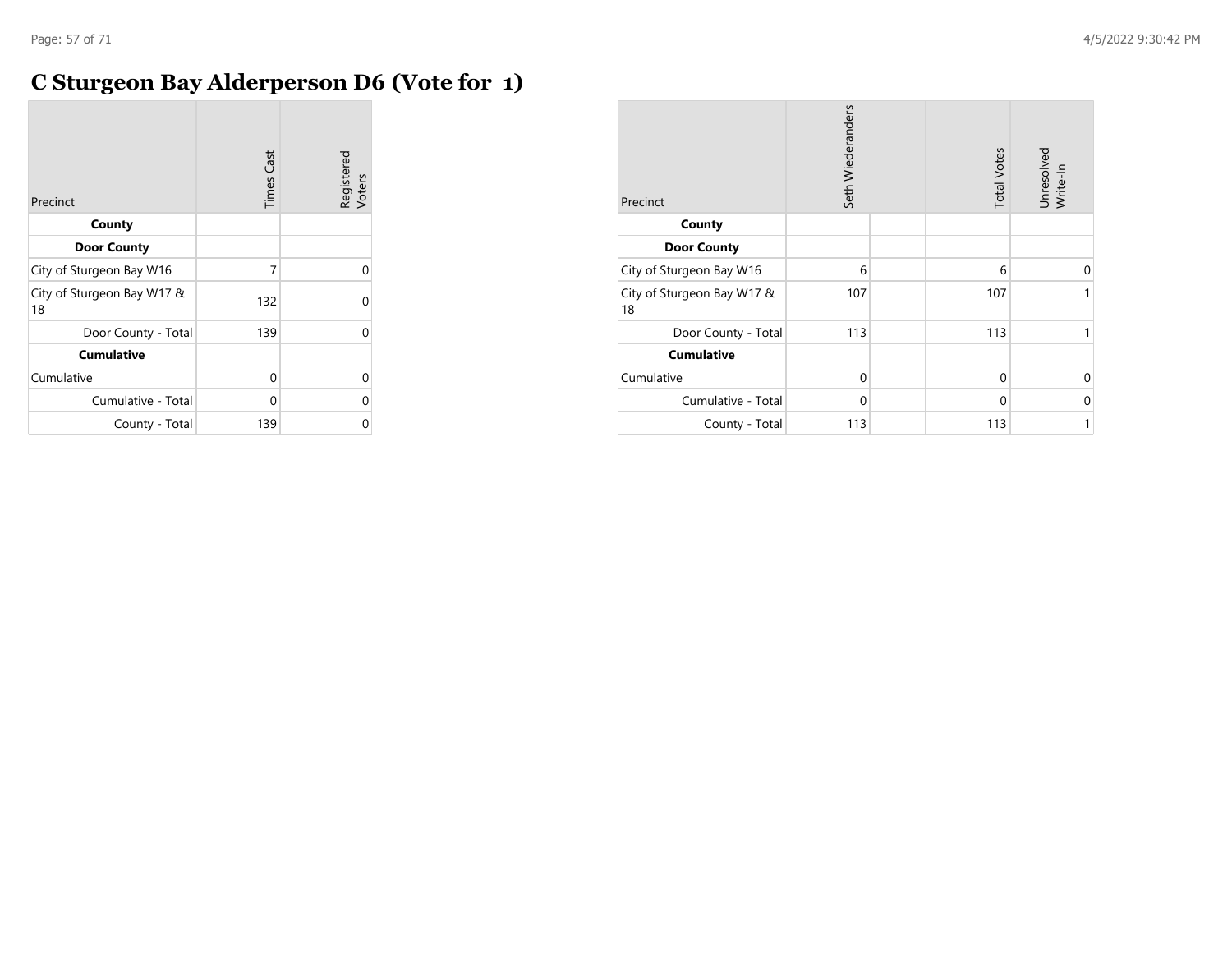# **Maplewood Sanitary District Commissioner (Vote for 1)**

| Precinct               | <b>Times Cast</b> | Registered<br>Voters |
|------------------------|-------------------|----------------------|
| County                 |                   |                      |
| <b>Door County</b>     |                   |                      |
| Town of Forestville W2 | 15                | U                    |
| Door County - Total    | 15                | ი                    |
| <b>Cumulative</b>      |                   |                      |
| Cumulative             | 0                 | 0                    |
| Cumulative - Total     | 0                 | 0                    |
| County - Total         | 15                |                      |

| Precinct               | <b>Total Votes</b> | Unresolved<br>Write-In |
|------------------------|--------------------|------------------------|
| County                 |                    |                        |
| <b>Door County</b>     |                    |                        |
| Town of Forestville W2 | 0                  | 3                      |
| Door County - Total    | 0                  | 3                      |
| <b>Cumulative</b>      |                    |                        |
| Cumulative             | 0                  | ი                      |
| Cumulative - Total     | 0                  | 0                      |
| County - Total         | 0                  | 3                      |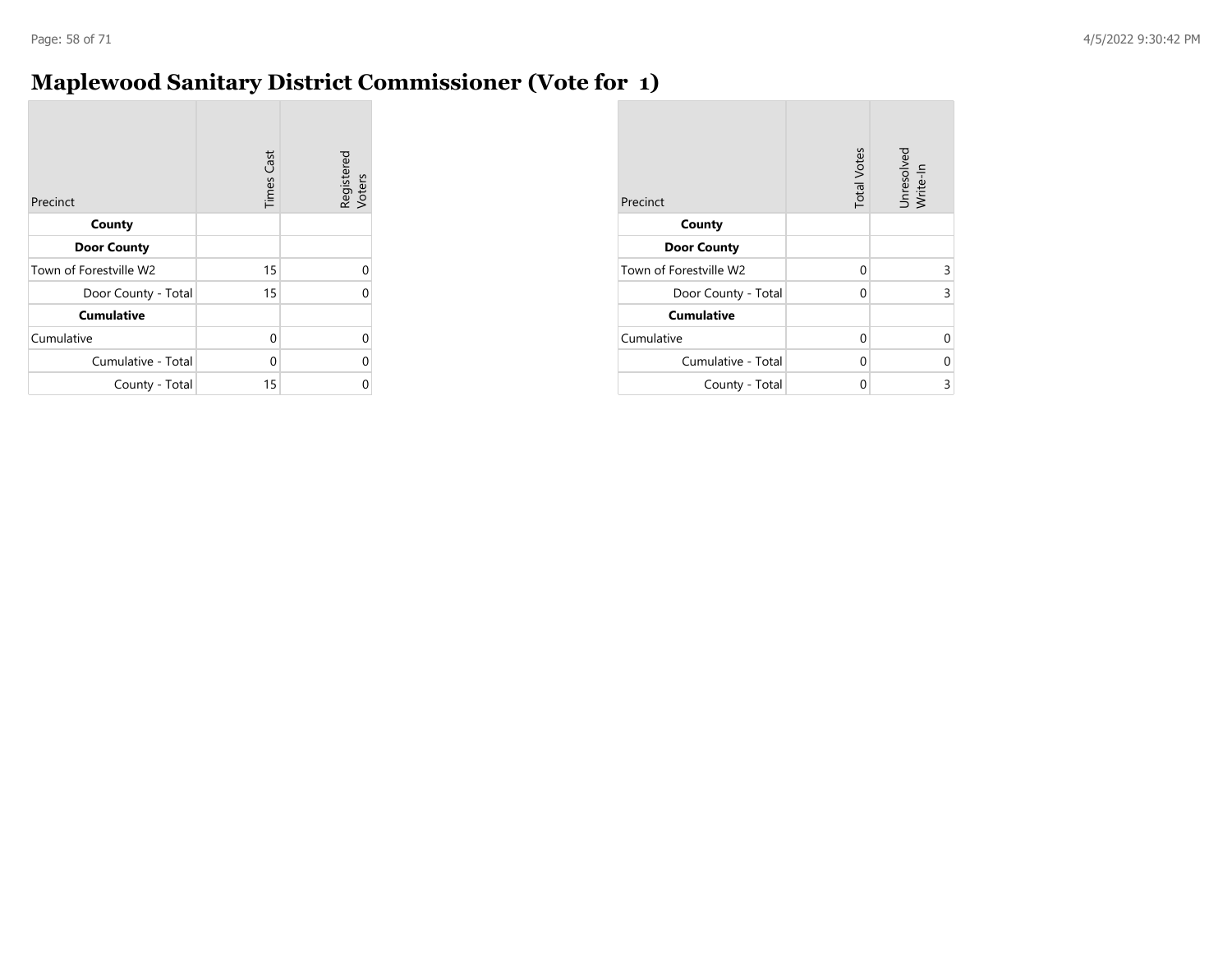#### **Sevastopol Sanitary District Commissioner (Vote for 1)**

| Precinct                         | <b>Times Cast</b> | Registered<br>Voters |
|----------------------------------|-------------------|----------------------|
| County                           |                   |                      |
| <b>Door County</b>               |                   |                      |
| Town of Sevastopol W4            | 40                | O                    |
| Town of Sevastopol - W2<br>(SAN) | 6                 | 0                    |
| Door County - Total              | 46                | 0                    |
| <b>Cumulative</b>                |                   |                      |
| Cumulative                       | 0                 | 0                    |
| Cumulative - Total               | 0                 | ი                    |
| County - Total                   | 46                | 0                    |

| Precinct                         | Harry Suppanz | <b>Total Votes</b> | Unresolved<br>Write-In |
|----------------------------------|---------------|--------------------|------------------------|
| County                           |               |                    |                        |
| <b>Door County</b>               |               |                    |                        |
| Town of Sevastopol W4            | 34            | 34                 | $\Omega$               |
| Town of Sevastopol - W2<br>(SAN) | 6             | 6                  | 0                      |
| Door County - Total              | 40            | 40                 | 0                      |
| <b>Cumulative</b>                |               |                    |                        |
| Cumulative                       | 0             | 0                  | $\Omega$               |
| Cumulative - Total               | 0             | 0                  | $\Omega$               |
| County - Total                   | 40            | 40                 | 0                      |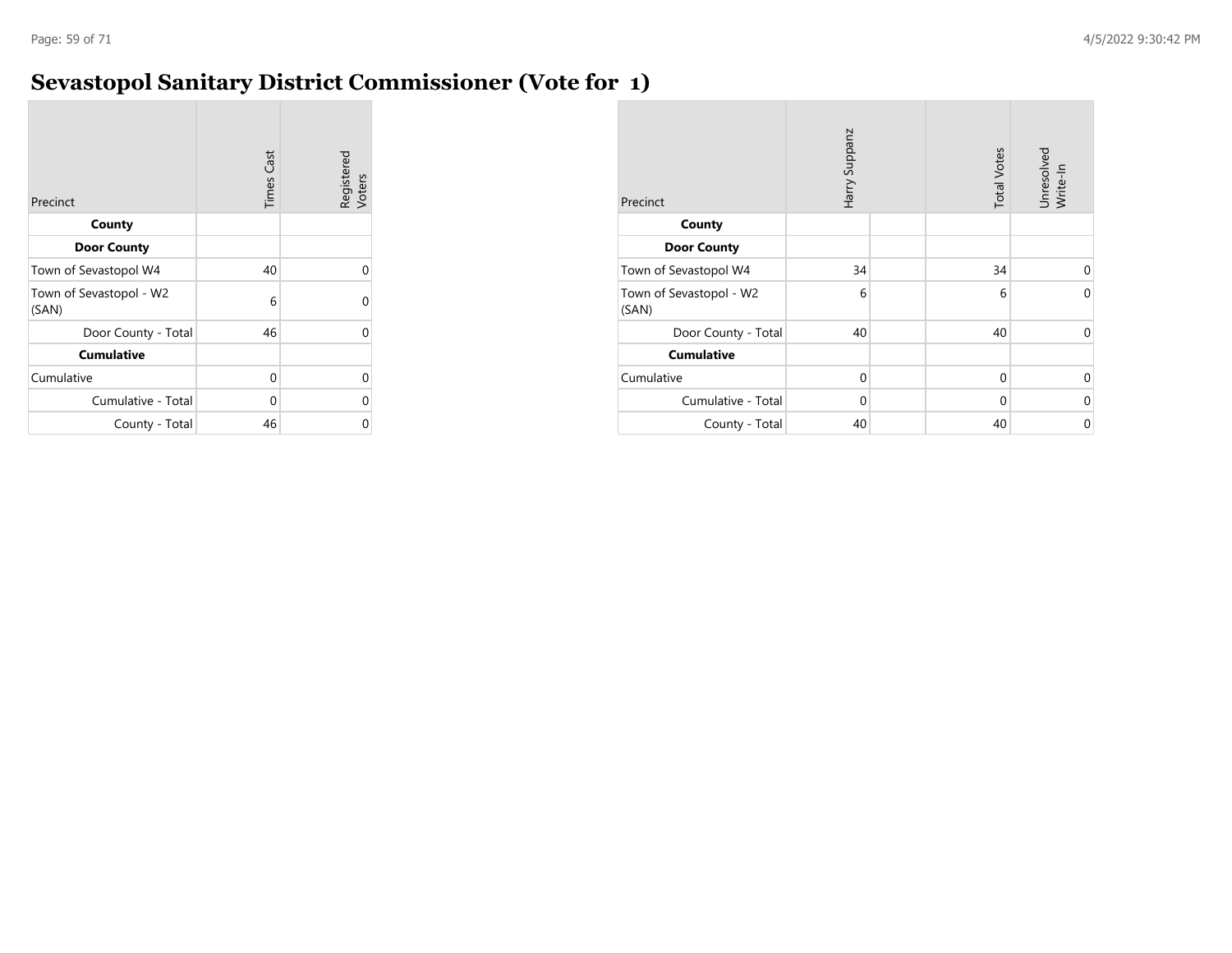#### **Gibraltar School Board Member (Vote for 2)**

| Precinct                         | <b>Times</b> Cast | Registered<br>Voters |
|----------------------------------|-------------------|----------------------|
| County                           |                   |                      |
| <b>Door County</b>               |                   |                      |
| Town of Baileys Harbor W1<br>& 2 | 254               | 0                    |
| Town of Baileys Harbor W3        | 34                | 0                    |
| Town of Egg Harbor W3            | 91                | 0                    |
| Town of Gibraltar W1 & 2         | 321               | 0                    |
| Town of Liberty Grove W1         | 130               | $\Omega$             |
| Town of Liberty Grove W2         | 381               | 0                    |
| Town of Liberty Grove W3         | 171               | 0                    |
| Village of Egg Harbor            | 92                | 0                    |
| Village of Ephraim W1            | 55                | 0                    |
| Village of Ephraim W2            | 56                | 0                    |
| Village of Sister Bay W1         | 170               | 0                    |
| Village of Sister Bay W2         | 167               | $\Omega$             |
| Door County - Total              | 1,922             | 0                    |
| <b>Cumulative</b>                |                   |                      |
| Cumulative                       | 0                 | 0                    |
| Cumulative - Total               | 0                 | 0                    |
| County - Total                   | 1,922             | 0                    |

| Precinct                         | Jessica Sauter |  | Patrick Voight |  |
|----------------------------------|----------------|--|----------------|--|
| County                           |                |  |                |  |
| <b>Door County</b>               |                |  |                |  |
| Town of Baileys Harbor W1<br>& 2 | 137            |  | 69             |  |
| Town of Baileys Harbor W3        | 16             |  | 10             |  |
| Town of Egg Harbor W3            | 53             |  | 28             |  |
| Town of Gibraltar W1 & 2         | 198            |  | 75             |  |
| Town of Liberty Grove W1         | 71             |  | 37             |  |
| Town of Liberty Grove W2         | 218            |  | 117            |  |
| Town of Liberty Grove W3         | 99             |  | 56             |  |
| Village of Egg Harbor            | 54             |  | 19             |  |
| Village of Ephraim W1            | 37             |  | 13             |  |
| Village of Ephraim W2            | 38             |  | 16             |  |
| Village of Sister Bay W1         | 107            |  | 57             |  |
| Village of Sister Bay W2         | 99             |  | 53             |  |
| Door County - Total              | 1,127          |  | 550            |  |
| <b>Cumulative</b>                |                |  |                |  |
| Cumulative                       | $\mathbf 0$    |  | $\Omega$       |  |
| Cumulative - Total               | $\mathbf 0$    |  | $\mathbf 0$    |  |
| County - Total                   | 1,127          |  | 550            |  |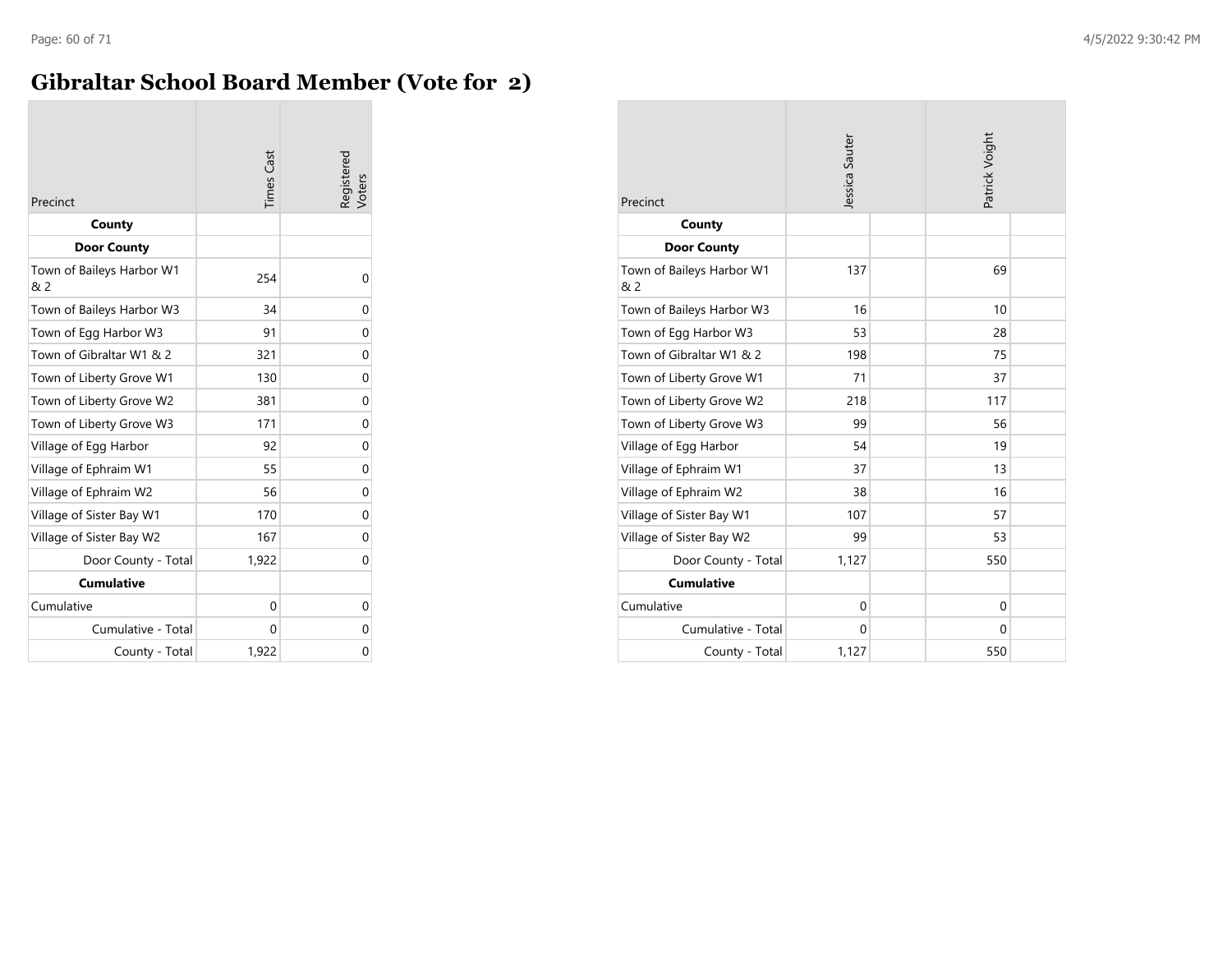| Precinct                         | James Smasal | Don Helm         | <b>Total Votes</b> | Unresolved<br>Write-In |
|----------------------------------|--------------|------------------|--------------------|------------------------|
| County                           |              |                  |                    |                        |
| <b>Door County</b>               |              |                  |                    |                        |
| Town of Baileys Harbor W1<br>& 2 | 71           | 192              | 469                | $\overline{c}$         |
| Town of Baileys Harbor W3        | 11           | 26               | 63                 | $\mathbf 0$            |
| Town of Egg Harbor W3            | 22           | 60               | 163                | $\pmb{0}$              |
| Town of Gibraltar W1 & 2         | 84           | 237              | 594                | 3                      |
| Town of Liberty Grove W1         | 37           | 90               | 235                | $\overline{c}$         |
| Town of Liberty Grove W2         | 112          | 203              | 650                | $\overline{c}$         |
| Town of Liberty Grove W3         | 55           | 99               | 309                | 3                      |
| Village of Egg Harbor            | 21           | 73               | 167                | 5                      |
| Village of Ephraim W1            | 9            | 41               | 100                | $\mathbf{1}$           |
| Village of Ephraim W2            | 11           | 33               | 98                 | 3                      |
| Village of Sister Bay W1         | 36           | 103              | 303                | $\mathbf 0$            |
| Village of Sister Bay W2         | 38           | 88               | 278                | $\overline{c}$         |
| Door County - Total              | 507          | 1,245            | 3,429              | 23                     |
| <b>Cumulative</b>                |              |                  |                    |                        |
| Cumulative                       | $\mathbf 0$  | $\boldsymbol{0}$ | $\mathbf 0$        | $\mathbf 0$            |
| Cumulative - Total               | $\Omega$     | 0                | $\Omega$           | $\mathbf 0$            |
| County - Total                   | 507          | 1,245            | 3,429              | 23                     |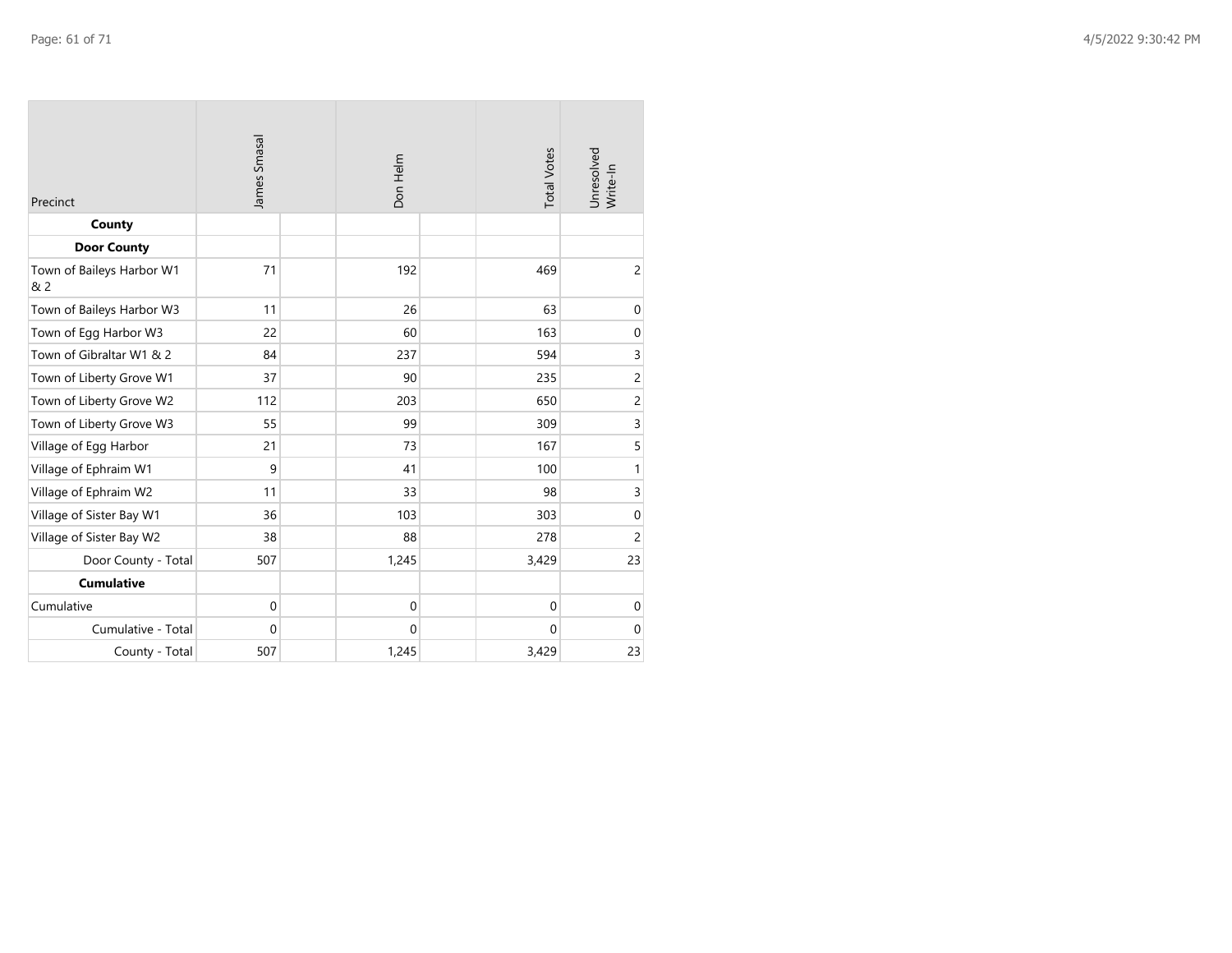#### **Sevastopol School Board Member (Vote for 2)**

| Precinct                         | <b>Times Cast</b> | Registered<br>Voters |
|----------------------------------|-------------------|----------------------|
| County                           |                   |                      |
| <b>Door County</b>               |                   |                      |
| Town of Egg Harbor W1            | 108               | 0                    |
| Town of Egg Harbor W2            | 5                 | 0                    |
| Town of Jacksonport W1           | 80                | 0                    |
| Town of Jacksonport W2           | 47                | 0                    |
| Town of Sevastopol - W2 & 3      | 184               | 0                    |
| Town of Sevastopol W4            | 258               | 0                    |
| Town of Sevastopol W5            | 66                | 0                    |
| Town of Sturgeon Bay W1          | 76                | 0                    |
| City of Sturgeon Bay W8          | 4                 | 0                    |
| City of Sturgeon Bay W16         | 7                 | 0                    |
| Town of Sevastopol - W2<br>(SAN) | 6                 | 0                    |
| Door County - Total              | 841               | 0                    |
| <b>Cumulative</b>                |                   |                      |
| Cumulative                       | 0                 | 0                    |
| Cumulative - Total               | 0                 | 0                    |
| County - Total                   | 841               | 0                    |

| Precinct                         | Tracy Brauer<br>Wautlet | Jeff Isaksen   |  |
|----------------------------------|-------------------------|----------------|--|
| County                           |                         |                |  |
| <b>Door County</b>               |                         |                |  |
| Town of Egg Harbor W1            | 50                      | 59             |  |
| Town of Egg Harbor W2            | 3                       | $\overline{2}$ |  |
| Town of Jacksonport W1           | 31                      | 45             |  |
| Town of Jacksonport W2           | 19                      | 34             |  |
| Town of Sevastopol - W2 & 3      | 91                      | 96             |  |
| Town of Sevastopol W4            | 131                     | 128            |  |
| Town of Sevastopol W5            | 37                      | 33             |  |
| Town of Sturgeon Bay W1          | 37                      | 42             |  |
| City of Sturgeon Bay W8          | $\overline{2}$          | $\overline{c}$ |  |
| City of Sturgeon Bay W16         | 1                       | 5              |  |
| Town of Sevastopol - W2<br>(SAN) | $\overline{c}$          | 6              |  |
| Door County - Total              | 404                     | 452            |  |
| <b>Cumulative</b>                |                         |                |  |
| Cumulative                       | $\mathbf 0$             | 0              |  |
| Cumulative - Total               | $\Omega$                | 0              |  |
| County - Total                   | 404                     | 452            |  |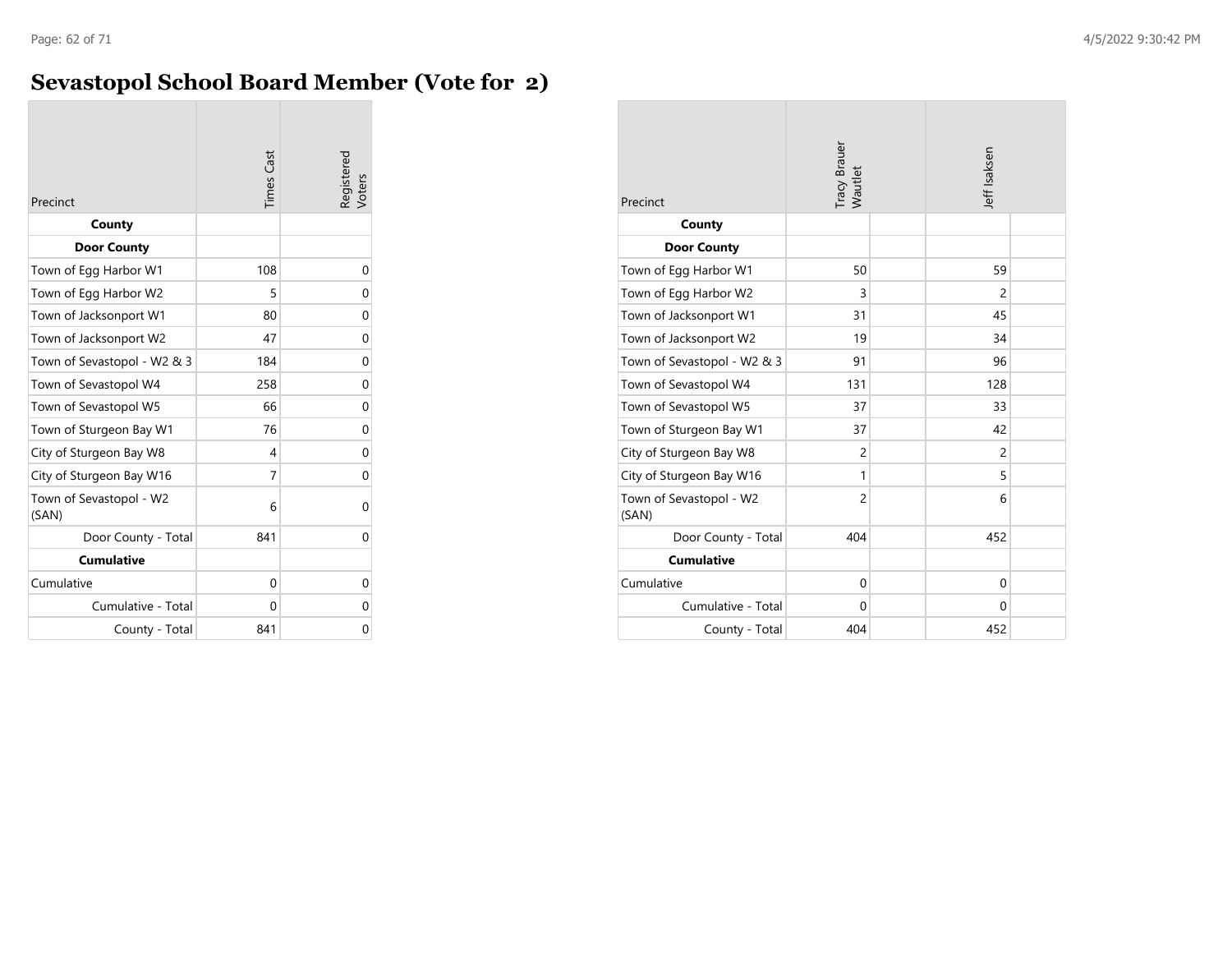| Precinct                         | David A.<br>Kacmarynski | <b>Total Votes</b> | Unresolved<br>Write-In |
|----------------------------------|-------------------------|--------------------|------------------------|
| County                           |                         |                    |                        |
| <b>Door County</b>               |                         |                    |                        |
| Town of Egg Harbor W1            | 69                      | 178                | 0                      |
| Town of Egg Harbor W2            | 4                       | 9                  | $\mathbf 0$            |
| Town of Jacksonport W1           | 63                      | 139                | $\mathbf 0$            |
| Town of Jacksonport W2           | 32                      | 85                 | $\mathbf 0$            |
| Town of Sevastopol - W2 & 3      | 107                     | 294                | $\overline{c}$         |
| Town of Sevastopol W4            | 143                     | 402                | $\mathbf 0$            |
| Town of Sevastopol W5            | 49                      | 119                | $\mathbf 0$            |
| Town of Sturgeon Bay W1          | 47                      | 126                | 0                      |
| City of Sturgeon Bay W8          | $\overline{c}$          | 6                  | $\overline{c}$         |
| City of Sturgeon Bay W16         | 5                       | 11                 | $\boldsymbol{0}$       |
| Town of Sevastopol - W2<br>(SAN) | $\overline{4}$          | 12                 | $\Omega$               |
| Door County - Total              | 525                     | 1,381              | $\overline{4}$         |
| <b>Cumulative</b>                |                         |                    |                        |
| Cumulative                       | 0                       | $\Omega$           | $\mathbf 0$            |
| Cumulative - Total               | $\mathbf 0$             | $\mathbf{0}$       | $\mathbf 0$            |
| County - Total                   | 525                     | 1,381              | 4                      |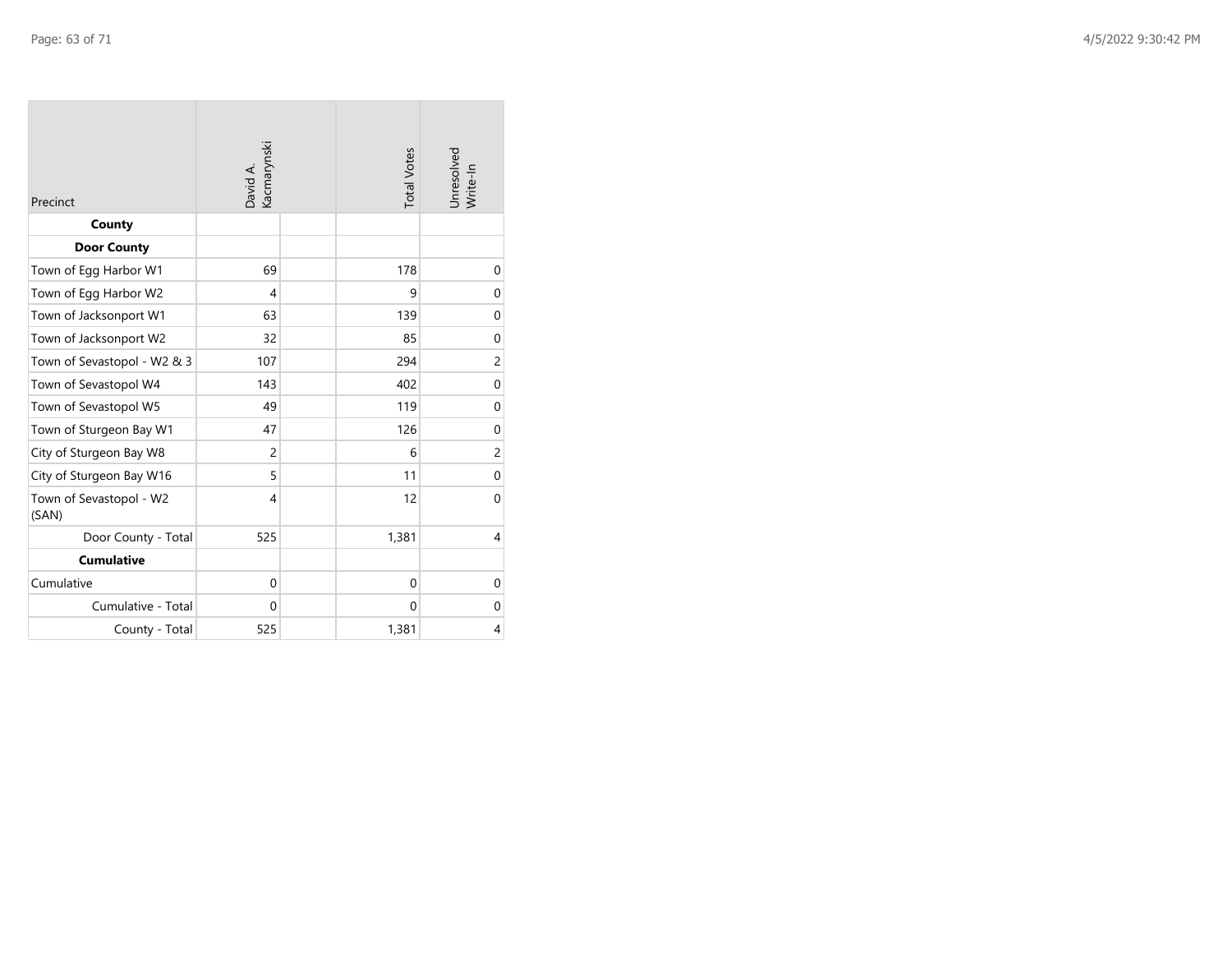#### **Southern Door School Board Member (Vote for 2)**

| Precinct                     | <b>Times</b> Cast | Registered<br>Voters |
|------------------------------|-------------------|----------------------|
| County                       |                   |                      |
| <b>Door County</b>           |                   |                      |
| Town of Brussels W1          | 52                | 0                    |
| Town of Brussels W2          | 127               | 0                    |
| Town of Clay Banks           | 36                | 0                    |
| Town of Forestville W1       | 52                | 0                    |
| Town of Forestville W2       | 76                | 0                    |
| Town of Gardner W1 & 2       | 321               | 0                    |
| Town of Nasewaupee W1        | 31                | 0                    |
| Town of Nasewaupee W2        | 17                | 0                    |
| Town of Nasewaupee W3 &<br>4 | 222               | 0                    |
| Town of Sturgeon Bay W2      | 42                | 0                    |
| Town of Union W1 & 2         | 108               | 0                    |
| Village of Forestville       | 95                | 0                    |
| City of Sturgeon Bay W12     | 21                | 0                    |
| City of Sturgeon Bay W15     | 11                | 0                    |
| Door County - Total          | 1,211             | 0                    |
| <b>Cumulative</b>            |                   |                      |
| Cumulative                   | 0                 | 0                    |
| Cumulative - Total           | 0                 | 0                    |
| County - Total               | 1,211             | 0                    |

| Precinct                     | Macaine Bouche | Penny L. Price | <b>Total Votes</b> |
|------------------------------|----------------|----------------|--------------------|
| County                       |                |                |                    |
| <b>Door County</b>           |                |                |                    |
| Town of Brussels W1          | 29             | 42             | 71                 |
| Town of Brussels W2          | 60             | 100            | 160                |
| Town of Clay Banks           | 29             | 34             | 63                 |
| Town of Forestville W1       | 31             | 36             | 67                 |
| Town of Forestville W2       | 55             | 60             | 115                |
| Town of Gardner W1 & 2       | 177            | 238            | 415                |
| Town of Nasewaupee W1        | 21             | 27             | 48                 |
| Town of Nasewaupee W2        | 12             | 15             | 27                 |
| Town of Nasewaupee W3 &<br>4 | 134            | 187            | 321                |
| Town of Sturgeon Bay W2      | 30             | 39             | 69                 |
| Town of Union W1 & 2         | 76             | 88             | 164                |
| Village of Forestville       | 48             | 70             | 118                |
| City of Sturgeon Bay W12     | 17             | 20             | 37                 |
| City of Sturgeon Bay W15     | 8              | 10             | 18                 |
| Door County - Total          | 727            | 966            | 1,693              |
| <b>Cumulative</b>            |                |                |                    |
| Cumulative                   | $\mathbf{0}$   | $\mathbf 0$    | $\mathbf 0$        |
| Cumulative - Total           | 0              | 0              | $\mathbf 0$        |
| County - Total               | 727            | 966            | 1,693              |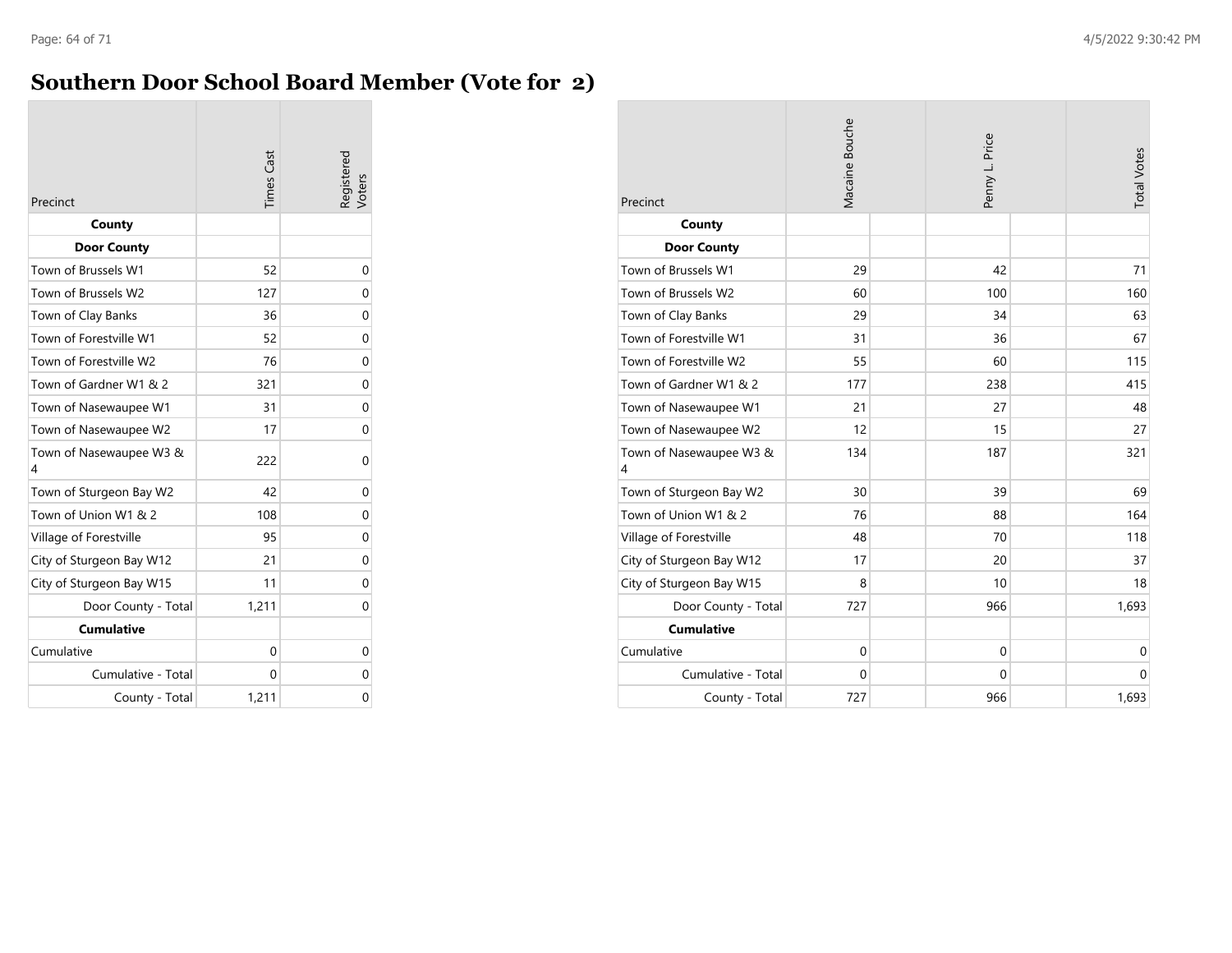| Precinct                     | nresolve       |
|------------------------------|----------------|
| County                       |                |
| <b>Door County</b>           |                |
| Town of Brussels W1          | 1              |
| Town of Brussels W2          | 6              |
| Town of Clay Banks           | 0              |
| Town of Forestville W1       | $\overline{c}$ |
| Town of Forestville W2       | 0              |
| Town of Gardner W1 & 2       | 3              |
| Town of Nasewaupee W1        | $\Omega$       |
| Town of Nasewaupee W2        | 0              |
| Town of Nasewaupee W3 &<br>4 | 1              |
| Town of Sturgeon Bay W2      | $\Omega$       |
| Town of Union W1 & 2         | 3              |
| Village of Forestville       | 0              |
| City of Sturgeon Bay W12     | 0              |
| City of Sturgeon Bay W15     | 0              |
| Door County - Total          | 16             |
| <b>Cumulative</b>            |                |
| Cumulative                   | 0              |
| Cumulative - Total           | 0              |
| County - Total               | 16             |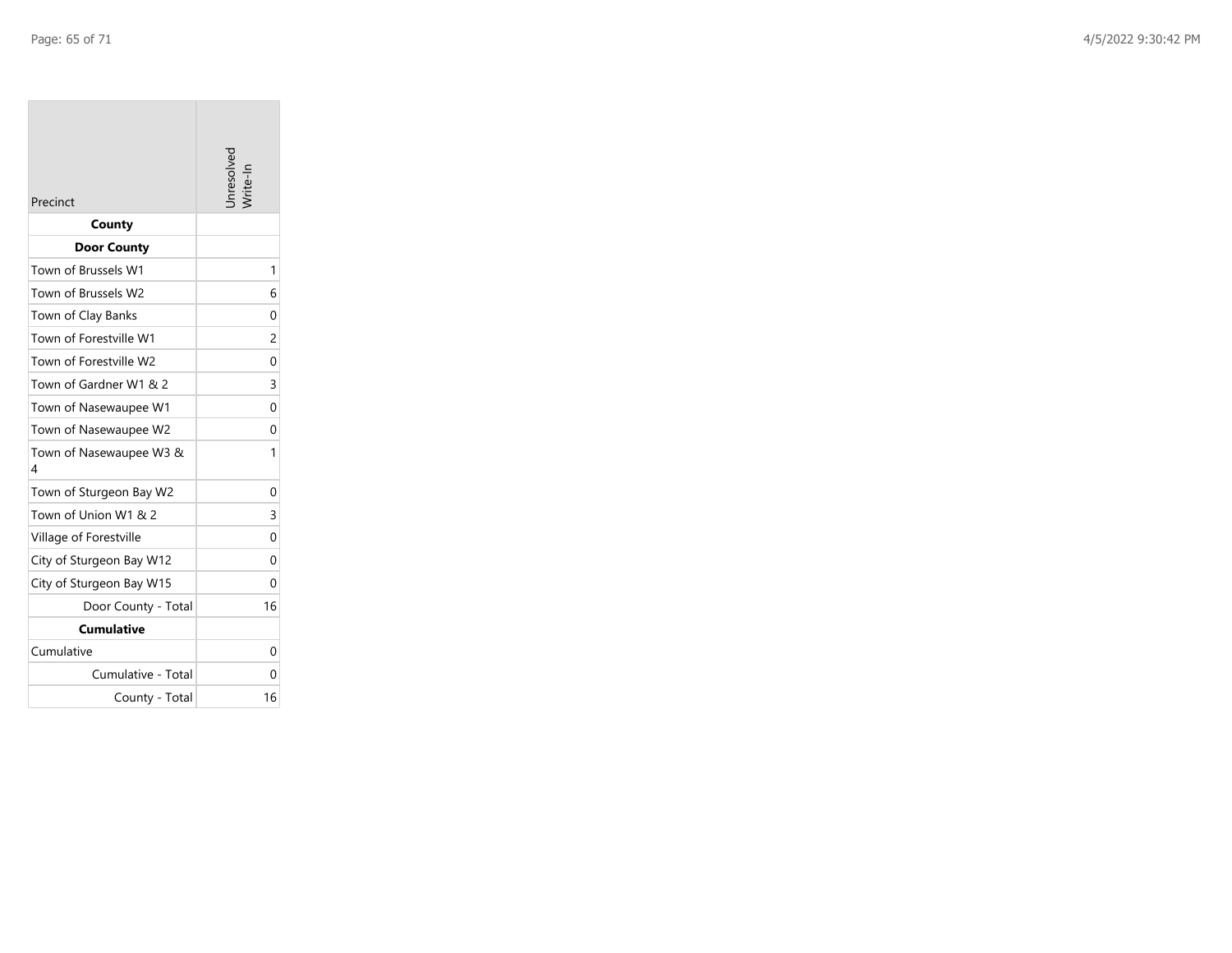#### **Sturgeon Bay School Board Member (Vote for 3)**

| Precinct                         | <b>Times Cast</b> | Registered<br>Voters |
|----------------------------------|-------------------|----------------------|
| County                           |                   |                      |
| <b>Door County</b>               |                   |                      |
| Town of Sevastopol - W1          | 62                | 0                    |
| City of Sturgeon Bay W1 & 2      | 199               | 0                    |
| City of Sturgeon Bay W3          | 12                | 0                    |
| City of Sturgeon Bay W4 & 5      | 244               | 0                    |
| City of Sturgeon Bay W6          | 37                | 0                    |
| City of Sturgeon Bay W7 & 9      | 230               | 0                    |
| City of Sturgeon Bay W10         | 38                | 0                    |
| City of Sturgeon Bay W11         | 104               | 0                    |
| City of Sturgeon Bay W13 &<br>14 | 200               | 0                    |
| City of Sturgeon Bay W17 &<br>18 | 132               | 0                    |
| City of Sturgeon Bay W19 &<br>20 | 214               | 0                    |
| City of Sturgeon Bay W21         | 6                 | 0                    |
| Door County - Total              | 1,478             | 0                    |
| <b>Cumulative</b>                |                   |                      |
| Cumulative                       | 0                 | 0                    |
| Cumulative - Total               | 0                 | 0                    |
| County - Total                   | 1,478             | 0                    |

| Precinct                         | Michael Stephani | Beth Chisholm |  |
|----------------------------------|------------------|---------------|--|
| County                           |                  |               |  |
| <b>Door County</b>               |                  |               |  |
| Town of Sevastopol - W1          | 43               | 42            |  |
| City of Sturgeon Bay W1 & 2      | 120              | 150           |  |
| City of Sturgeon Bay W3          | 5                | 10            |  |
| City of Sturgeon Bay W4 & 5      | 138              | 167           |  |
| City of Sturgeon Bay W6          | 25               | 28            |  |
| City of Sturgeon Bay W7 & 9      | 153              | 171           |  |
| City of Sturgeon Bay W10         | 22               | 27            |  |
| City of Sturgeon Bay W11         | 67               | 78            |  |
| City of Sturgeon Bay W13 &<br>14 | 123              | 158           |  |
| City of Sturgeon Bay W17 &<br>18 | 67               | 91            |  |
| City of Sturgeon Bay W19 &<br>20 | 137              | 176           |  |
| City of Sturgeon Bay W21         | 4                | 6             |  |
| Door County - Total              | 904              | 1,104         |  |
| <b>Cumulative</b>                |                  |               |  |
| Cumulative                       | $\mathbf 0$      | $\Omega$      |  |
| Cumulative - Total               | $\Omega$         | $\Omega$      |  |
| County - Total                   | 904              | 1,104         |  |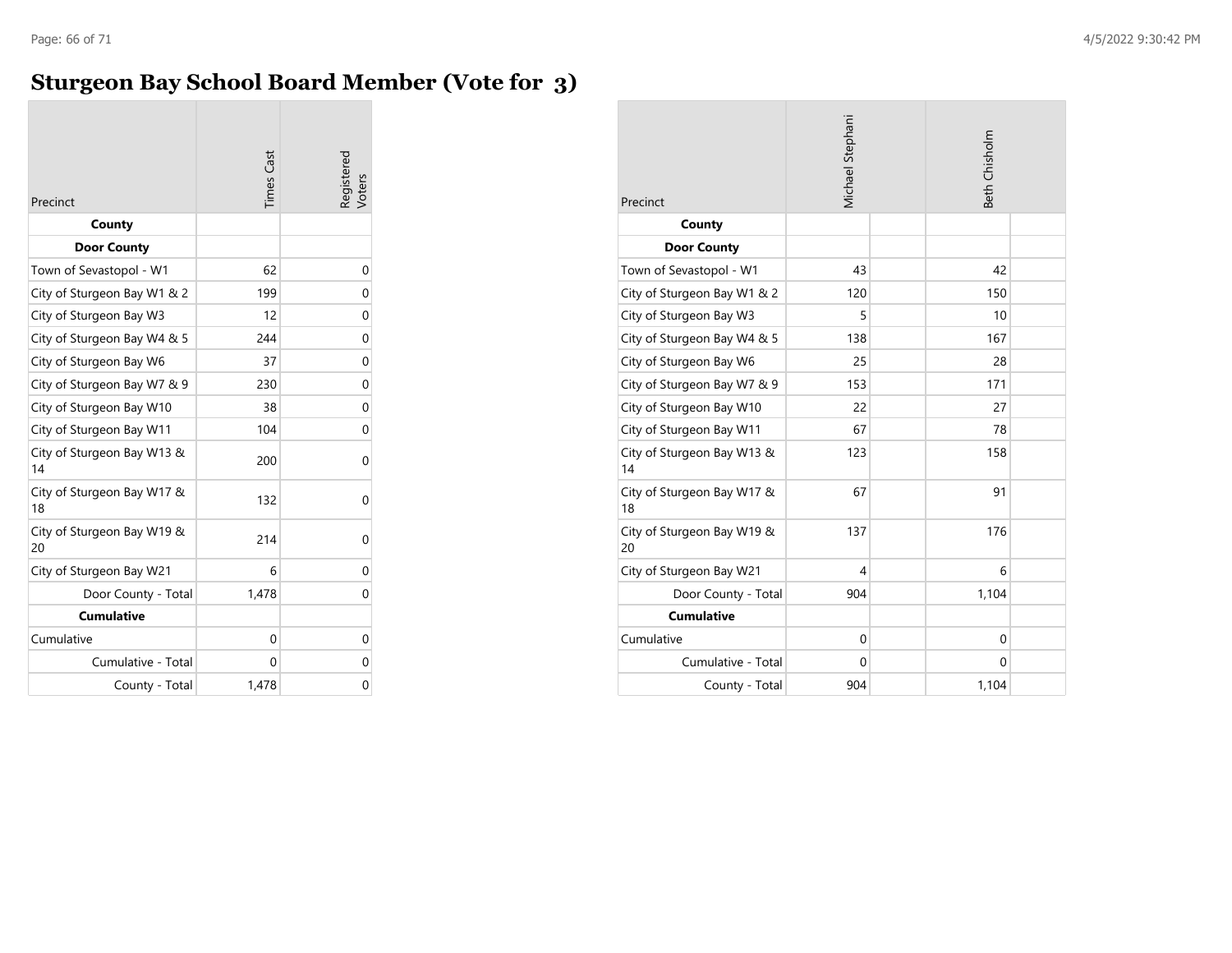| Precinct                         | Jamee Haslam   | Jacob W. Schulz |                | <b>Total Votes</b> | Jnresolved<br>Write-In |
|----------------------------------|----------------|-----------------|----------------|--------------------|------------------------|
| County                           |                |                 |                |                    |                        |
| <b>Door County</b>               |                |                 |                |                    |                        |
| Town of Sevastopol - W1          | 24             |                 | 33             | 142                | $\mathbf 0$            |
| City of Sturgeon Bay W1 & 2      | 79             |                 | 98             | 447                | $\mathbf{1}$           |
| City of Sturgeon Bay W3          | 9              |                 | 5              | 29                 | $\boldsymbol{0}$       |
| City of Sturgeon Bay W4 & 5      | 93             |                 | 102            | 500                | $\mathbf{1}$           |
| City of Sturgeon Bay W6          | 10             |                 | 18             | 81                 | $\mathbf{1}$           |
| City of Sturgeon Bay W7 & 9      | 104            |                 | 125            | 553                | $\,$ 6 $\,$            |
| City of Sturgeon Bay W10         | 14             |                 | 26             | 89                 | $\mathbf{1}$           |
| City of Sturgeon Bay W11         | 46             |                 | 55             | 246                | $\overline{4}$         |
| City of Sturgeon Bay W13 &<br>14 | 93             |                 | 102            | 476                | $\overline{3}$         |
| City of Sturgeon Bay W17 &<br>18 | 78             |                 | 69             | 305                | $\mathbf 0$            |
| City of Sturgeon Bay W19 &<br>20 | 94             |                 | 105            | 512                | $\pmb{0}$              |
| City of Sturgeon Bay W21         | $\overline{2}$ |                 | $\overline{c}$ | 14                 | $\mathbf 0$            |
| Door County - Total              | 646            |                 | 740            | 3,394              | 17                     |
| <b>Cumulative</b>                |                |                 |                |                    |                        |
| Cumulative                       | $\mathbf 0$    |                 | $\mathbf 0$    | $\mathbf 0$        | $\mathbf 0$            |
| Cumulative - Total               | $\mathbf{0}$   |                 | $\mathbf 0$    | $\mathbf{0}$       | $\mathbf 0$            |
| County - Total                   | 646            |                 | 740            | 3,394              | 17                     |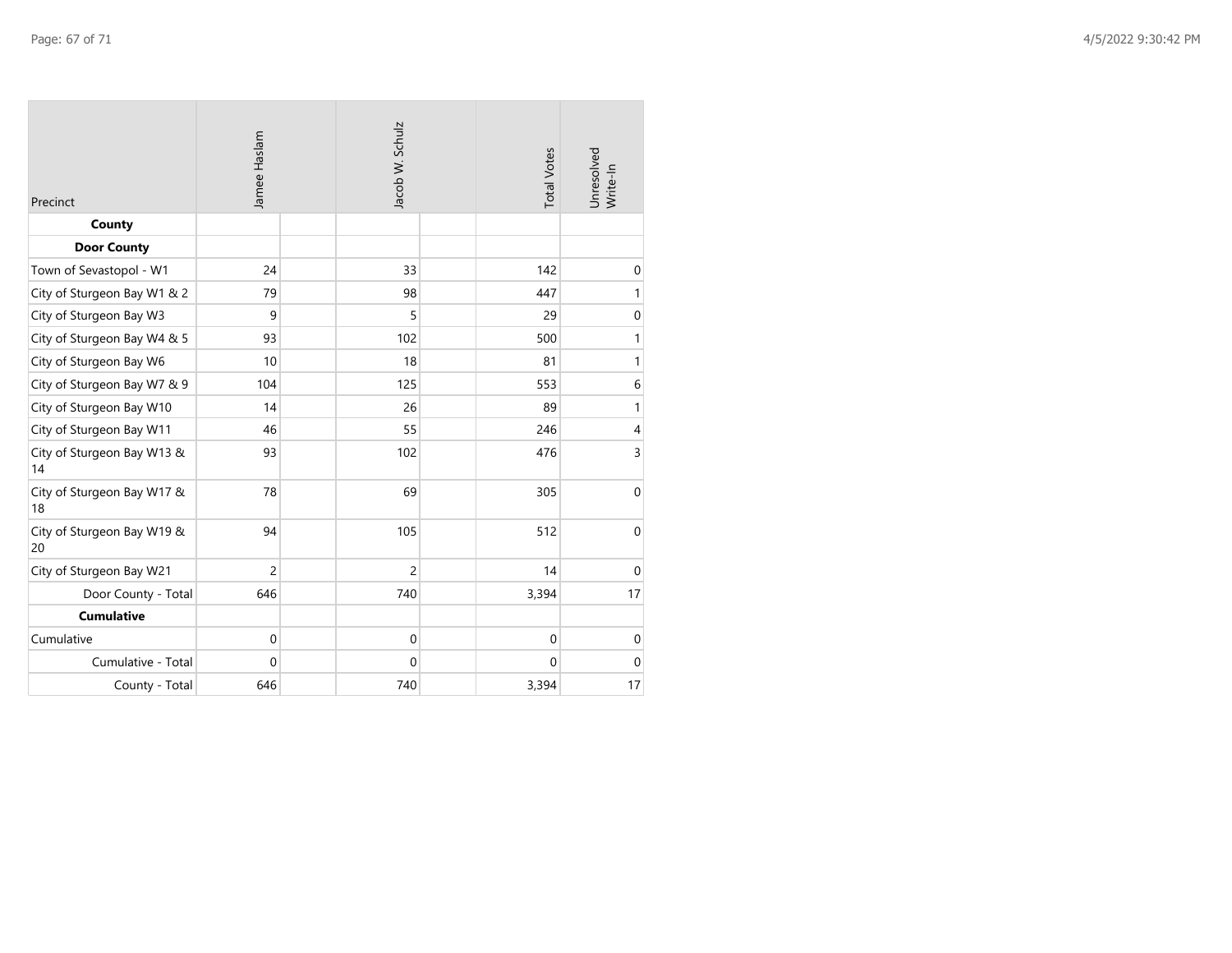$\sim$ 

#### **Washington School Board Member (Vote for 2)**

| Precinct            | <b>Times Cast</b> | Registered<br>Voters |
|---------------------|-------------------|----------------------|
| County              |                   |                      |
| <b>Door County</b>  |                   |                      |
| Town of Washington  | 360               | U                    |
| Door County - Total | 360               | U                    |
| <b>Cumulative</b>   |                   |                      |
| Cumulative          | $\Omega$          | U                    |
| Cumulative - Total  | 0                 | U                    |
| County - Total      | 360               |                      |

| Precinct            | Kirsten Purinton | Brett Goldstein | <b>Total Votes</b> |
|---------------------|------------------|-----------------|--------------------|
| County              |                  |                 |                    |
| <b>Door County</b>  |                  |                 |                    |
| Town of Washington  | 258              | 199             | 457                |
| Door County - Total | 258              | 199             | 457                |
| <b>Cumulative</b>   |                  |                 |                    |
| Cumulative          | $\mathbf 0$      | $\mathbf 0$     | 0                  |
| Cumulative - Total  | $\Omega$         | $\Omega$        | $\mathbf 0$        |
| County - Total      | 258              | 199             | 457                |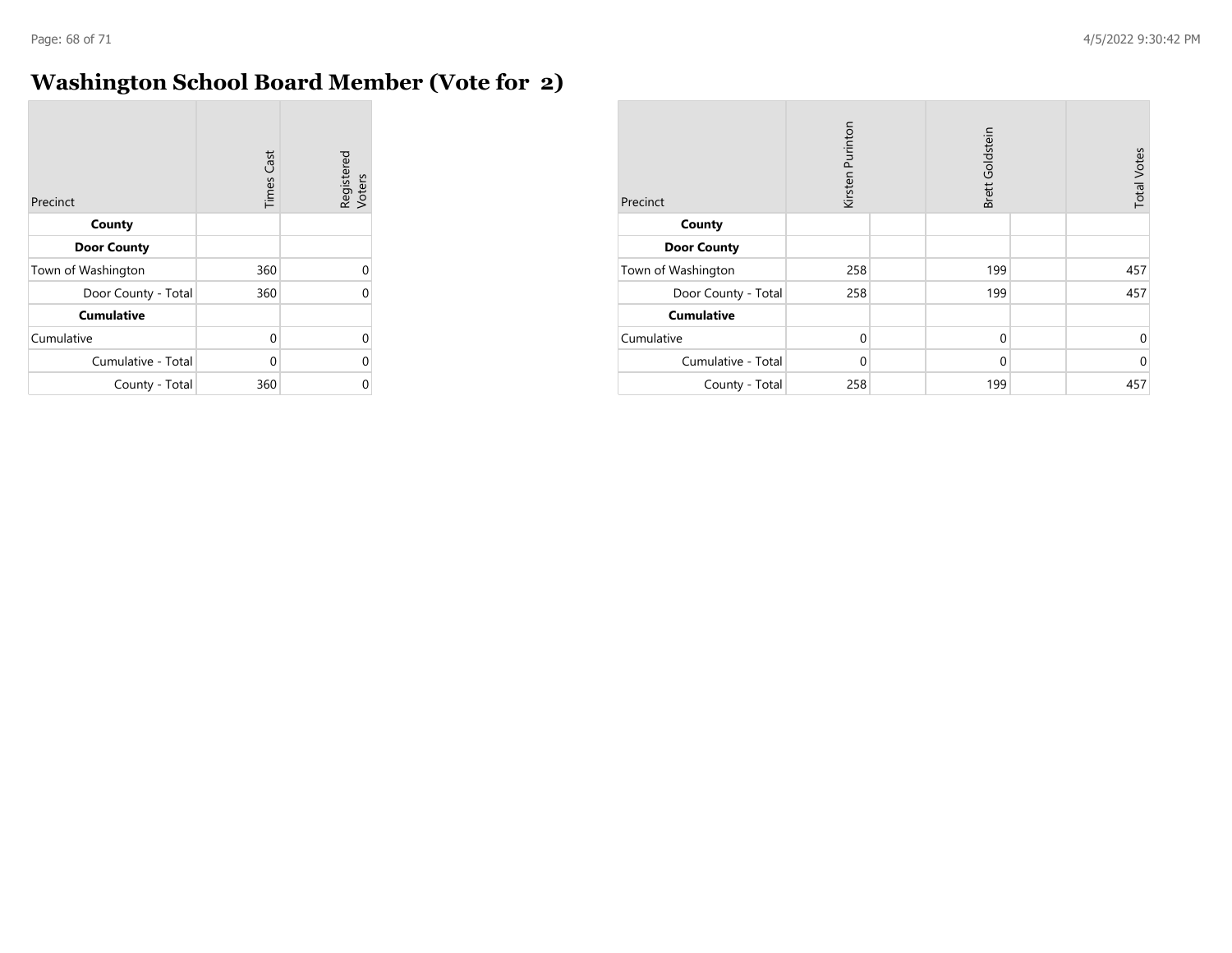| Precinct            | Unresolved<br>Write-In |
|---------------------|------------------------|
| County              |                        |
| <b>Door County</b>  |                        |
| Town of Washington  | 170                    |
| Door County - Total | 170                    |
| <b>Cumulative</b>   |                        |
| Cumulative          | 0                      |
| Cumulative - Total  | 0                      |
| County - Total      | 170                    |

the company of the company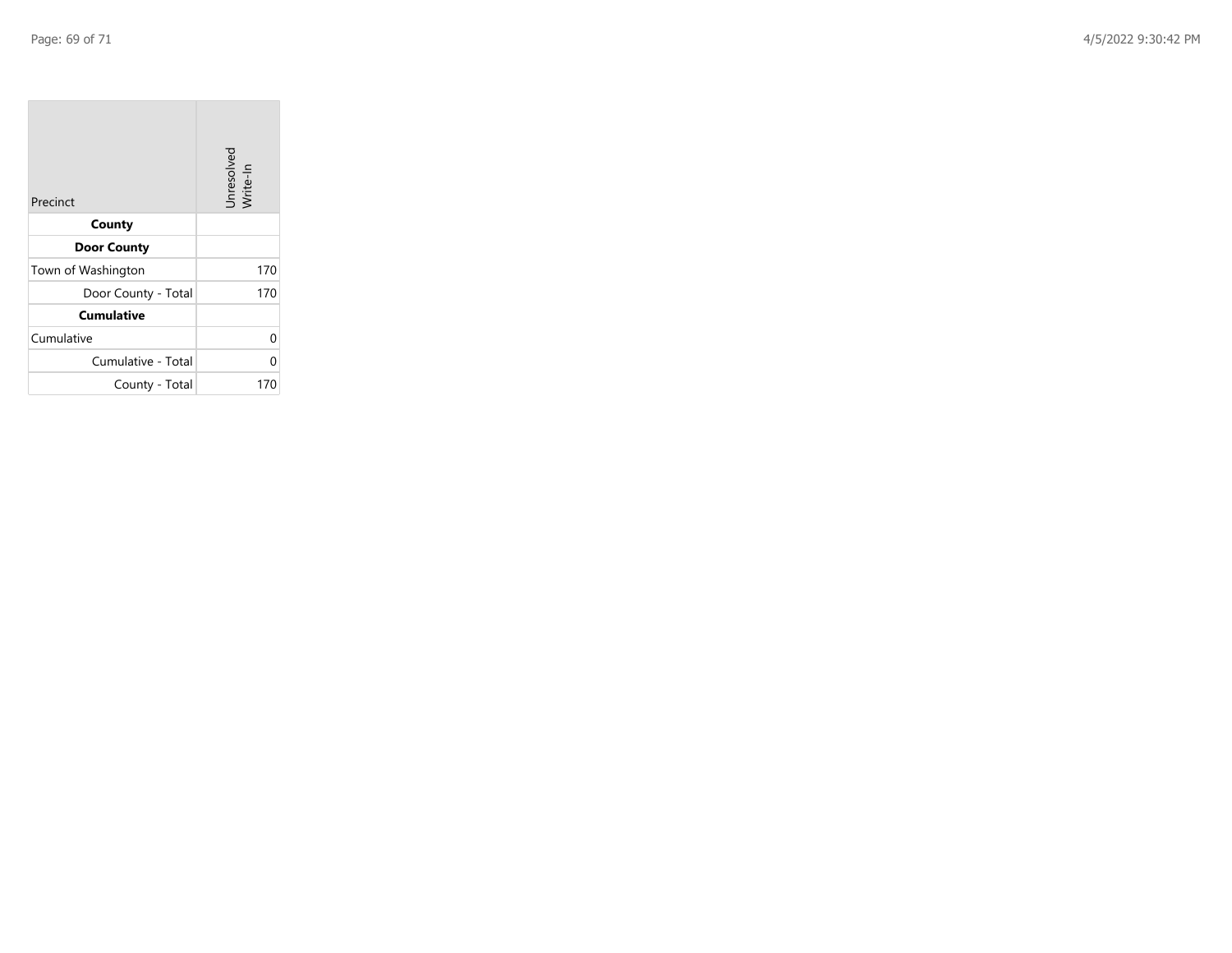#### **Sturgeon Bay School Referenda Question (Vote for 1)**

| Precinct                         | <b>Times Cast</b> | Registered<br>Voters |
|----------------------------------|-------------------|----------------------|
| County                           |                   |                      |
| <b>Door County</b>               |                   |                      |
| Town of Sevastopol - W1          | 62                | 0                    |
| City of Sturgeon Bay W1 & 2      | 199               | 0                    |
| City of Sturgeon Bay W3          | 12                | 0                    |
| City of Sturgeon Bay W4 & 5      | 244               | 0                    |
| City of Sturgeon Bay W6          | 37                | 0                    |
| City of Sturgeon Bay W7 & 9      | 230               | 0                    |
| City of Sturgeon Bay W10         | 38                | 0                    |
| City of Sturgeon Bay W11         | 104               | 0                    |
| City of Sturgeon Bay W13 &<br>14 | 200               | 0                    |
| City of Sturgeon Bay W17 &<br>18 | 132               | 0                    |
| City of Sturgeon Bay W19 &<br>20 | 214               | 0                    |
| City of Sturgeon Bay W21         | 6                 | 0                    |
| Door County - Total              | 1,478             | 0                    |
| <b>Cumulative</b>                |                   |                      |
| Cumulative                       | $\Omega$          | 0                    |
| Cumulative - Total               | 0                 | 0                    |
| County - Total                   | 1,478             | 0                    |

| Precinct                         | Yes            | $\frac{1}{2}$ | <b>Total Votes</b> |
|----------------------------------|----------------|---------------|--------------------|
| County                           |                |               |                    |
| <b>Door County</b>               |                |               |                    |
| Town of Sevastopol - W1          | 29             | 32            | 61                 |
| City of Sturgeon Bay W1 & 2      | 132            | 58            | 190                |
| City of Sturgeon Bay W3          | 7              | 5             | 12                 |
| City of Sturgeon Bay W4 & 5      | 147            | 88            | 235                |
| City of Sturgeon Bay W6          | 22             | 13            | 35                 |
| City of Sturgeon Bay W7 & 9      | 128            | 99            | 227                |
| City of Sturgeon Bay W10         | 18             | 19            | 37                 |
| City of Sturgeon Bay W11         | 59             | 42            | 101                |
| City of Sturgeon Bay W13 &<br>14 | 112            | 85            | 197                |
| City of Sturgeon Bay W17 &<br>18 | 75             | 56            | 131                |
| City of Sturgeon Bay W19 &<br>20 | 111            | 94            | 205                |
| City of Sturgeon Bay W21         | $\overline{c}$ | 4             | 6                  |
| Door County - Total              | 842            | 595           | 1,437              |
| <b>Cumulative</b>                |                |               |                    |
| Cumulative                       | $\mathbf 0$    | $\mathbf 0$   | 0                  |
| Cumulative - Total               | $\Omega$       | $\mathbf 0$   | $\mathbf 0$        |
| County - Total                   | 842            | 595           | 1,437              |